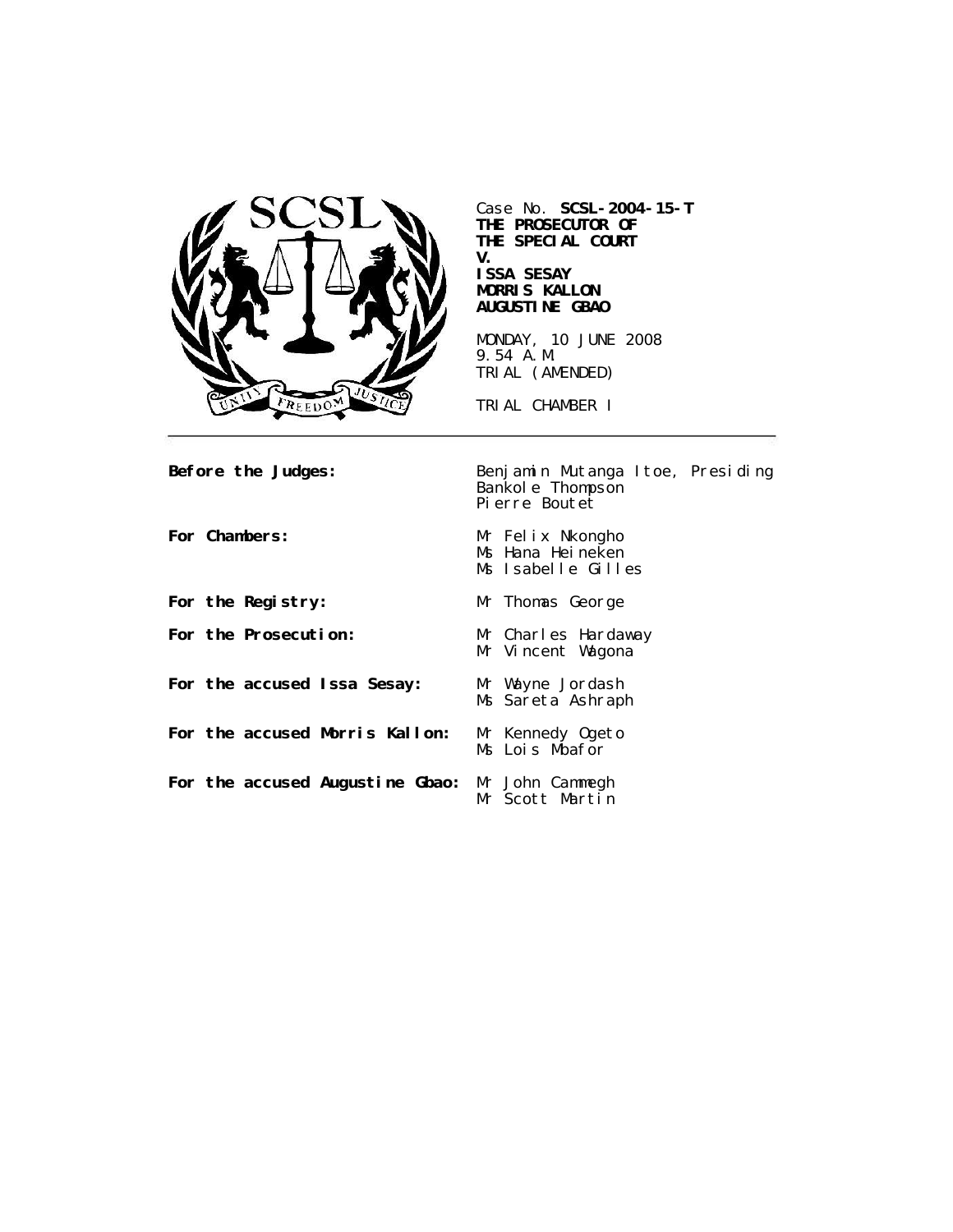1 2 3 4 5 6 7 8 9 10 11 12 13 14 15 16 17 18 19 20 21 22 23 24 25 26 27 28 29 [RUF10JUNE08A-BP] [Tuesday, 10 June 2008 [Open session] [The accused present] [Upon commencing at 9.54 a.m.] [The witness entered Court] WITNESS: DAG-101 [Continued] CROSS-EXAMINED BY MR WAGONA: [Continued] PRESIDING JUDGE: Good morning, learned counsel. We are resuming our proceedings. Mr Wagona, you may continue with your cross-examination of this witness. MR WAGONA: Yes, thank you, my Lords. Q. Good morning, witness. A. Good morning. Q. Now, yesterday you had said that Augustine Gbao was not a combatant; do you remember? A. Yes. Q. But do you accept that the G5, IDU, IO, and MP units were also working towards the RUF war effort? A. Yes. Q. And in this case the IDU, IO and MP were supposed to ensure that RUF combatants do not commit crimes against civilians? A. Yes. Q. And the IDU, IO and MP were also supposed to ensure that RUF combatants who commit crimes against civilians are punished? A. Yeah. Q. And I would put it to you, witness -- A. Um-hmm. Q. -- that as overall security commander, Augustine Gbao was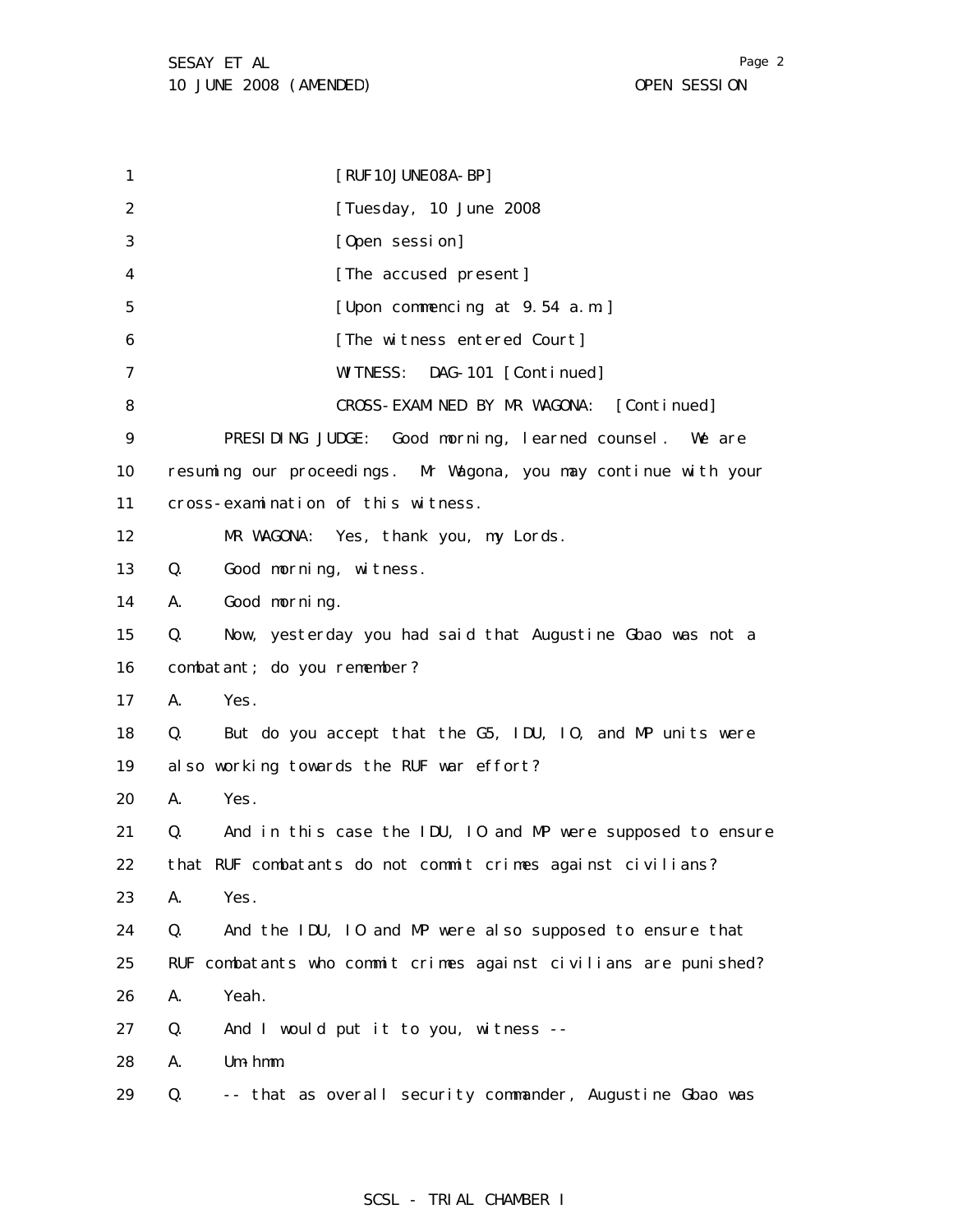1 2 3 4 5 6 7 8 9 10 11 12 13 14 15 16 17 18 19 20 21 22 23 24 25 26 27 28 29 in command of the G5, IO, IDU and MP units; what do you say about that? A. Pardon? Q. I'm saying to you that Augustine Gbao, as overall security commander, was in command of the G5, IO, IDU and MP units: What do you say about that? A. Gbao was in command of the IDU unit. The other units have their own commanders. Like the -- they had the overall MP commander, the overall IO commander, they had their own commanders. Q. Well, what I'm saying to you is that those overall unit commanders you are referring to -- A. Um-hmm. Q. -- were reporting to Gbao as overall security commander? A. Yeah. Yeah, they were reporting to him at joint effort level. Q. At joint effort level? A. Yeah. Q. That is the joint effort of the G5, IO, IDU and MP unit? A. Yeah, that is -- when they come together, that's when the Joint Security Board come together, whenever there was a crime for investigation, when they come together they do the investigation; they pass on the report to him for onwards transmission. Q. But I'm suggesting to you that that would be when he is acting as the Chairman of the Joint Security Board of Investigations? A. Yeah. Q. And are you saying -- and you say that his only role was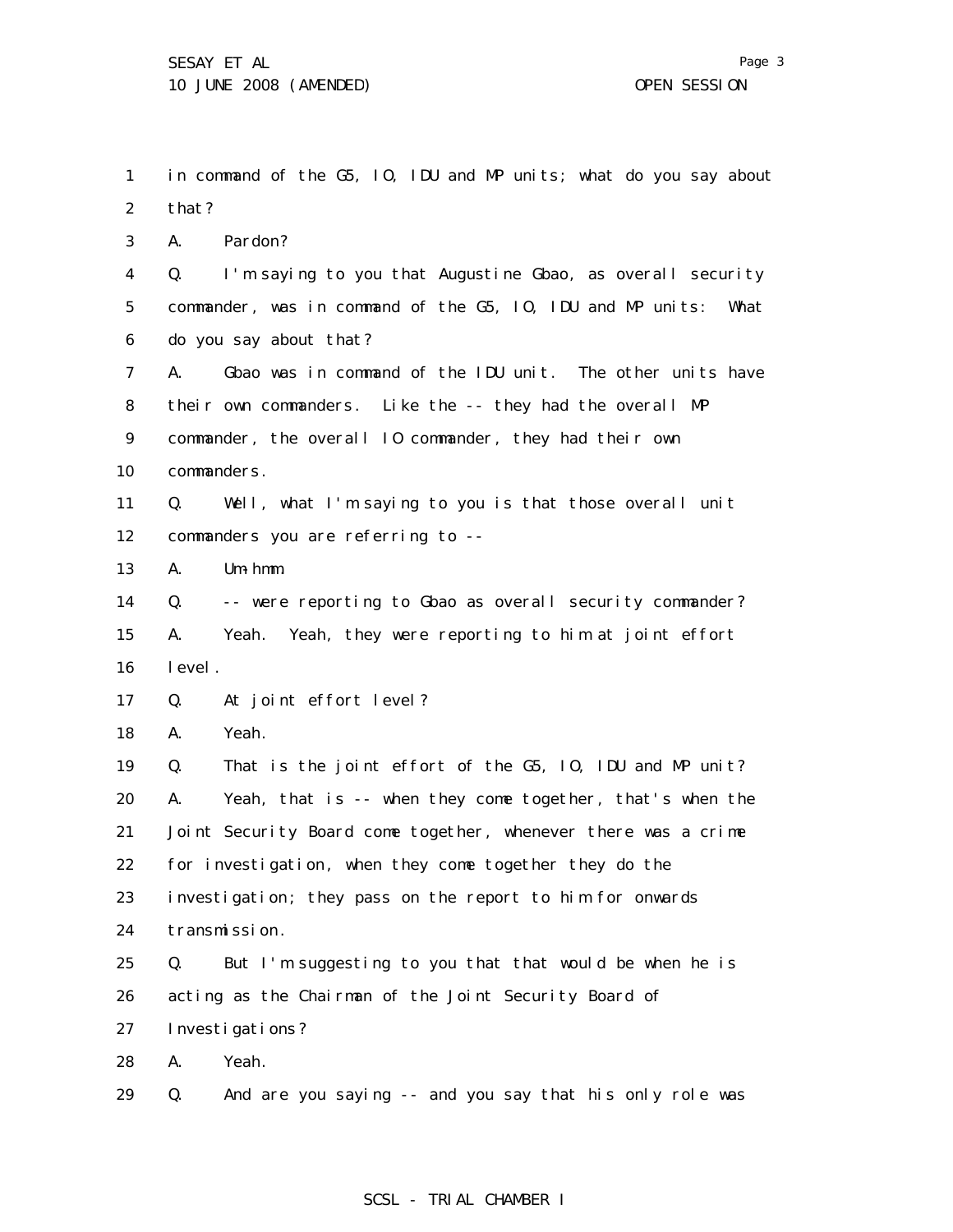1 2 3 4 5 6 7 8 9 10 11 12 13 14 15 16 17 18 19 20 21 22 23 24 25 26 27 28 29 just to transmit the recommendations? A. Yeah, that's what I know. Q. But if that was his only role, why wouldn't the Joint Security panel of investigations just send their report directly to the leader? A. Pardon? Q. If he had no role to play, apart from just transmitting the report -- A. Um-hmm. PRESIDING JUDGE: Mr Wagona, I think there should be a finality to -- MR WAGONA: I will leave that, My Lord. PRESIDING JUDGE: -- some of this, as this witness has been very categorical to say that, you know, Gbao was to transmit the report and that he didn't have anything to do with the report, that to change or to make further recommendations. That is what she said. I think we have to live with that evidence, whether we like it or not. MR WAGONA: Q. Well, do you accept that Gbao, as the Chairman of the Joint Security Board, would advise the Joint Security Panel of Investigations? A. What sort of advice do you mean? I don't get you clear. Q. During their proceedings -- A. Um-hmm. Q. -- he would from time to time advise the panel? A. Yeah, on their job areas to do their work properly and in the right form. Q. Isn't it also correct that there would be cases like major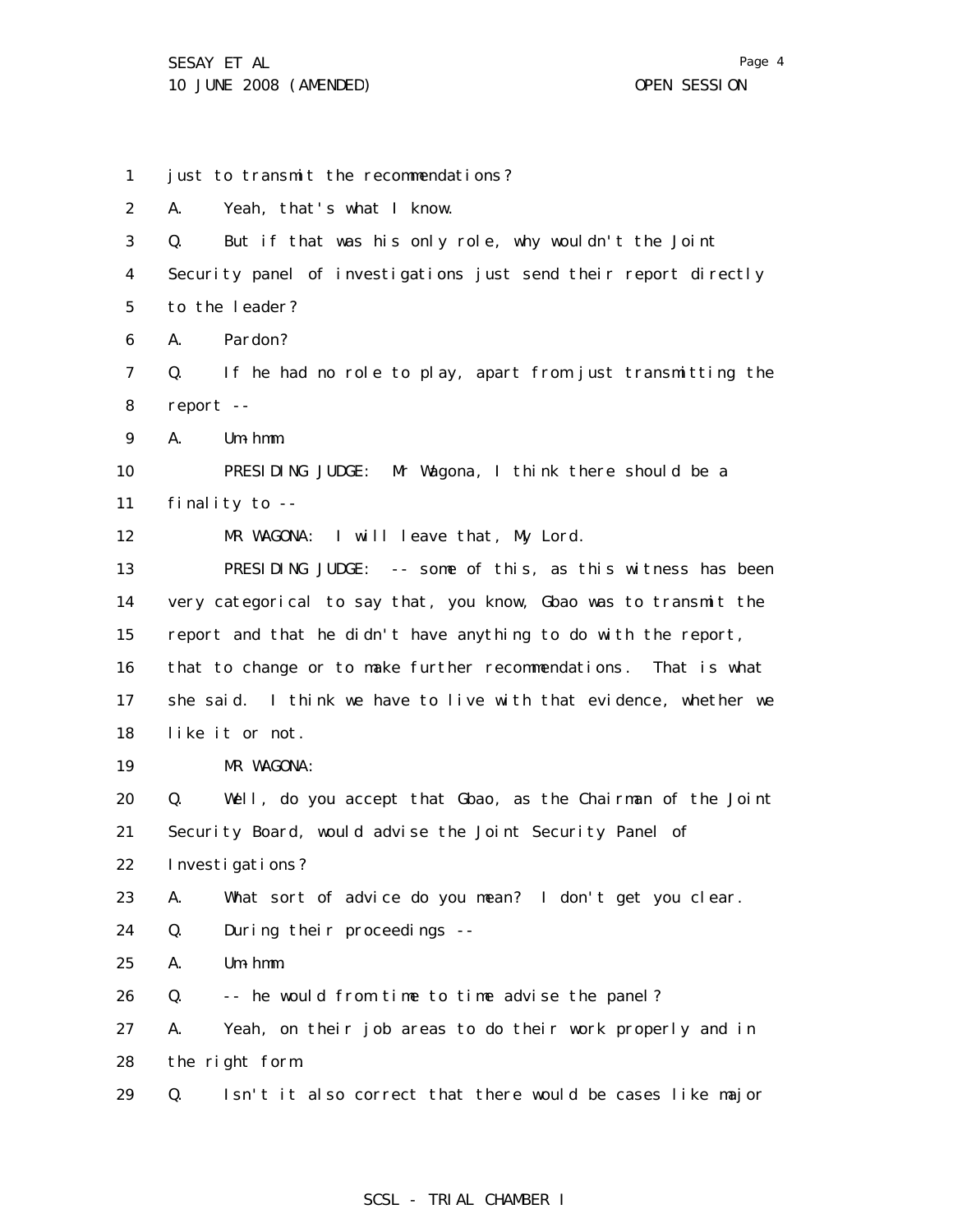1 2 3 4 5 6 7 8 9 10 11 12 13 14 15 16 17 18 19 20 21 22 23 24 25 26 27 28 29 crimes in which Augustine Gbao himself would chair the investigations? A. Well -- PRESIDING JUDGE: When you say "himself," what do you mean, Mr Wagona? MR WAGONA: He would chair the panel of the investigations himself. PRESIDING JUDGE: I beg your pardon, Mr Wagona? I mean, in serious crimes he would chair the panel of investigations himself? MR WAGONA: Yes. THE WITNESS: May I go ahead, My Lord? PRESIDING JUDGE: Yes. THE WITNESS: Well, in most cases, in serious cases, the district IDU commander will chair the panel -- the panel, yeah. MR WAGONA: Q. Well, I'm asking you about Gbao. Would Augustine Gbao also chair the panel in some serious cases? A. That is not to my knowledge. Most times the IDU chaired the -- I mean -- chaired the investigation -- the district IDU. Q. But did you hear about more than 60 civilians who were killed in Kailahun after the intervention on allegations that they were Kamajors? A. Yeah, I heard -- I heard that information. Q. Did you hear that Augustine Gbao himself chaired the panel of investigations in that case? A. I don't know; I was not there. I was not there and I don't want to say hearsay, hearsay. I don't want to lie. I was not there.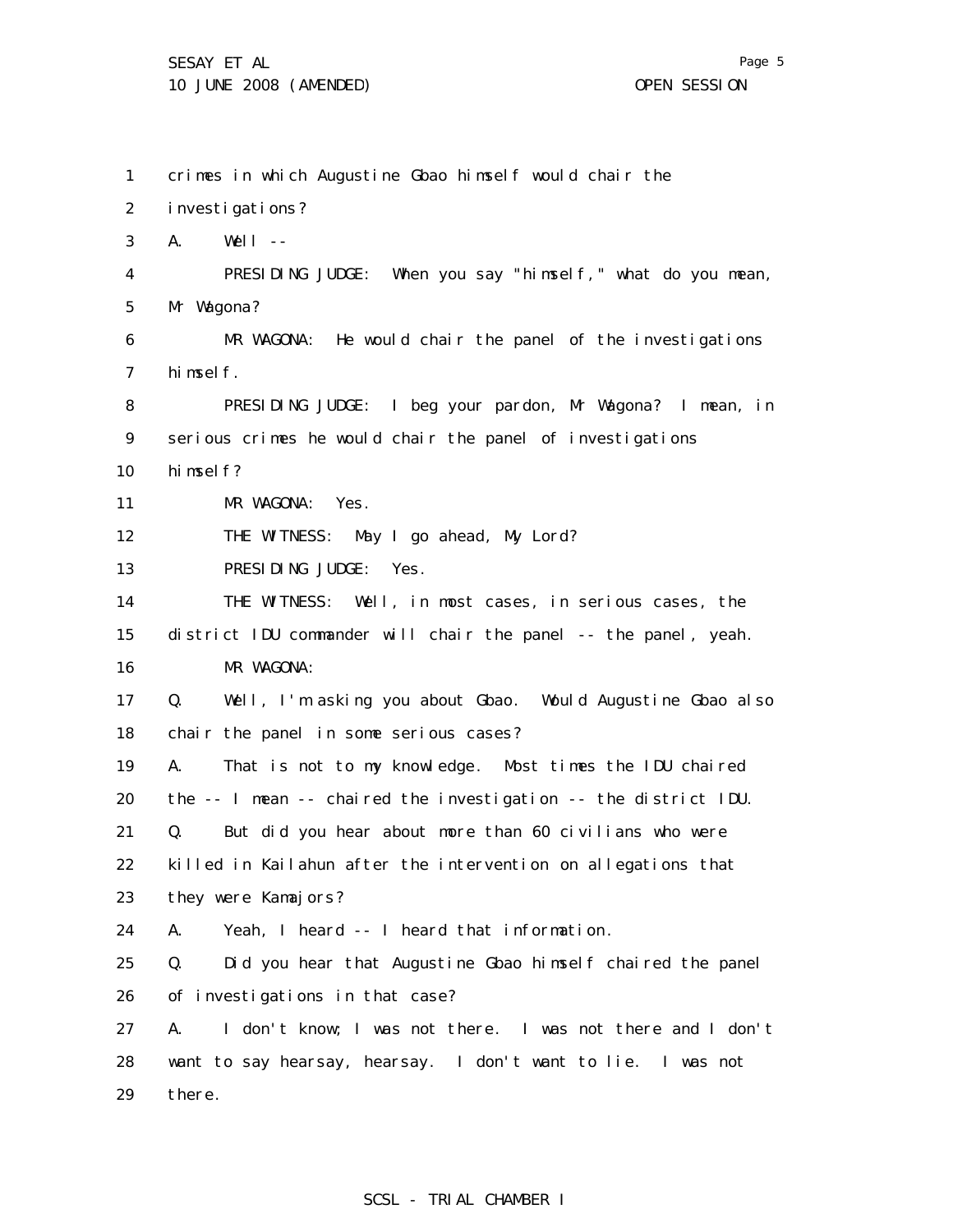1 2 3 4 Q. And I would suggest to you that Augustine Gbao, in some cases, would instruct the panel concerning what punishment they should impose. A. Mmm?

5 6 7 Q. I'm suggesting to you that Augustine Gbao would in some serious cases instruct the panel concerning what punishment they should impose.

8 9 10 11 12 13 14 A. Well, punishments were laid down. I don't feel Gbao was just giving punishments from his own consent. They were laid down punishments for major crimes and minor crimes. So the punishments were recommended according to the rules and regulations of the movement, not self instruction or self punishment levied on people, no. People don't give punishments by themselves.

15 16 Q. So if he was to tell them what punishment, it would have to be a punishment which was already --

17 A. It was there, it was a laid down punishment.

18 19 Q. But you would accept that he could tell the panel that: Punish this person according to this laid down punishment?

20 21 22 A. No, no, no, no. That's why he submit the report to the high in command. He has to pass the order that such-and-such punishment should be given to such-and-such person for

23 such-and-such crime.

24 Q. And would the High Command give that in writing?

- 25 A. Mmm?
- 26 Q. Would the High Command give that order in writing?
- 27 A. Most times would just pass the order orally.

28 Q. To who?

29 A. Mmm?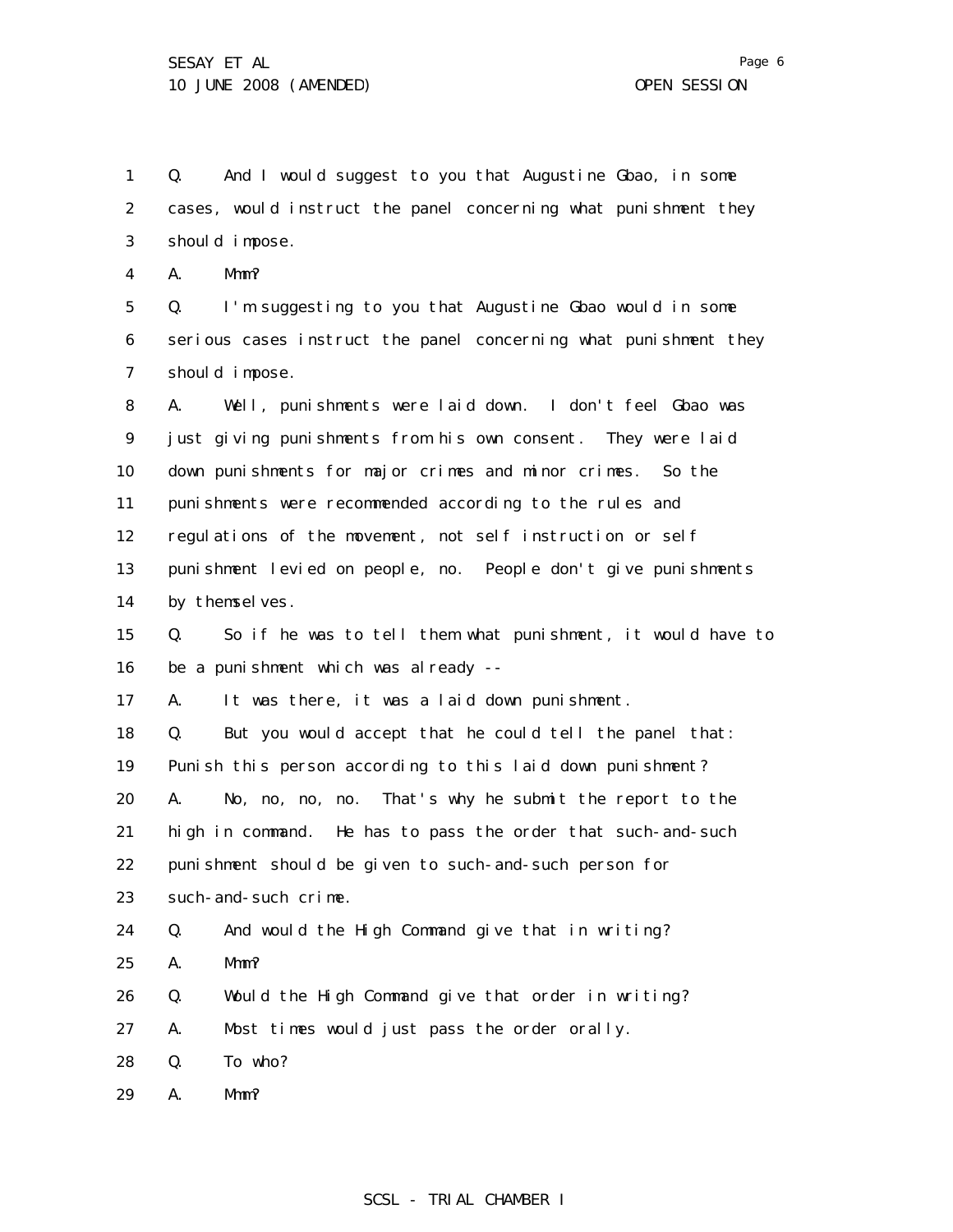1 Q. To who?

| 2  | The serious crimes, they will send the order to Gbao for<br>А.    |
|----|-------------------------------------------------------------------|
| 3  | him to pass the message to the MPs because they were responsible  |
| 4  | for the punishment.                                               |
| 5  | Now, from 1996 to 2000, RUF commanders in Kailahun Town<br>Q.     |
| 6  | would move around with their bodyguards; not so?                  |
| 7  | А.<br>Mmm?                                                        |
| 8  | I'm asking you whether from 1996 and 2000, it's correct<br>Q.     |
| 9  | that in Kailahun Town RUF commanders would be with their          |
| 10 | bodyguards?                                                       |
| 11 | Well, some were passing around with some few bodyguards.<br>А.    |
| 12 | And these bodyguards --<br>Q.                                     |
| 13 | Not all of them. Not all commanders were passing around<br>А.     |
| 14 | with bodyguards.                                                  |
| 15 | But those who passed around with the bodyguards, the<br>Q.        |
| 16 | bodyguards would be armed; not so?                                |
| 17 | Yes, some were having arms.<br>А.                                 |
| 18 | And when you came to Freetown during the junta, you would<br>Q.   |
| 19 | al so see that commanders were having -- moving around with their |
| 20 | armed bodyguards; not so?                                         |
| 21 | Yeah.<br>А.                                                       |
| 22 | And during this time --<br>Q.                                     |
| 23 | Wait, wait. Pardon? When we came to Freetown?<br>А.               |
| 24 | When you came to Freetown?<br>Q.                                  |
| 25 | Α.<br>Yeah. What you were asking about?                           |
| 26 | Q.<br>Well, I had asked you --                                    |
| 27 | Α.<br>Clarify.                                                    |
| 28 | -- whether when you came to Freetown you would also see<br>Q.     |
| 29 | that commanders were having -- moving with their armed            |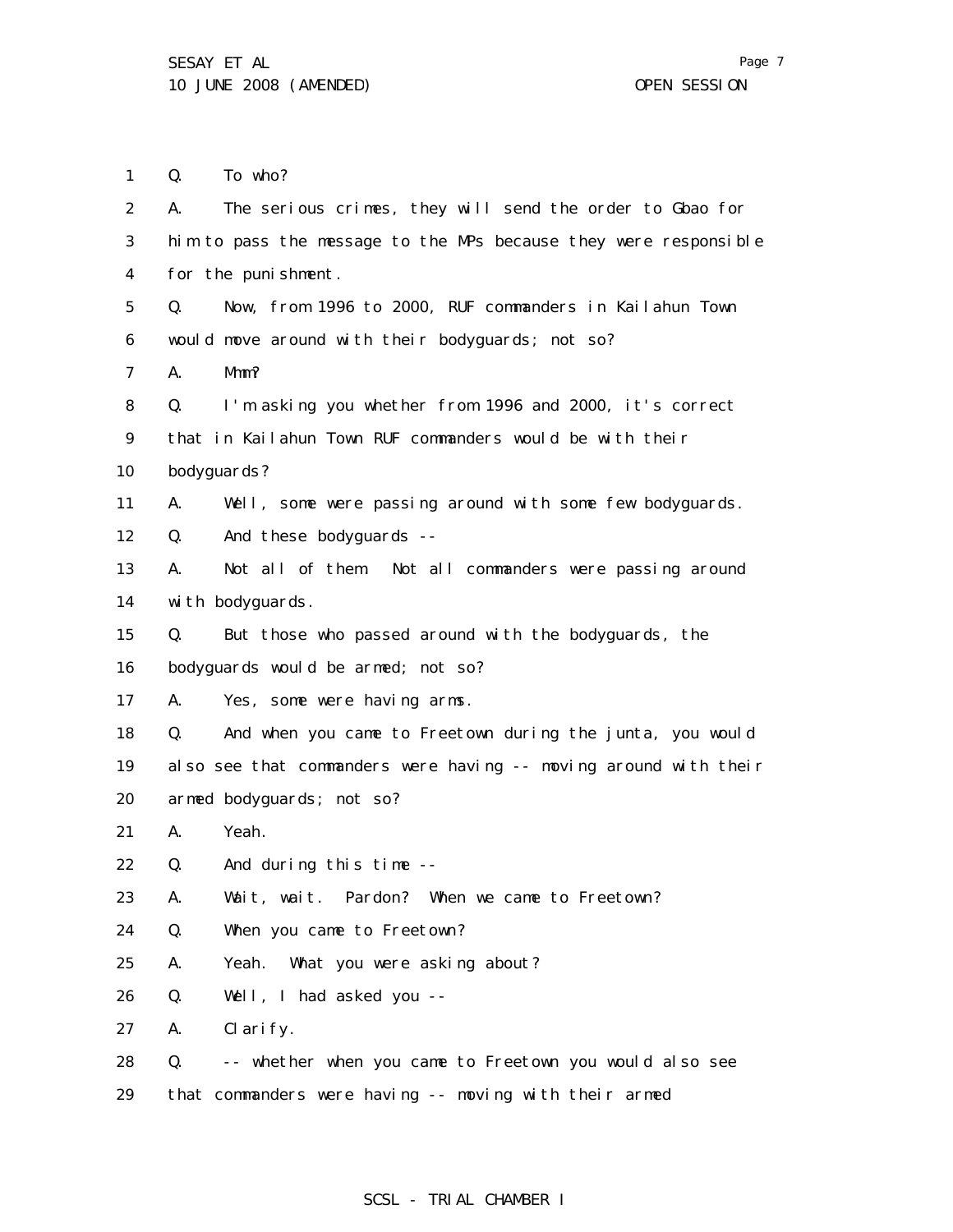1 bodyguards?

2 3 4 5 6 7 8 9 10 11 12 13 14 15 16 17 18 19 20 21 22 23 24 25 26 27 28 29 A. Yeah, a few, yeah. Few are moving with their armed bodyguards. Q. And during this time, Kailahun Town or Freetown was not a front line? A. Aah, aah, aah. Q. So it would not be correct to say that armed bodyguards were only used in the war situation? A. Let me understand the question properly, please. Q. It would not be correct to suggest that commanders would only need to use bodyguards when they were in a war situation; they used their bodyguards all the time, not so? A. Well, that one, I would not say so, because it was just a ceasefire and they never declared war was completely over, that they should not use, or they should not have their securities with them. That one I can't really tell, exactly. Q. Now, some of the children who you said some RUF combatants gave guns, and made them to act as their bodyguards, would have been under 15 years of age; is that correct? A. Go over that. Q. Well, you had said that there were RUF combatants -- A. Please, sorry, let me have a drink. Q. Okay, please. A. Yeah. Um-hmm. Okay. Q. You remember you had said that some RUF combatants were in the habit of making children carry guns and act as their bodyguards? A. Yeah. Q. And is it correct that some of those children would be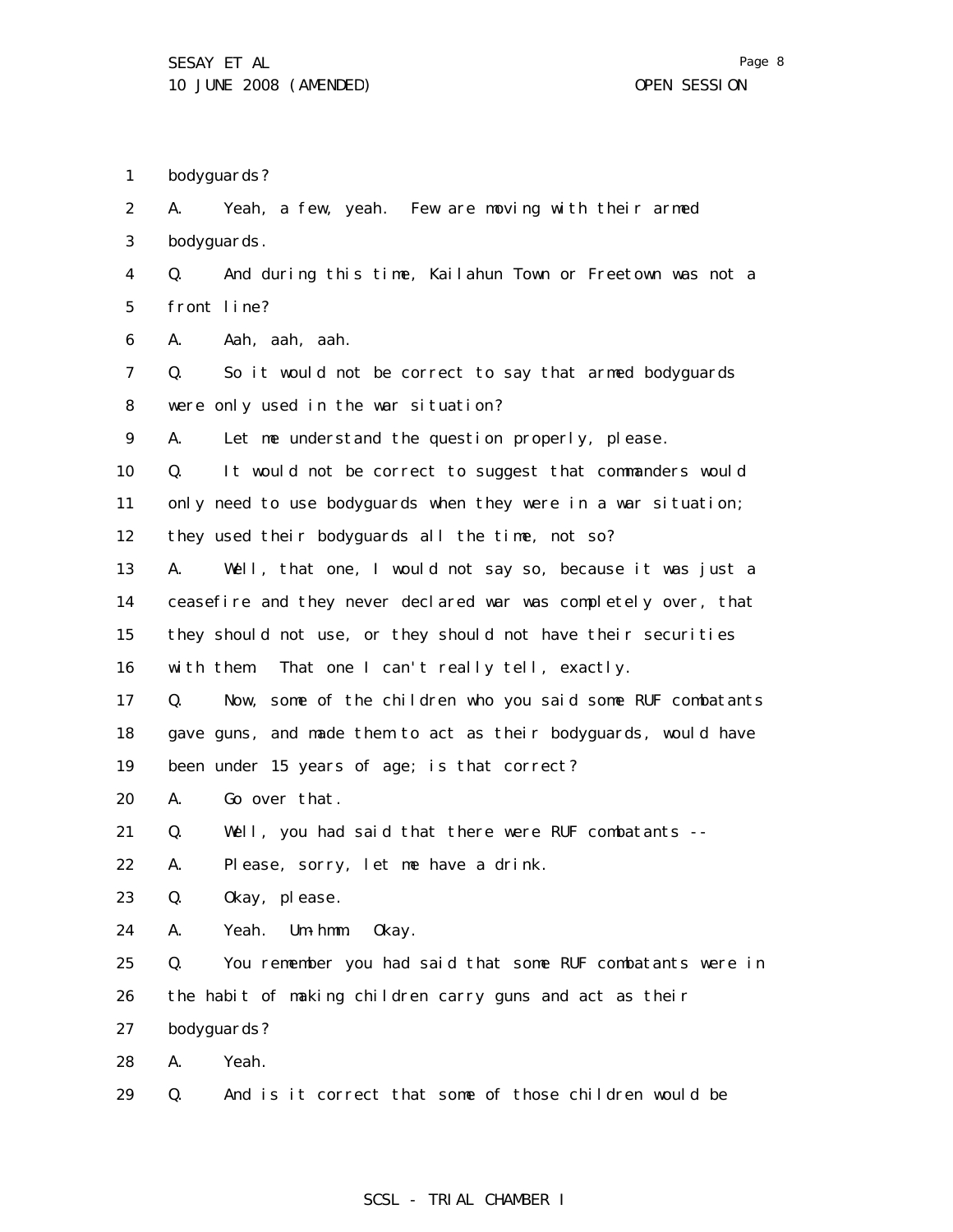1 2 3 4 5 6 7 8 9 10 11 12 13 14 15 16 17 18 19 20 21 22 23 24 25 26 27 28 29 children of under 15 years of age? A. Yeah. Q. And this practice, where some RUF combatants were using such children -- A. Yeah. Q. -- to carry guns and act as their bodyguards -- A. Um-hmm. Q. -- is a practice that went on from 1996 even up to the year 2000; Not so? A. Mmm. Q. What's the answer? A. Mmm? Q. Are you saying "yes" or -- A. What? Let me get the question properly. Go over the question. Q. I'm saying that this practice -- A. Um-hmm. Q. -- where some RUF combatants -- A. Um-hmm. Q. -- would give children guns and make them act as their bodyguards -- A. Um-hmm. Q. -- is a practice that took place from 1996 even up to the year 2000; Is that correct? A. Er, you see, this children's issue earlier -- the leader actually made it clear that children should not be used. And -- PRESIDING JUDGE: Madam -- madam, please, you know, let's shorten the debate. You can talk of other things but answer the question first, please.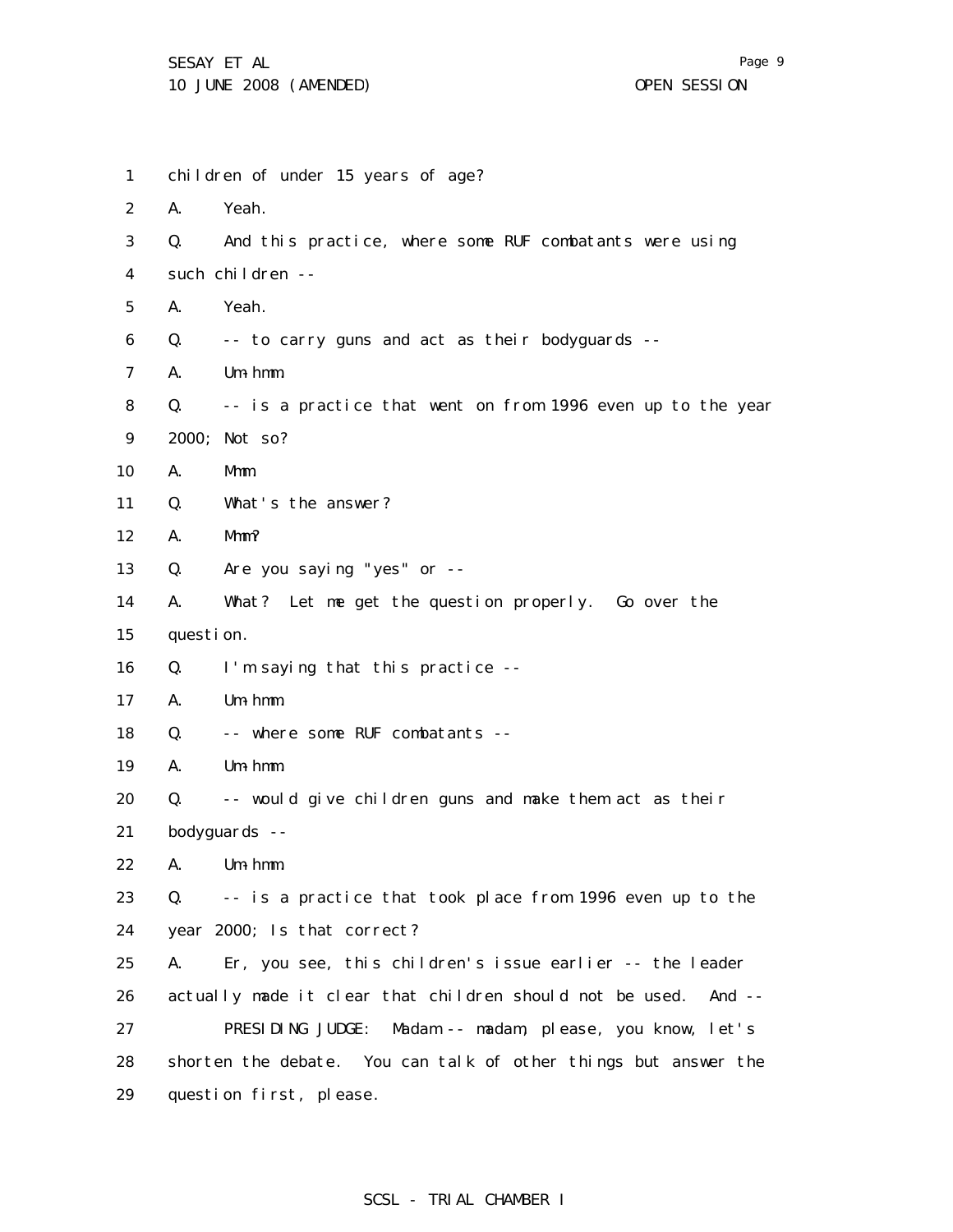Page 10

1 2 3 4 5 6 7 8 9 10 11 12 13 14 15 16 17 18 19 20 21 22 23 24 25 26 27 28 29 THE WITNESS: Okay, yes. PRESIDING JUDGE: Can you put the question to her again, please. MR WAGONA: Q. Madam, the question is: This practice of some RUF combatants -- A. Um-hmm. Q. -- giving guns to children and making them act as their bodyguards -- A. Um-hmm. Q. -- is something that took place from 1996 even up to the year 2000; Is that correct? A. Yes. PRESIDING JUDGE: Madam, you were going to explain something. Can you now explain, please? THE WITNESS: Yes, My Lord. What I was just trying to say was that, that was really a laid down rule by the leader himself, Foday Sankoh, the use of those children, and the law was effective up to the time when the leader was arrested and taken to Ivory Coast. So when Sam Bockarie took over, the law was weakened and these things went on, up to what you are saying '99, because he was still in power. So that is just what I wanted to put across. MR WAGONA: Q. So since the law weakened, some RUF commanders would have also started using children in a similar way; is that correct? A. No, no. I know of the -- the combatants. I know of the combatants using the boys. I know of the combatants. That's what I saw.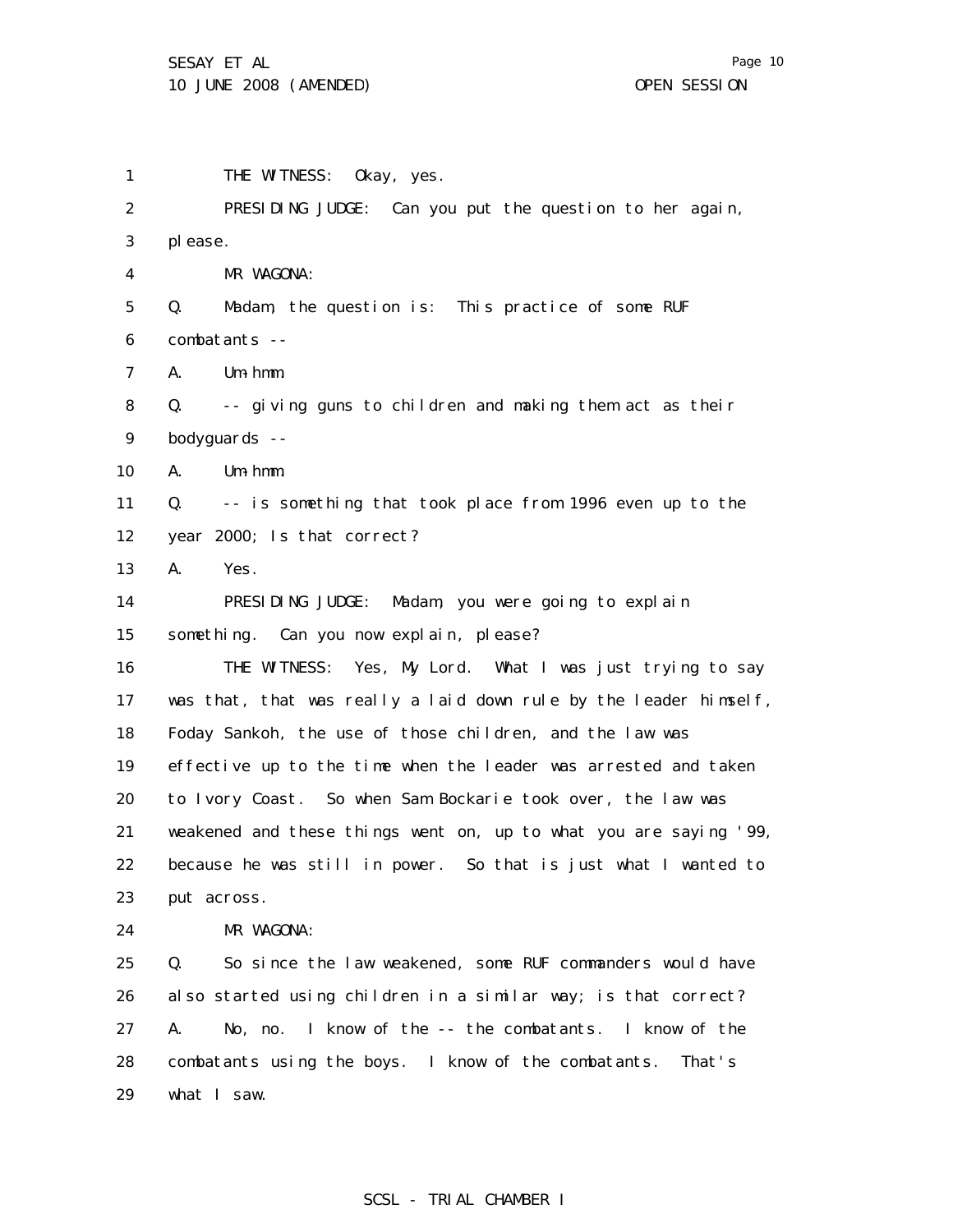1 2 3 4 5 6 7 8 9 10 11 12 13 14 15 16 17 18 19 20 21 22 23 24 25 26 27 28 Q. Now, yesterday, you were asked by Mr Cammegh as to whether Augustine Gbao had bodyguards; do you remember that? A. Yes. Q. And your answer was that he had bodyguards who were above 21 years? A. Yes. Q. Do you remember giving that answer? A. Yes. Q. Why did you say that he had bodyguards who were above 21 years? A. Why did I say that? Q. Yes, when nobody had asked you to give the age? A. Well, according to how I saw the -- the -- the bodyguards, I just speculated their age and in fact not speculation actually. Those were all above that, for sure. Nobody asked me but it's what I know, so I will say it. Whether they asked me or not, I will say what I know. Q. But I'm saying to you that he also had some bodyguards -- A. Um-hmm. Q. -- who were below 15 years of age; what do you say? A. No. He never had bodyguard below 20 years. Q. Now, you remember Exhibit 273, the RUF ideology book you were looking at yesterday? A. We turn to the place? Do you want? Q. I don't know if we still have copies of that. I have my own copy of that, but I'm not sure if there's another copy we can give to the witness? MR JORDASH: It's on the desk.

29 THE WITNESS: There is a copy. Page 11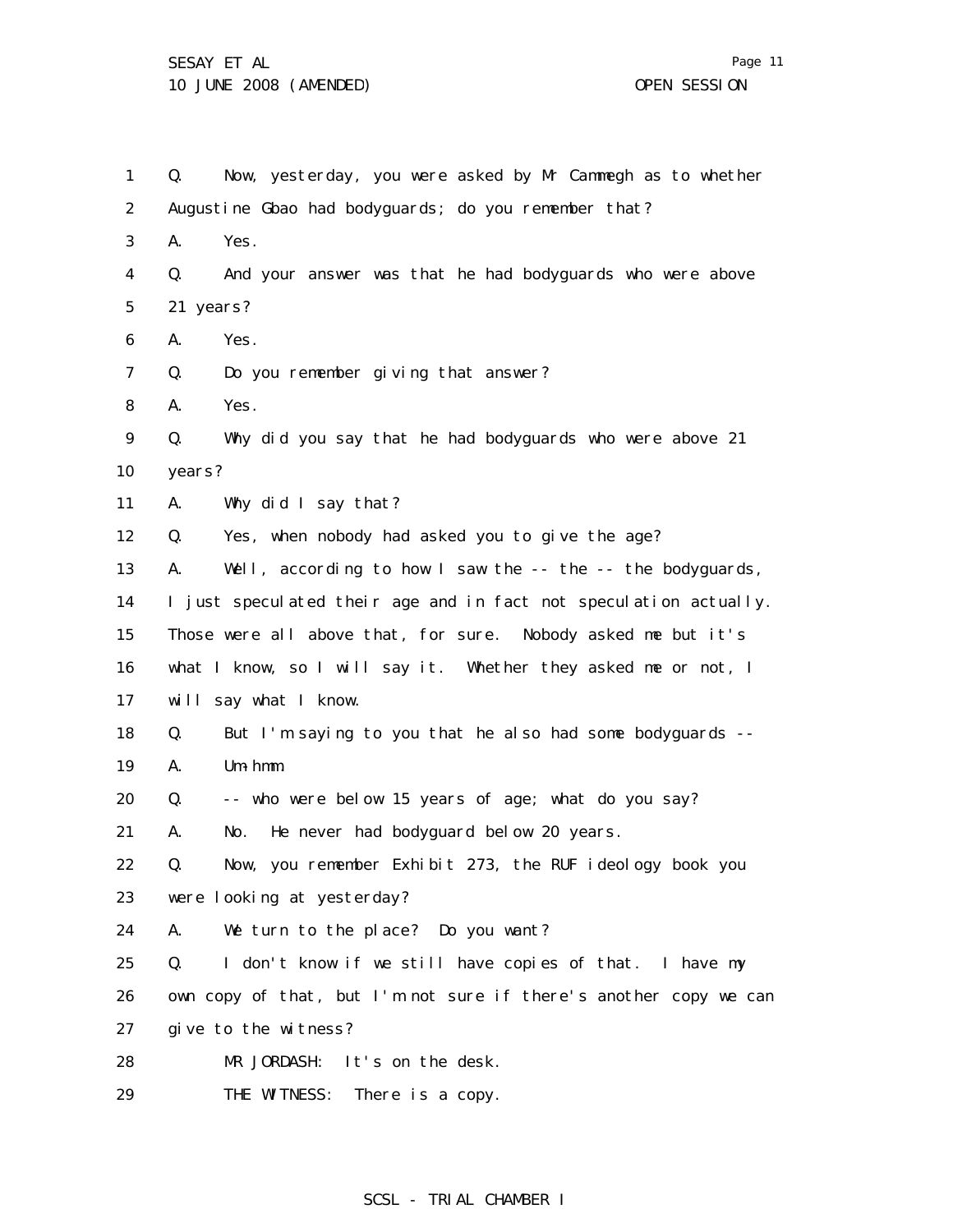1 MR WAGONA:

2 Q. Oh, you have the copy?

3 A. Yes.

4 Q. And yesterday you were reading through it. Is that

5 correct?

6 7 A. I just glanced through them. There was not much time to read this whole booklet so --

8 Q. Okay.

9 10 A. You want to make reference to it then you can go to the page.

11 Q. Well, what I would like to suggest to you is this?

12 A. Or go there. Um-hmm.

13 14 15 Q. That it's not written anywhere in that book that the RUF ideology was against the use of child combatants. Are you able to help me with an answer to that?

16 A. Pardon?

17 18 19 Q. I'm saying that that book does not contain anything which states that the RUF ideology was against the use of child combatants?

20 21 22 23 24 MR CAMMEGH: Sorry to interrupt. I object to the question on the basis that there is no reason to assume that this lady is familiar with the vast amount of detail contained in this book and, for that reason, I would suggest the question is a bit unfair.

25 26 27 28 29 JUDGE BOUTET: Well, she was asked yesterday to take knowledge of that book. She was given the time to look at the book and she was asked if she was familiar or not to answer some questions in cross-examination by the first accused. Why is it now not permissible?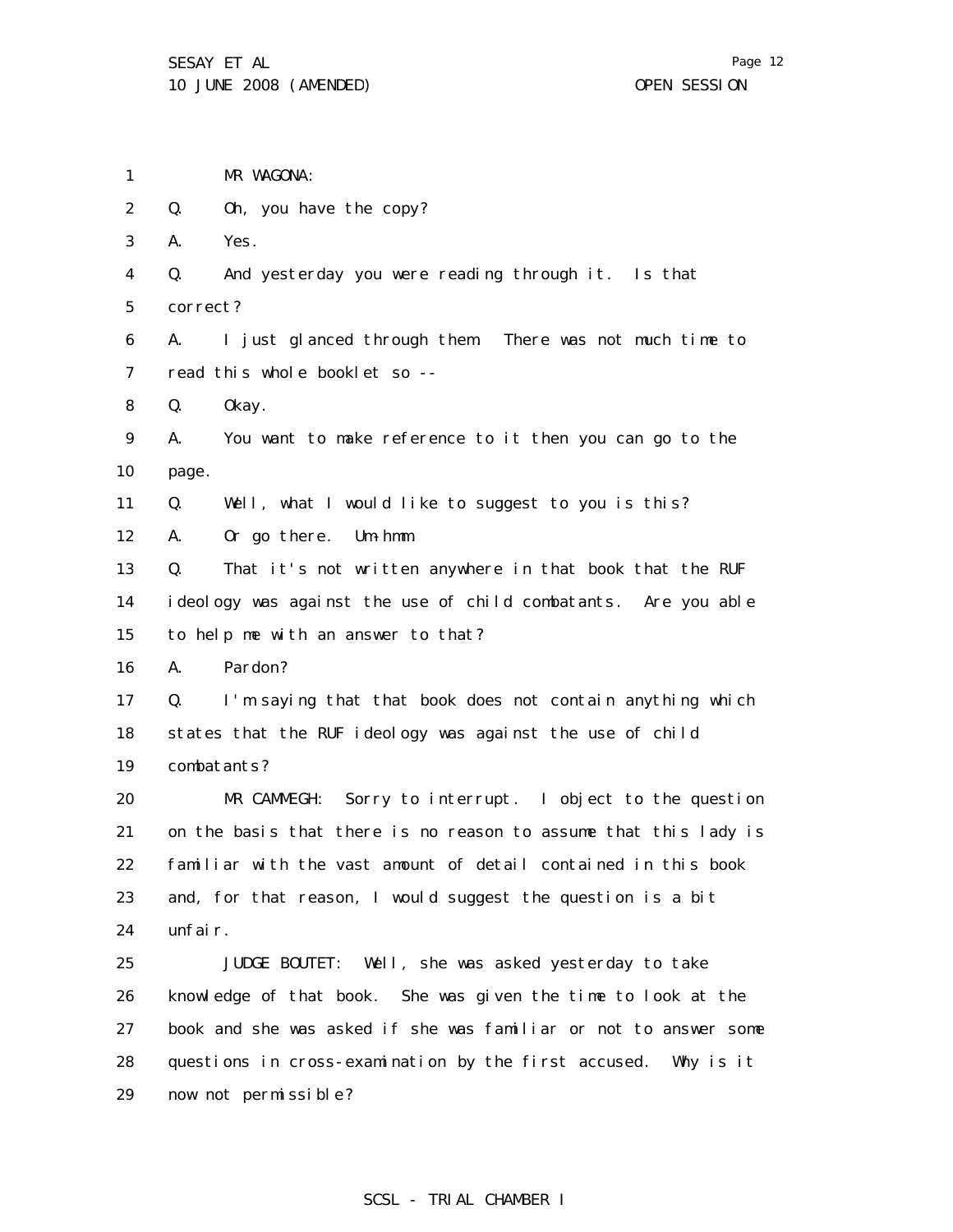1 2 3 4 5 6 7 8 9 10 11 12 13 14 15 16 17 18 19 20 21 22 23 24 25 26 27 28 29 MR CAMMEGH: I've made the point, Your Honour. If Your Honours are against me, I'll sit down. PRESIDING JUDGE: Mr Wagona, please proceed. MR WAGONA: Q. Okay. Witness, you had said that it was a laid down rule that the RUF will not use child combatants. Now, my question is: Are you able to assist me with where I can find that? PRESIDING JUDGE: Where? THE WITNESS: Where? MR WAGONA: Q. Yeah, where it is laid down? A. In this book? Q. If it is not in this book it may be somewhere else -- laid down somewhere else. A. Well, it was really spelt out clearly to us by the leader, Foday Sankoh. PRESIDING JUDGE: Mr Wagona -- Mr Wagona. MR WAGONA: Yes, My Lord. PRESIDING JUDGE: I'm sure you wanted to refer the witness to the ideology and to the rules and so on. Do you want to refer her to those rules? MR WAGONA: That is correct, My Lord. I'll get back to that. Thank you. Q. Now, if, if the RUF ideology was against use of child combatants, would you expect that to be stated in that RUF ideology book? A. Pardon? Q. If the RUF ideology was against use of child combatants -- A. Um-hmm.

Page 13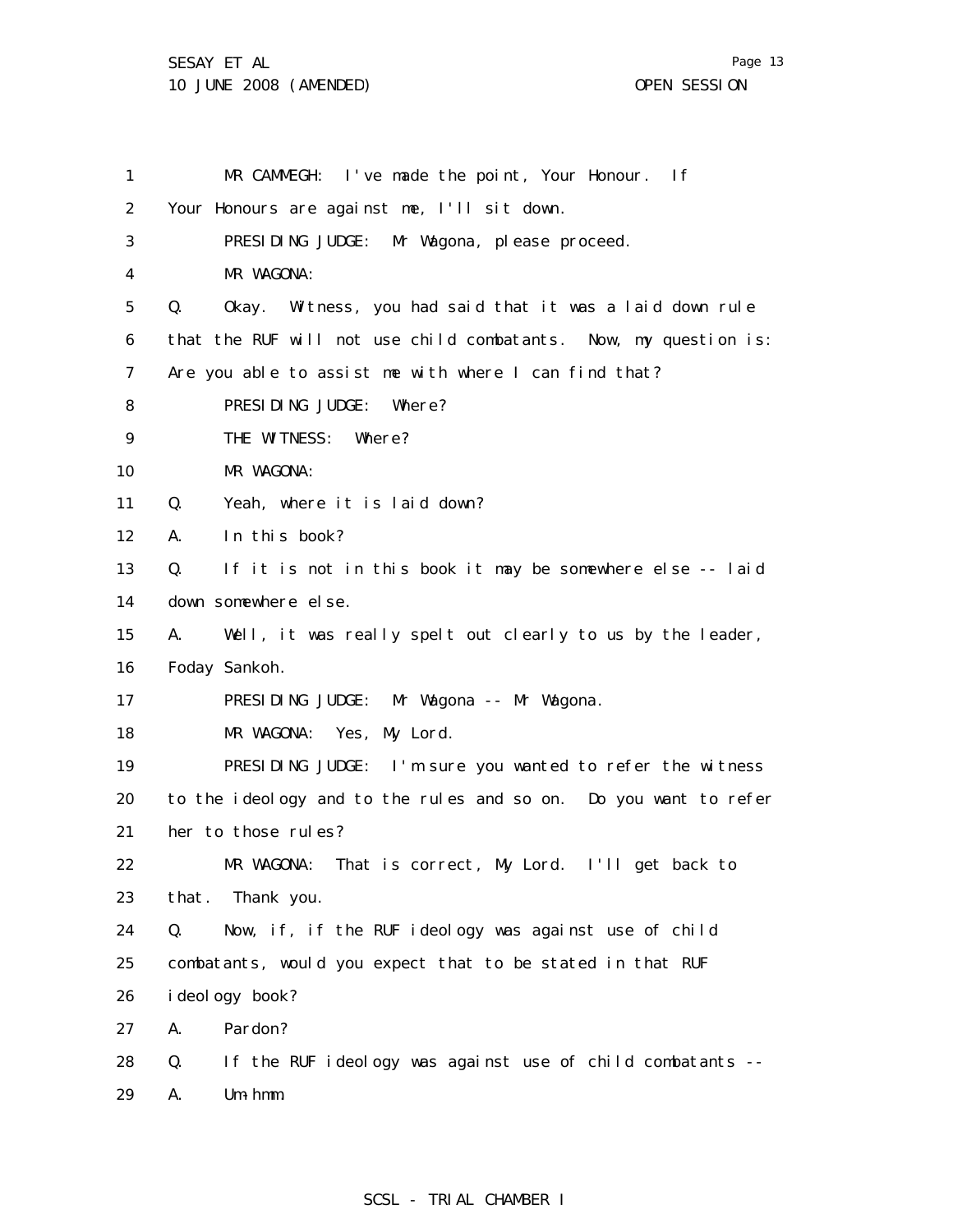1 2 3 4 5 6 7 8 9 10 11 12 13 14 15 16 17 18 19 20 21 22 23 24 25 26 27 28 Q. -- would you expect that to be stated in that RUF ideology book? A. Yes. Q. Now, witness, I read in your summary, which was given to me by the lawyers for Mr Gbao -- A. Um-hmm. Q. -- where it states that you said: "It is true that raping took place during the war but it was at the front line and mainly when the Liberians were heading the war." Did you tell that to the lawyers of Mr Gbao? A. Yes. Q. So is it your evidence -- A. Yes. Q. -- that raping was taking place, but it was not as much as when the Liberians were heading the war? A. Yes. Q. And so you would know that in 1997 and '98, for example, in the front lines in Kailahun, some RUF combatants were raping women; is that correct? A. No. No, that is not to my knowledge. Q. So where was the raping taking place that you were referring to? A. At, in Bunumbu. When Bunumbu was captured, these Liberians were there. That's 1991 I'm talking about, when we were brought, and the Liberian combatants were now going around bringing the civilians to town. During that exercise a lot of raping informations, reports were brought in, at that front line end, when Bunumbu was newly captured. That was -- I was there when we

29 were brought in town.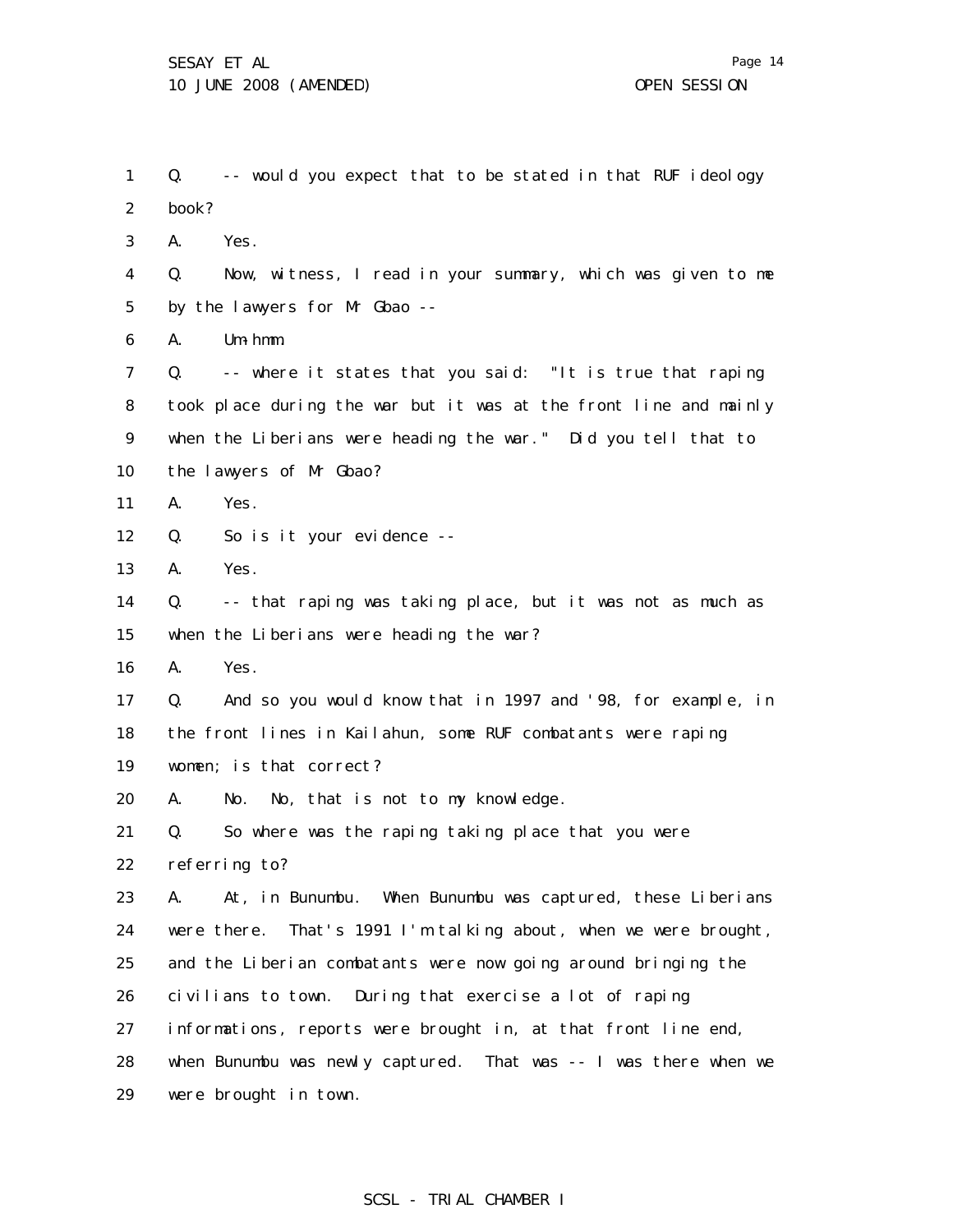29

MR WAGONA: My Lord, I asked the question because her

1 2 3 4 5 6 7 8 9 10 11 12 13 14 15 16 17 18 19 20 21 22 23 24 25 26 27 28 Q. But raping was also taking place after the Liberians had left; Not so? A. Well -- er-- well, that one -- that one was not much to my knowl edge. Q. It was not much to your knowledge? A. Mmm. Q. What do you mean by that? A. Well, I know of raping more when the Liberians were there. That's what I'm saying. Q. So it was less when the Liberians had left? A. Yeah. PRESIDING JUDGE: I hope you did not put words in the witness's mouth. MR WAGONA: Well, I can ask the question, My Lord, to avoid that possibility. PRESIDING JUDGE: I think we should be fair. She has said what she said and very clearly. It is not to her knowledge, you know, that raping -- THE WITNESS: Mmm. PRESIDING JUDGE: -- was taking place. THE WITNESS: After the Liberians left, there was -- PRESIDING JUDGE: After the Liberians you know left. It's not to her knowledge. You may proceed. I just wanted to draw your attention to that because you don't want to draw a conclusion because you are putting to her now you know that -- MR WAGONA: My Lord. PRESIDING JUDGE: -- it was taking place after they left but less. That is not what she said.

Page 15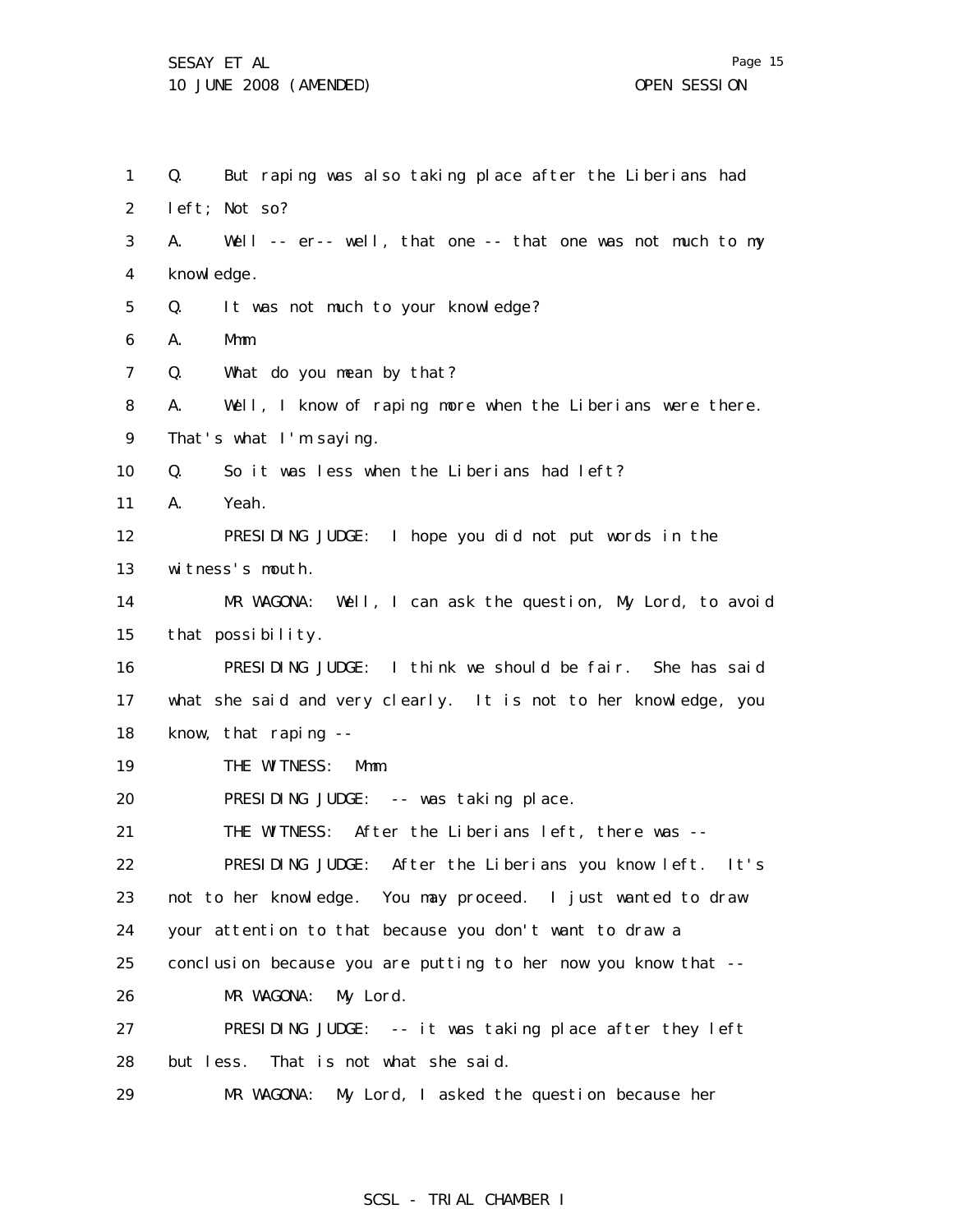1 2 3 4 5 6 7 8 9 10 11 12 13 14 15 16 17 18 19 20 21 22 23 24 25 26 27 28 29 answer was "It was not much to my knowledge." THE WITNESS: It was not to my knowledge and when you again repeated the questions that's what I said. PRESIDING JUDGE: And she said "it was not much to my knowledge." Does it mean that the raping was less? Is that what it means? MR WAGONA: That's why I was asking that question. PRESIDING JUDGE: We wouldn't want inferences. We need very precise responses. This is a criminal proceedings and we have to be very careful with the evidence that goes on the record. MR WAGONA: Q. Witness, you spoke of a case when you say Augustine Gbao stopped some RUF combatants from forcing some women who had been brought from the front line to become their wives; do you recall that? A. Yeah. Q. And when was that? A. That was -- that was sometime in '96 when we were in Giema, when these civilians were captured and they were -- the combatants were bringing them to -- to the office in Giema for screening. Before they could bring them, they would engage the -- some of the women by mouth. They would say this is my wife and they will have their -- they will have their own partners in mind. So when they come, they will report to the office that: CO, this is my own woman. So when you screen them, after you are finished with them, they are going to take them as their wives. So right from the office point, that one will be stopped. They will not be allowed to -- to be taken away by these combatants as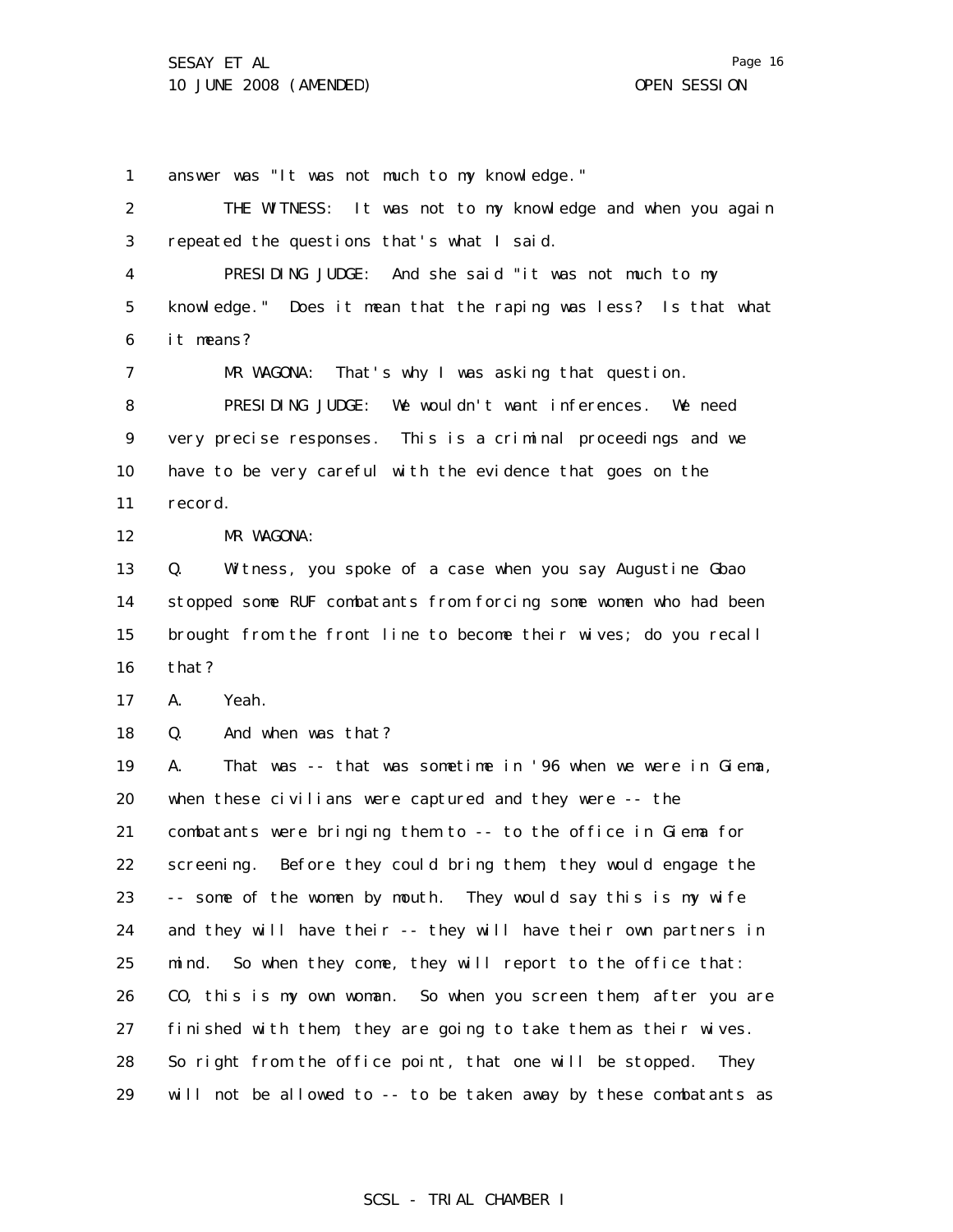1 2 3 4 5 6 7 8 9 10 11 12 13 14 15 16 17 18 19 20 21 22 23 24 25 26 27 28 wi ves. Q. Who was the CO? A. Hmm? Q. You said CO. A. [Laughs]. Q. You referred to CO? Who was CO? A. CO - that's how we are calling the -- most of the authorities. PRESIDING JUDGE: We mean the name? Do you have the name, madam, of the CO at that time? THE WITNESS: At that time? [Sniggers]. PRESIDING JUDGE: Yes. THE WITNESS: The authorities were all called CO. That was just a respect given to the higher authorities. MR WAGONA: Q. Yeah, well, in that incident was the CO Augustine Gbao? A. Mmm? Q. In that incident you are talking about? A. Um-hmm. Q. Was the CO Augustine Gbao? A. Yeah. Q. So he was the one in the screening office; is that correct? A. Yeah. When -- yes, they will bring them to the IDU office, who will be there to do the screening with the district IDU overseeing it. But when they bring the civilians he -- he come with standing. He will still come around to see them, at least talk to them, yeah, that sort of things. But we will do the screening and all the rest of it. So while he comes around the

29 civilians to talk to them, that's the time the boys, the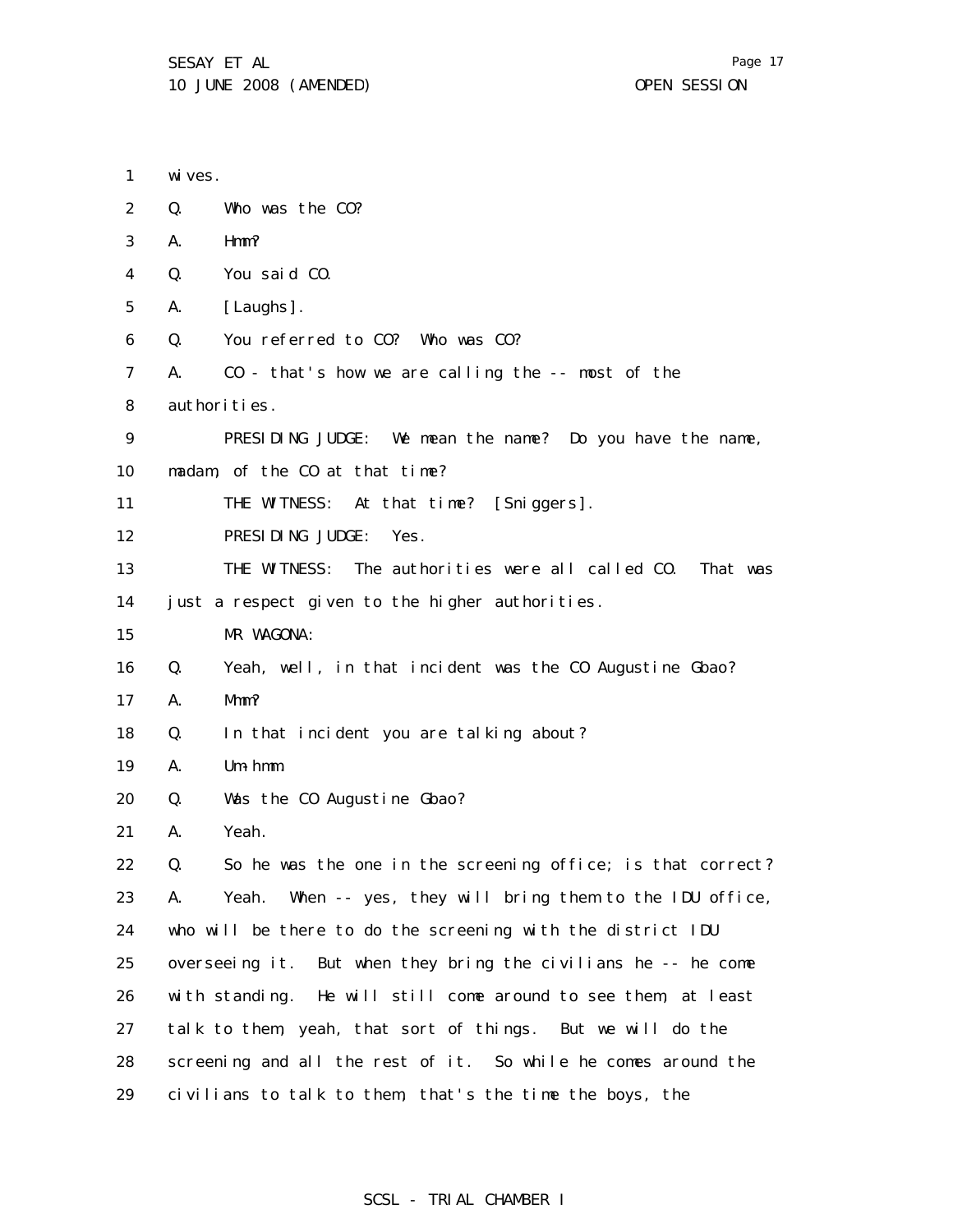1 2 3 4 5 6 7 8 9 10 11 12 13 14 15 16 17 18 19 20 21 22 23 24 25 26 27 28 29 combatants will say: CO, this is my woman, this is my woman, you know, just in that kind of mood. That is it. Q. So in that particular incident, when he would intervene, he was using - exercising his authority as overall IDU commander; Is that correct? A. Mmm? Q. In that particular incident, when he intervened, is it correct that he was exercising his authority as overall IDU commander? A. Well, not necessarily exercising his authority as a commander, but as his responsibility to those civilians, because he was responsible to those civilians as security and all the rest of it. Q. So what you are saying is that -- A. Mm-hmm. Q. -- Augustine Gbao was also responsible for civilians; Is that what you are saying? A. He was responsible for defending the lives and properties of these civilians. Q. Including? A. Including what? Q. Women who were brought from the front line; is that correct? A. These are all civilians; whether women or men, they are all civilians. As long as they are not combatants, they are civilians. Q. Now, did you hear of any other incident, after that one, where Augustine Gbao intervened in a similar way to stop combatants from taking women?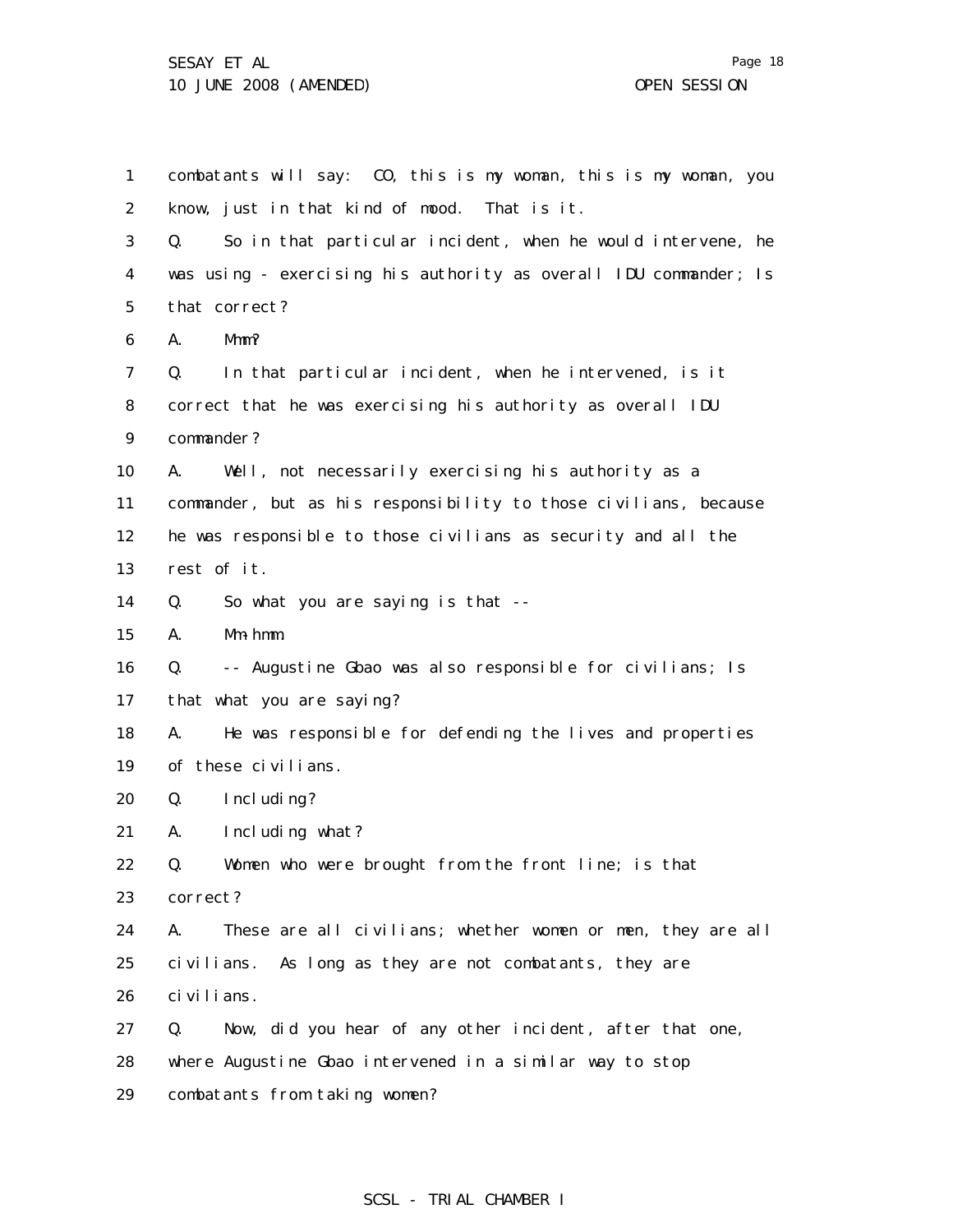1 2 3 4 5 6 7 8 9 10 11 12 13 14 15 16 17 18 19 20 21 22 23 24 25 26 27 28 29 A. Er -- combatants taking women besides their example? Q. Yes. A. But that one happens many, many times. Whenever these people were brought and even within, even within. Even some of the civilians, who were partners to these combatants, when they feel like having -- do not have love for these people again, when there is any problem he will try to settle it peacefully. Q. Okay. When did it happen again? A. Well, I said it happened many, many times when the civilians were brought. I cannot -- I never recorded the times it happened. Q. So that would have happened also in 1997, for example; is that correct? A. Mmm? Q. Would it have also happened in 1997? A. In 1997? Q. Yes; did it also happen in 1997? A. Well, in 1997 -- well, during the peace time, no. During the peace time I think everybody was in normal position. Q. So there was no such incident? A. Of what? Forced marriage? Q. Of when RUF combatants wanted to take women -- A. Nothing, nothing like that. Q. -- Like in the example you gave, and Gbao intervened-- A. Nothing like that. That's what I saying. Everybody was now in settled in their normal position. There was nothing like that. Q. Now, you know that in 1999 to 2000, Augustine Gbao was based in Makeni; do you know that?

Page 19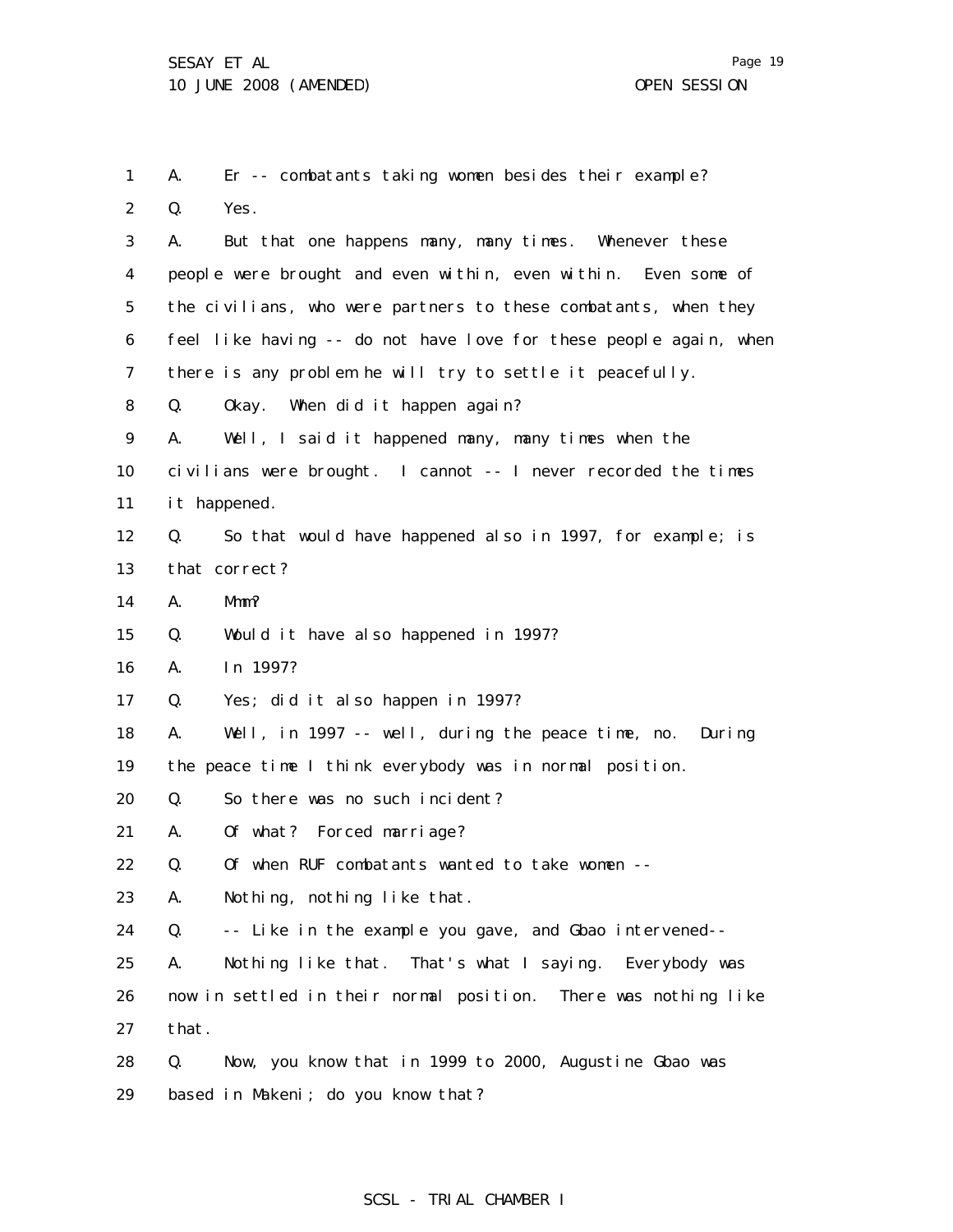1 A. Yes.

2 3 4 5 6 7 8 9 10 11 12 13 14 15 16 17 18 19 20 21 22 23 24 25 26 27 28 29 Q. And you know that while he was based in Makeni, during that time, he was the RUF commander in charge of Makeni. Do you know that? A. Mmm? Q. Do you know that while he was based in Makeni, he was the RUF commander in charge of Makeni? A. I don't know. Q. Now, the next questions I'm going to be asking you, I'll be referring to the information you recorded in Exhibit 383; the first document you recorded. A. Where? Q. You remember before, just before you started testifying, you filled in a document? A. Er -- the paper I -- Q. Yes. Yes. Don't mention the content of the information, but do you recall the document you filled in and the information was taken to be confidential; do you recall that? A. You mean the paper I filled yesterday? Q. Yes; do you recall that? A. Yeah. Q. So I'm going to ask you about the person you wrote in that paper, but I'm only going to refer to the exhibit? A. What is the exhibit you mean? Q. The exhibit was marked as 383. That paper which you wrote on  $--$ A. Mmm. Q. -- was called Exhibit 383? A. Don't let me come to call people's name here.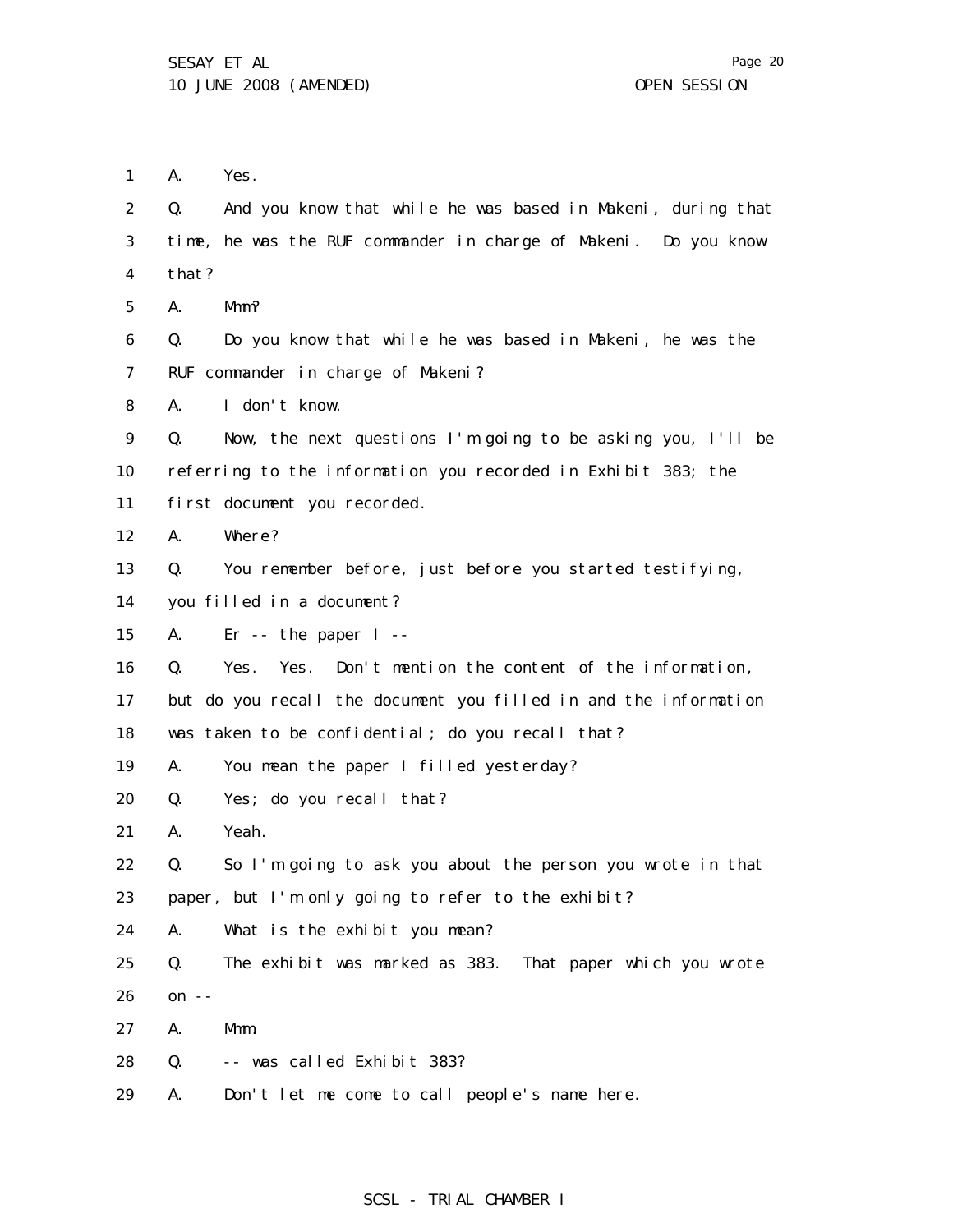1 2 3 4 5 6 7 8 9 10 11 12 13 14 15 16 17 18 19 20 21 22 23 24 25 26 27 28 29 Q. That's why I'm cautioning you. Don't call the name. A. Well, you have to guide me properly. Q. I will not call the name. I will only say the person whose name you wrote in the exhibit? A. Mmm. Q. That's how I'm going to put the question; do you understand that? A. Yes. Q. So when you are also answering, don't call any name? A. Okay. Go ahead. You are coming -- you want me to -- okay. Okay. I will try. Go ahead. Q. The first question I'm going to ask you is, that you would accept that you are a person who served in the RUF together with that person whose name you wrote in Exhibit 383 from the beginning of the war up to the end; do you agree with that? A. Yes. Q. And you personally served in the RUF all the way because you were loyal to the RUF; not so? A. Pardon? PRESIDING JUDGE: Mr Wagona, please, just a moment. Yes, Mr Wagona. MR WAGONA: Q. Witness, the next question I've asked you is that do you accept that you served in the RUF from beginning to end because you were very loyal to the RUF? A. Yes, because I was loyal to the RUF [REDACTED]. MR WAGONA: My Lords, may that be redacted? The last part. PRESIDING JUDGE: It should be redacted, indeed. Let it be redacted. That mention there should be redacted from the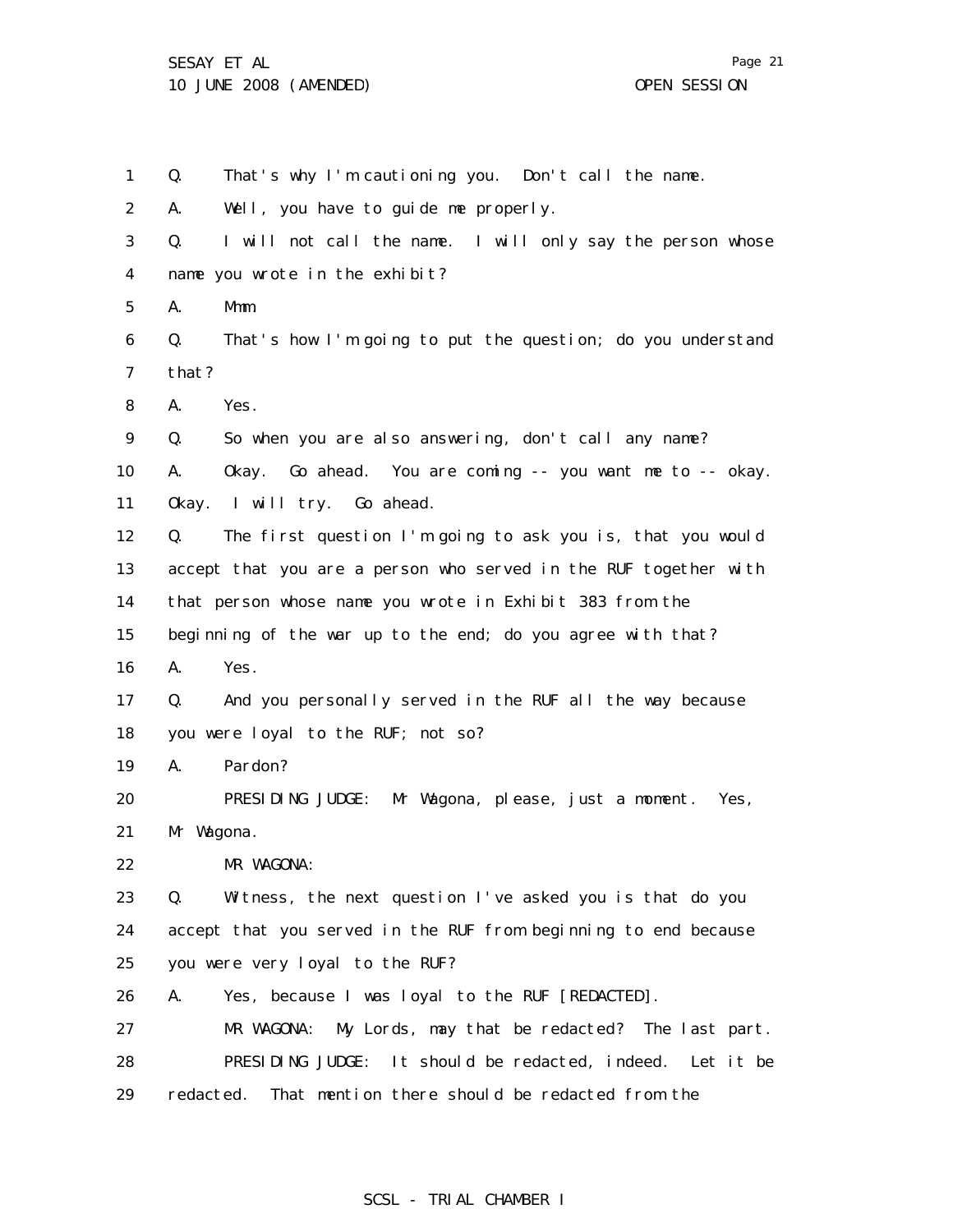Page 22

1 2 3 4 5 6 7 8 9 10 11 12 13 14 15 16 17 18 19 20 21 22 23 24 25 26 27 28 29 records, please. It should just read that "I was loyal to the RUF movement." THE WITNESS: Okay. MR WAGONA: Q. And it would be the case that both yourself, and the person named in Exhibit 383, were both loyal to Augustine Gbao; is that correct? A. Yes. Q. And that person who is named in that exhibit, is it correct that he is currently working for Gbao; is it correct? A. Mmm? Q. Is it correct that that person who is mentioned in Exhibit 383 -- A. Um-hmm. Q. -- is at the present moment -- A. Um-hmm. Q. -- working for Augustine Gbao? A. Mmm,  $well$  --JUDGE BOUTET: What's the answer? You've signaled something with your head, I don't know if it's a yes or a no or so. Can we hear the answer? Madam witness -- THE WITNESS: Mmm? JUDGE BOUTET: -- what is your answer to that question? THE WITNESS: Yeah, say your question again. MR WAGONA: Q. The question is: Is it correct that that person named in Exhibit 383 -- A. Um-hmm. Q. -- is at the present moment employed to work for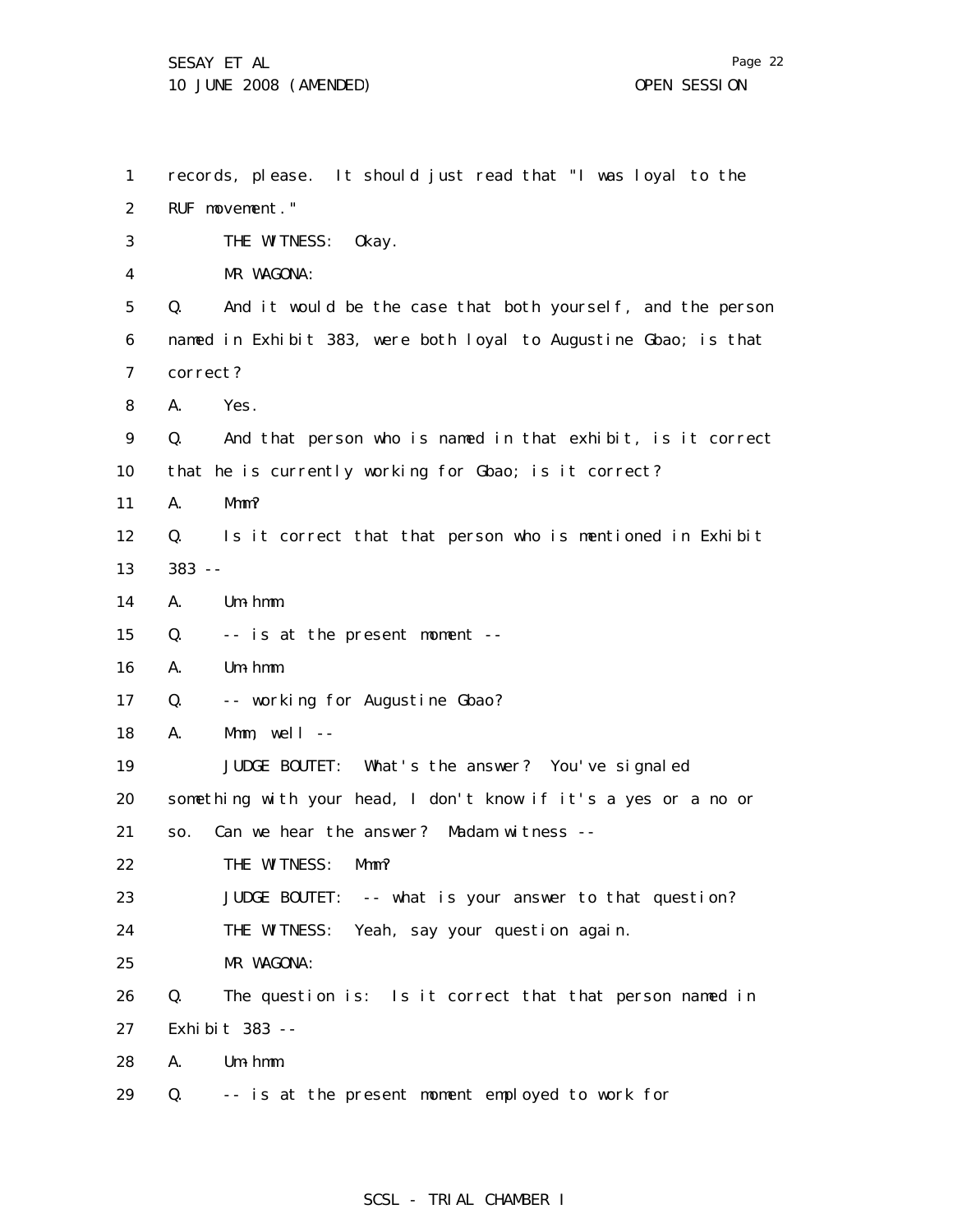1 2 3 4 5 6 7 8 9 10 11 12 13 14 15 16 17 18 19 20 21 22 23 24 25 26 27 28 29 Augustine Gbao; is that correct? A. If the -- the person is presently employed to work for Gbao? Q. Yes; is that correct? A. [Indiscernible PRESIDING JUDGE: Is Gbao paying him from custody? THE WITNESS: [Indiscernible] I don't [indiscernible]. PRESIDING JUDGE: Let's be clear on this question, please. THE WITNESS: Mmm. JUSTICE BOUTET: [Inaudible]. PRESIDING JUDGE: Well, that is it. That is what I wanted to clarify. THE WITNESS: Then clarify, because I don't know. Gbao -- MR WAGONA: Q. My question is, is it correct -- A. [Indiscernible] somebody work for him. Q. -- is it correct that that person is currently employed to work for Gbao; is that correct, or not? A. No. I -- I -- I don't know. Q. Is it correct to say that he is working on the Gbao Defence? A. If he is working on the Gbao Defence? Q. Yes, please. For the Gbao Defence. A. Well, I don't understand much. Clarify it better for me, please. What actually do you mean? I don't understand you much. Q. My question is -- A. Mmm. Q. -- is it correct that the person named in Exhibit 383 is currently employed and is working on the Gbao Defence?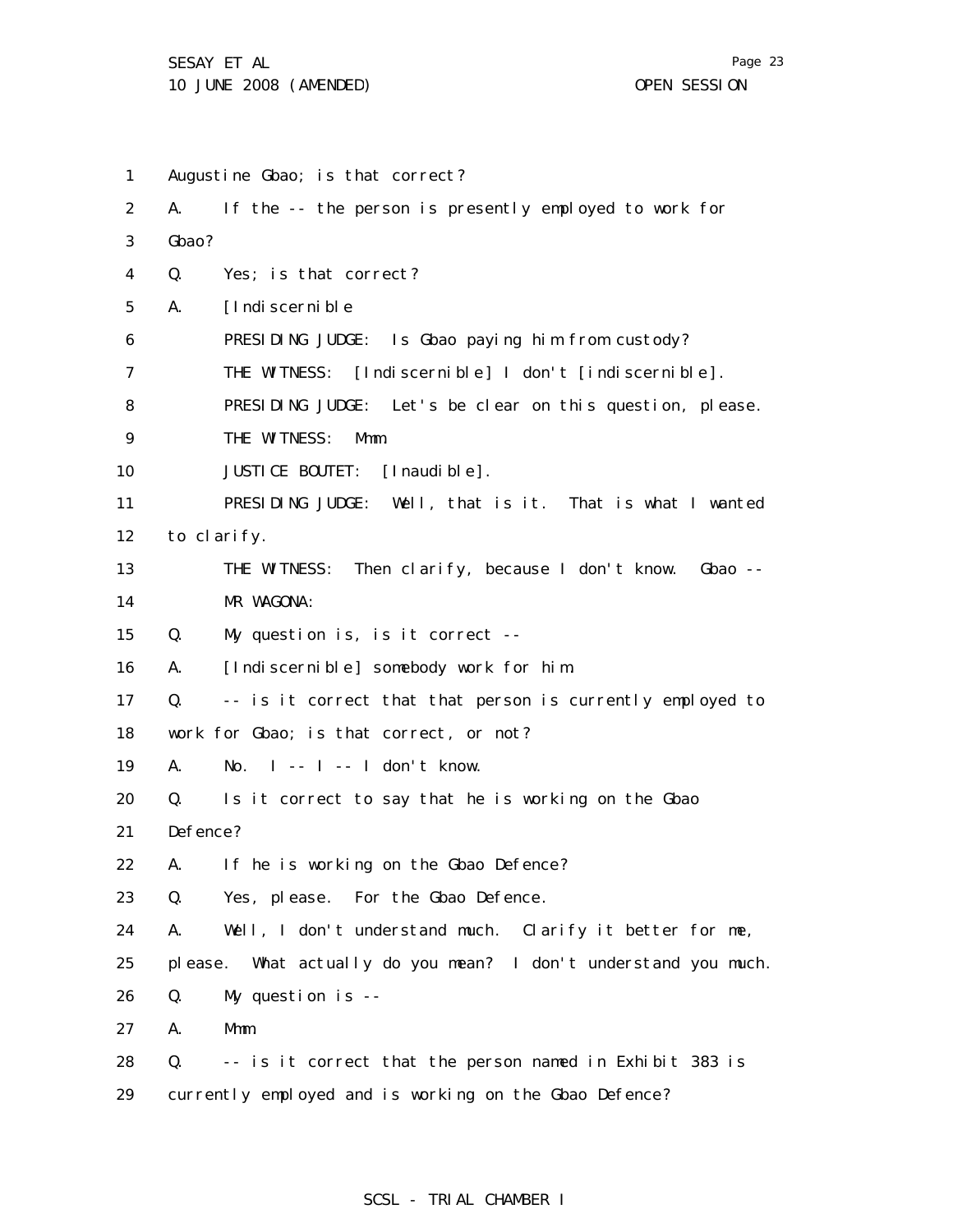1 MR CAMMEGH: Sorry to interrupt.

2 PRESIDING JUDGE: Yes.

| 3               | MR CAMMEGH: I don't want this lady to be further                  |
|-----------------|-------------------------------------------------------------------|
| 4               | embarrassed. I'm quite happy to admit, on behalf of               |
| 5               | Augustine Gbao, that the man in question has been working as --   |
| 6               | in an official capacity since April 2006 for my team.             |
| 7               | JUDGE BOUTET: Yes, but why is this an embarrassment? It's         |
| 8               | a very simple question. She knows or she doesn't. It's yes or     |
| 9               | I mean, I don't see the embarrassment with that particular<br>no. |
| 10 <sup>°</sup> | question, Mr Cammegh. I disagree with you. It's fine that you     |
| 11              | inform the Court of that; we appreciate. But I think she can      |
| 12              | answer the question. She doesn't know, she can say, "I don't      |
| 13              | know." I don't see the embarrassment, to use your word, with      |
| 14              | that particular question.                                         |
| 15              | MR CAMMEGH: Well, Your Honour, I don't know what's in her         |
| 16              | mind either.                                                      |
| 17              | JUDGE BOUTET: I don't know either. But Mr Cammegh, she is         |
| 18              | an intelligent person. If she doesn't know, she can say, "I       |
| 19              | don't know," or she can say "yes" or "maybe" or whatever it is.   |
| 20              | MR CAMMEGH: $I$ -- $I$ -- $I$ --                                  |
| 21              | JUDGE BOUTET: She is quite capable of answering that              |
| 22              | question.                                                         |
| 23              | MR CAMMEGH: She certainly is, but I would -- as I said, I         |
| 24              | would just like to put it on record that certainly we have        |
| 25              | nothing to hide about making that -- that admission. I don't      |
| 26              | like the word "admission" because it sounds as if we're admitting |
| 27              | to something that we've done wrong, and it's a pity that this     |
| 28              | line of questioning is being pursued, but there we are.           |
| 29              | Your Honour, I am --                                              |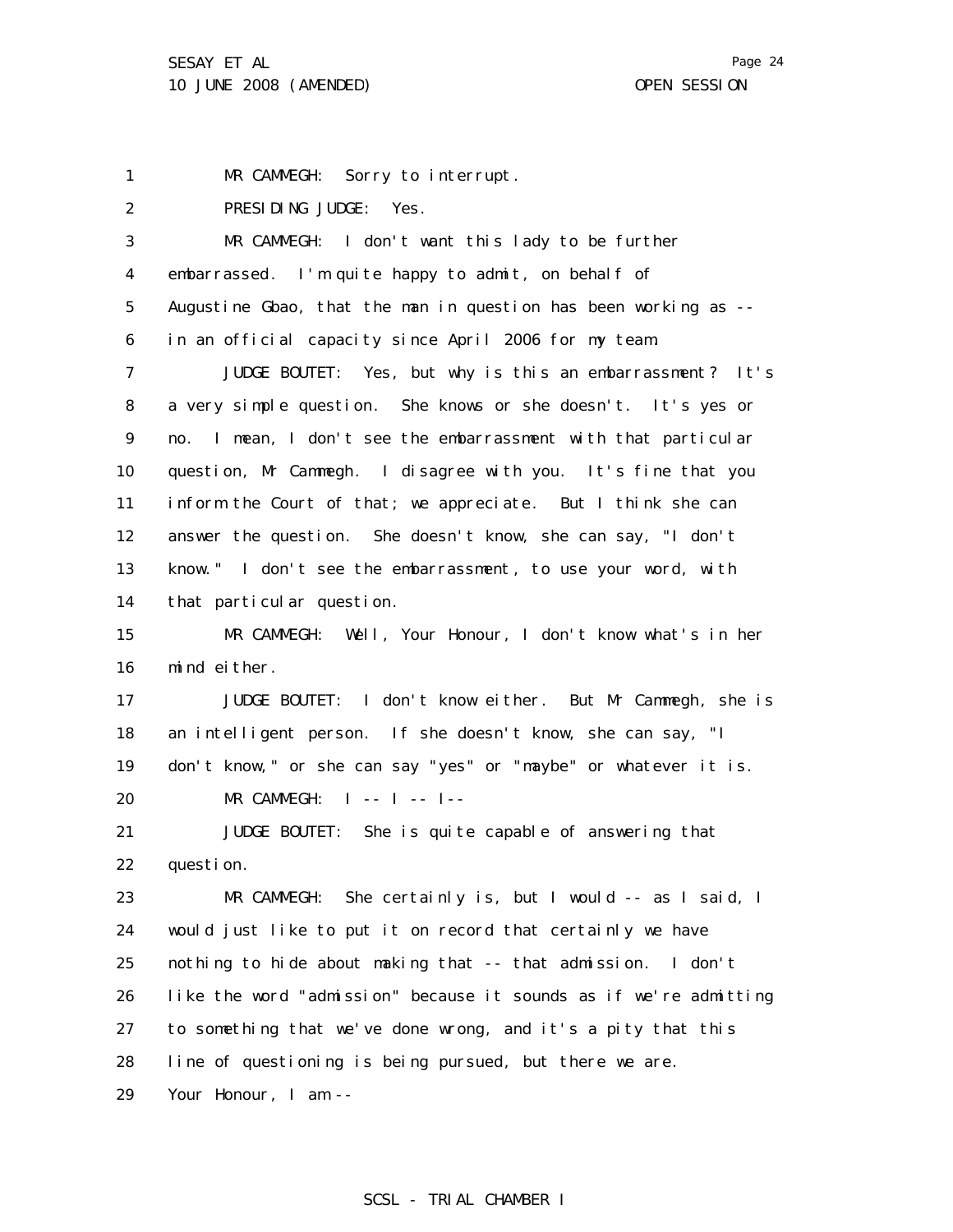1 2 3 4 5 6 7 8 9 10 11 12 13 14 15 16 17 18 19 20 21 22 23 24 25 26 27 28 29 JUSTICE BOUTET: Well, this is no time for argument. PRESIDING JUDGE: It is not unfortunate, Mr Cammegh. It isn't unfortunate. You know, when you start looking at -- on issues of credibility of witnesses, I mean, issues like this are likely to arise. They are not very far fetched. They are right there, you know, and I'm sure that is why, you know, that question is put. MR CAMMEGH: I don't disagree with Your Honour at all, but it's the impression that is -- well, I won't say any more. Let the question be put again. PRESIDING JUDGE: You've done -- you've done the job. I mean, you've been very forthright and candid, you know, so say -- MR CAMMEGH: Yes. PRESIDING JUDGE: -- to admit that he has been working for your Defence team since 2006. MR CAMMEGH: And of course, Your Honour, the information was declared right at the beginning of the testimony in a documentary manner. But I'm not going to say any more. Let the question be put again. PRESIDING JUDGE: Do we -- do we still need the question real I y? MR WAGONA: No, My Lord, I was going to just move on. PRESIDING JUDGE: I don't think we need the question because you have answered it, you know. MR WAGONA: Q. Witness, I'm going to suggest that the person named in Exhibit 383 advised you to come and testify for Gbao; what do you say about that? A. He never advised me to come and testify for Gbao, and in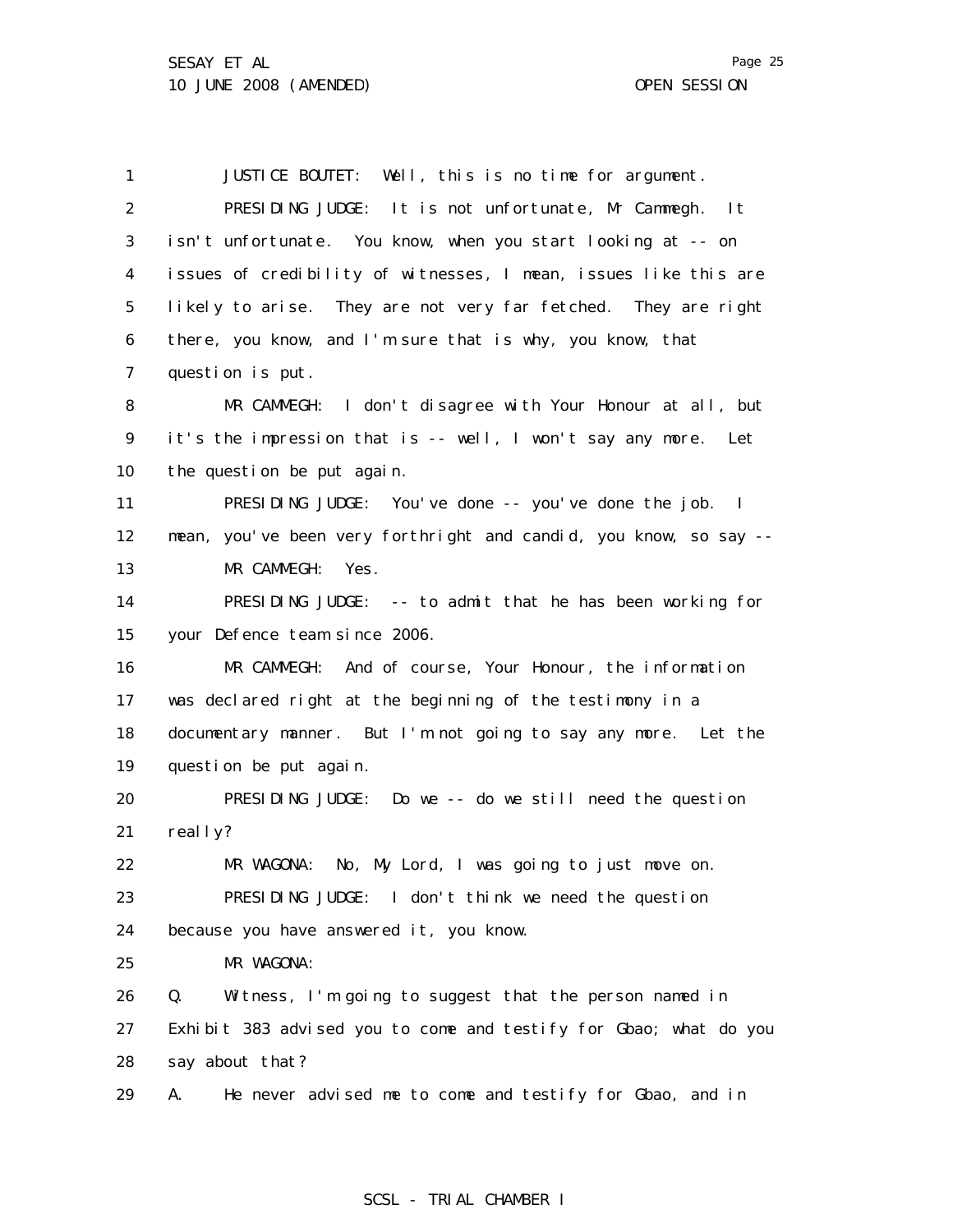1 2 3 4 5 6 7 8 9 10 11 12 13 14 15 16 17 18 19 20 21 22 23 24 25 26 27 28 29 fact, he never actually -- he never advised me to come and testify for Gbao. I decided for myself to come and testify for Gbao, since I was working with him and he is not actually supposed to have been brought to this Court. So I decided to come and do it for myself. I'm in Kailahun, and the person you are talking about is here, even though maybe he may be working in the team. But I decided for myself. I decided for myself to come and testify in the interests of that gentleman. Q. But I would also suggest that the two of you have been discussing the evidence -- MR CAMMEGH: I'm sorry -- MR WAGONA: Q. -- given by other witnesses in this Court. A. Okay -- [overlapping speakers]. MR CAMMEGH: I am sorry, Your Honour, I object to that question. Once again Mr Wagona has done the same thing: He has made a suggestion to a witness which is founded on no evidence whatsoever. This has is to stop. I'm sorry to sound so cross about it -- JUDGE BOUTET: What's your objection? What's your objection? MR CAMMEGH: How can that suggestion be made in the absence of any evidence at all? JUDGE BOUTET: What do you mean "absence of any evidence"? With your admission, what's the problem? I don't see the objection on a statement. What's the substance of your objection? MR CAMMEGH: Well, Your Honour, it's quite clear what's going on here. The Prosecution are, in a very thinly-veiled way,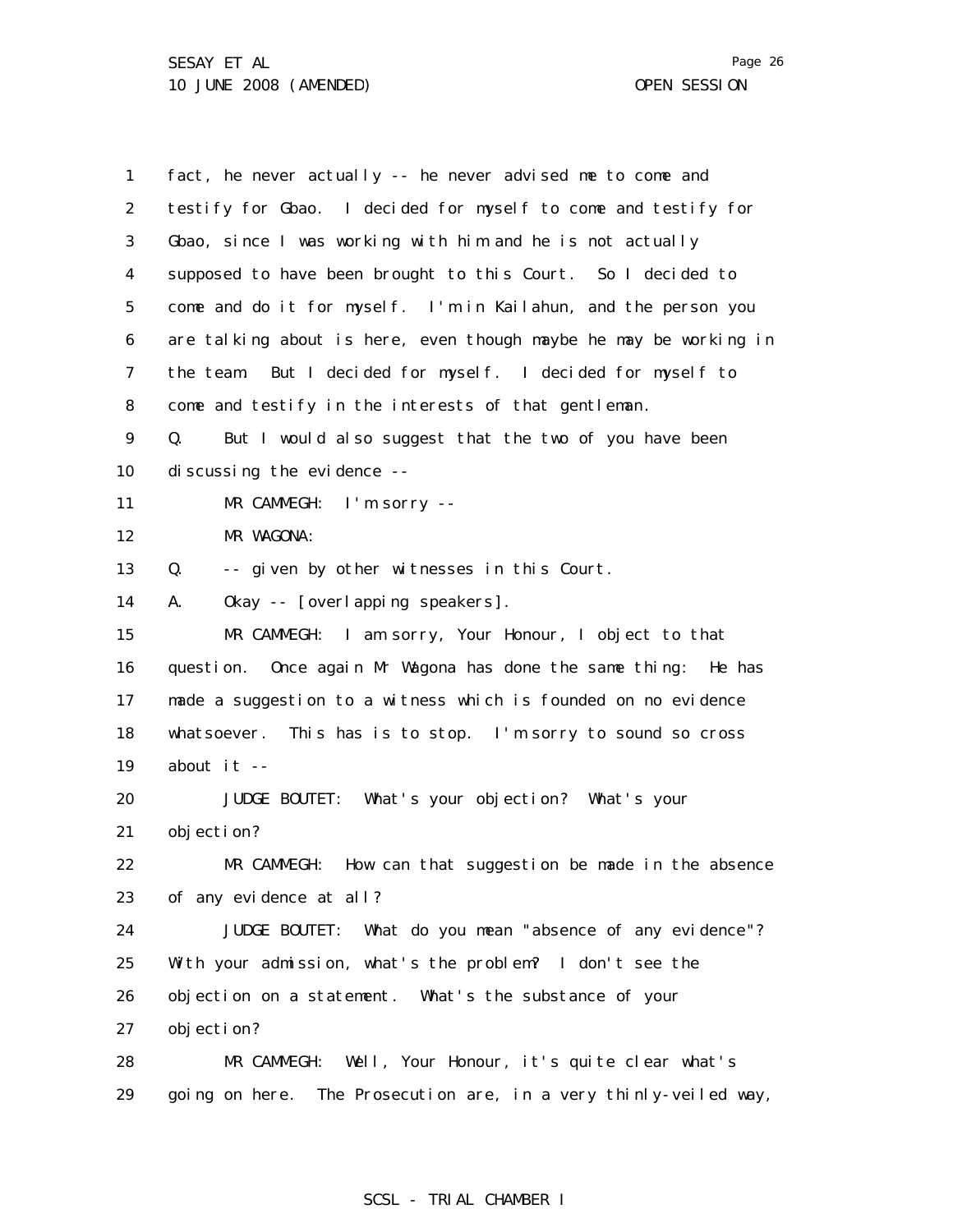1

2 3 4 5 6 7 8 9 10 11 12 13 14 15 16 17 18 19 20 21 22 23 24 25 26 27 28 attempting to put some sort of impropriety in the fact that a certain person -- JUDGE BOUTET: Maybe if you have to pursue that, maybe the witness should be excused and then we'll hear what you have to say about that. MR CAMMEGH: Well, let her be excused, please. [Witness leaves courtroom] PRESIDING JUDGE: Yes. JUDGE BOUTET: Yes, Mr Cammegh. MR OGETO: Sorry, My Lord, could Mr Kallon use the restroom, please? PRESIDING JUDGE: Yes, please, he may. JUDGE BOUTET: And I would like to know from you what you mean by "once again," because I thought we had discussed the issue yesterday and it was -- we decided it was quite proper. So I don't know what's the "once again". MR CAMMEGH: I'm not referring to that issue, Your Honour, I'm referring to previous occasions. JUDGE BOUTET: What do you mean "once again"? I mean -- MR CAMMEGH: Well, there have been many occasions --JUDGE BOUTET: -- if these weren't proper questions, we've sanctioned them and we disallowed them. So what's this matter about "once again"? MR CAMMEGH: Your Honour, this method has been used throughout the entire Defence case. It's been going on for more than a year, the Prosecution's habit of making assertions to witnesses which are not founded on any evidence. PRESIDING JUDGE: And whenever those assertions have been

29 made and they are proper, we have overruled them and we have

Page 27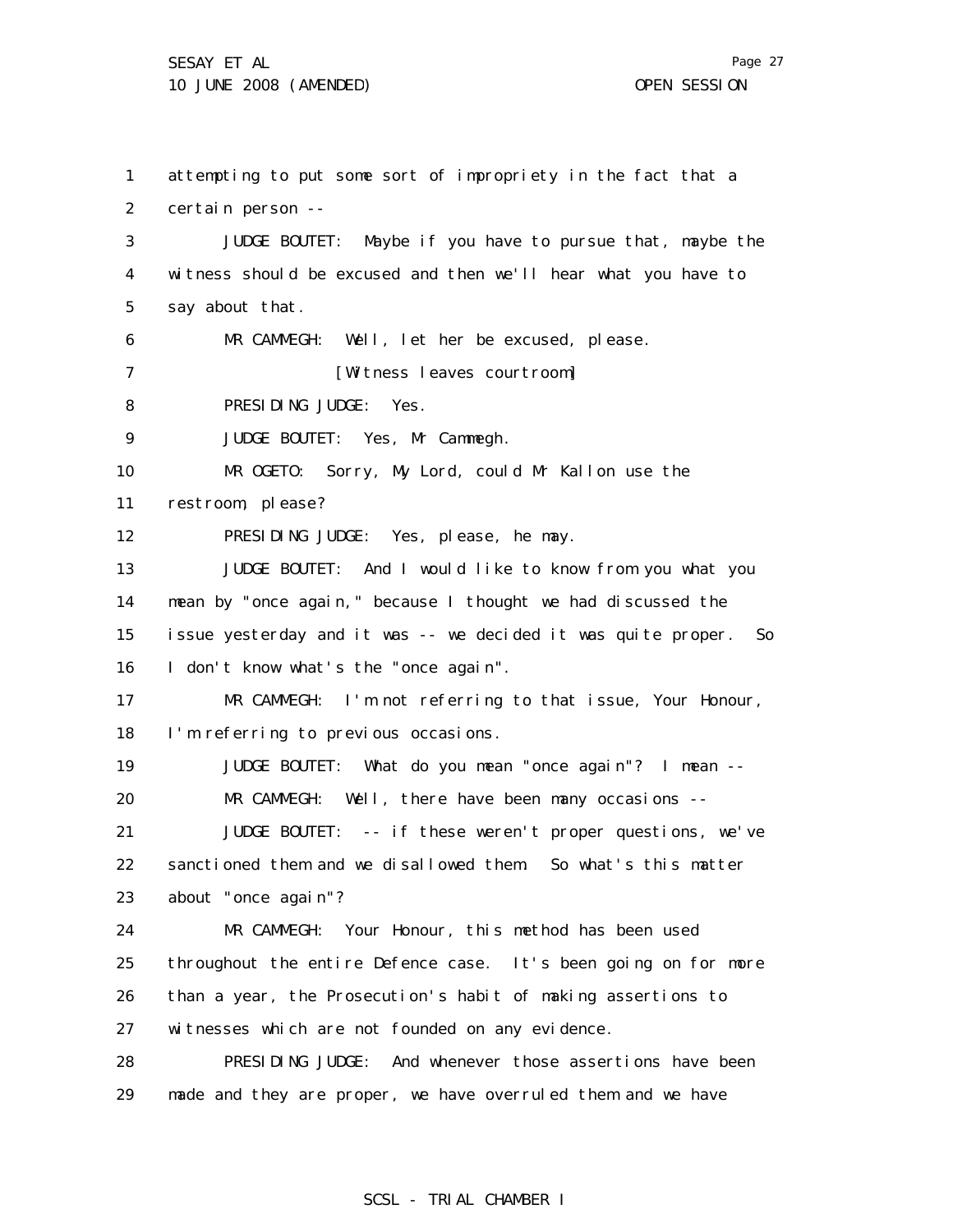1 2 upheld them if they have not been -- if they were not -- if they were proper.

3 4 5 6 MR CAMMEGH: I know that Your Honours have. I haven't objected to any until my Defence case, so that's why I've been silent on the issue until now. Can I just deal with it very briefly.

7 8 9 10 11 12 13 14 15 16 17 If Mr Wagona asks the witness a question in these terms: "Have you been discussing your evidence with the man on the piece of paper?" there's no objection to that. But to actually suggest, or, in other words, make an assertion that -- because the suggestion is -- it is -- it's an assertion -- an implied assertion that that is what she's been doing, then I do object. If the issue wasn't terribly important I wouldn't mind, but what is clearly being attempted here by the Prosecution, without any evidence to sustain their position, is to create a -- to cast a shadow over the propriety of this lady's dealings with another member of the Gbao Defence team.

18 19 20 21 In other words, the purpose, I suggest, is to attempt to cause the judges -- the Tribunal to suspect that there has been some manner of concoction or coaching between she and someone who she used to be very close to.

22 23 24 25 26 Now, I do object to that, because if the Prosecution have got evidence that that is what's been going on, then let them put that to the witness. But you can't just suggest to a witness: Oh, you've been discussing your evidence with this person. The motive is clear. It's to suggest concoction --

27 28 29 PRESIDING JUDGE: Mr Cammegh -- Mr Cammegh, what is improper with that question? Mr Wagona, for the Prosecution, is cross-examining, and he is allowed, with the latitude in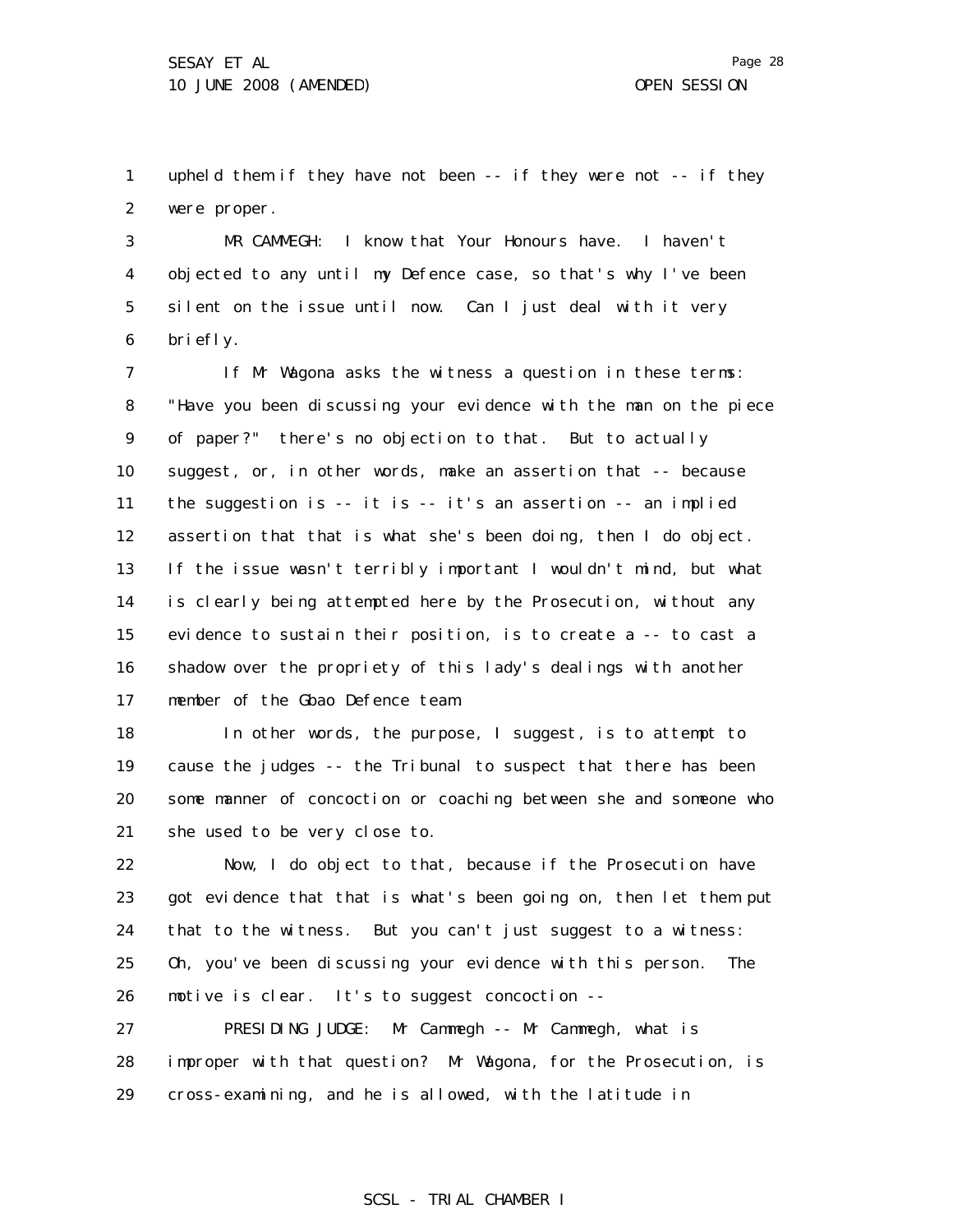1 2 3 4 5 6 7 8 9 10 11 12 13 14 15 16 17 18 19 20 21 22 23 24 25 26 27 28 29 cross-examination, to explore many grounds and even start from irrelevancies before he comes to the concrete. MR CAMMEGH: Of course. PRESIDING JUDGE: These are the Rules of cross-examination. MR CAMMEGH: Of course [indiscernible]. PRESIDING JUDGE: But he has put this question across and there is -- there is no rule of inacceptability of a question in cross-examination that should be based on the fact that there has been no evidence adduced by the Prosecution to this. This is a novelty which you are propounding, and I am not aware of that. MR CAMMEGH: Well --PRESIDING JUDGE: I mean, if a question is -- if I'm in cross-examination, maybe my practice -- which dates as far back as 1968, when I was called to the bar -- is obsolete. Maybe it is. But I think I've been current, you know, with the developments in the law. I'm not saying I know all of it, but I've been very, very current, you know, with the law, and I'm not informed that the Prosecution's questions must only be grounded on evidence which has already been adduced by the Prosecution -- MR CAMMEGH: Your Honour [indiscernible] --PRESIDING JUDGE: -- when it is in cross-examination. MR CAMMEGH: Yes. PRESIDING JUDGE: Yes. JUDGE BOUTET: And that applies to all the parties. But -- I'm sorry, Justice Thompson. On this -- this particular issue, you know the name that is on that piece of paper yourself, Mr Cammegh, so what's the impropriety by the Prosecution and what is unfair about this? I mean, I would say that in the normal life activity, it would not be abnormal for one to discuss or not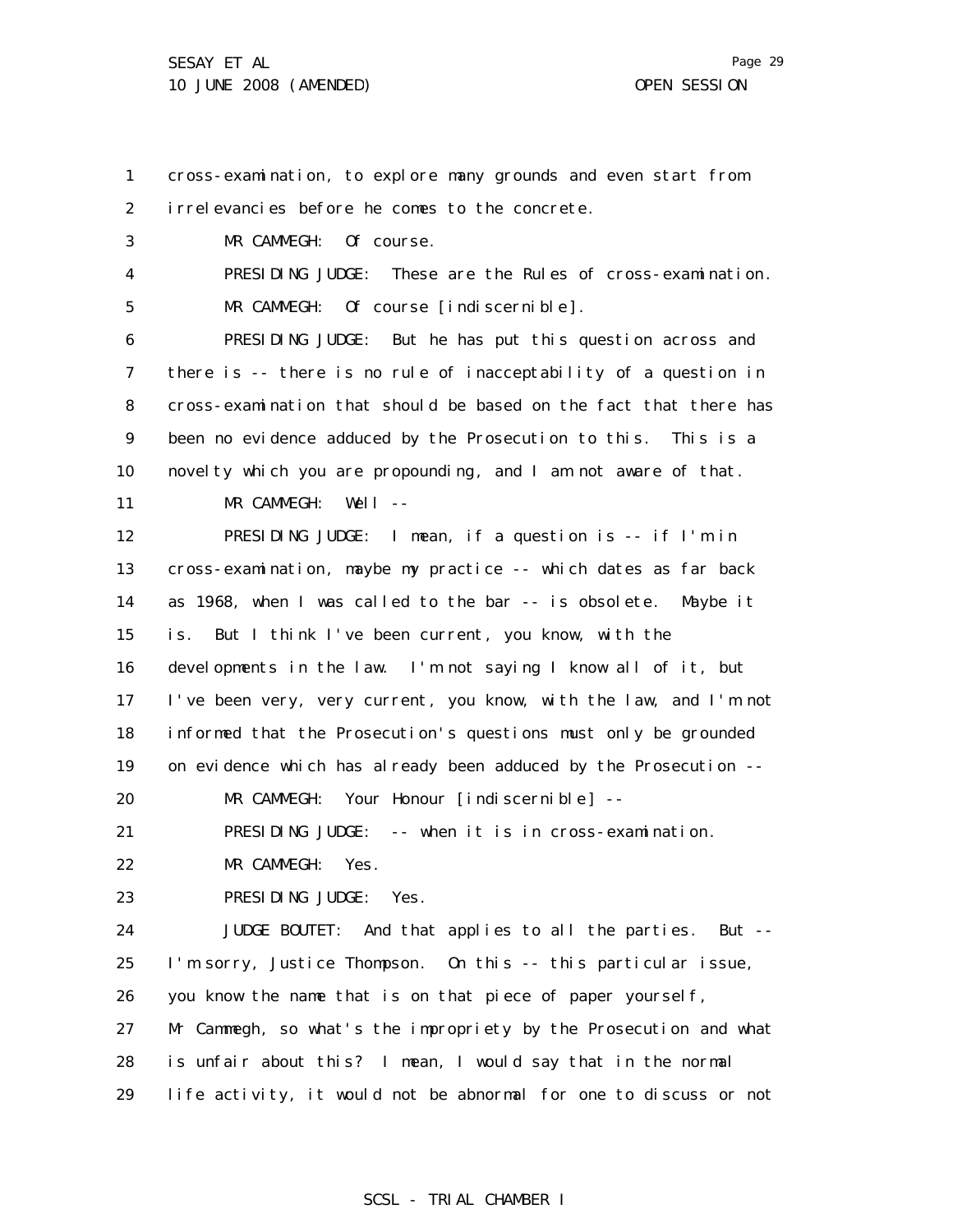1 2 3 4 5 6 7 -- to discuss or not. I mean, what's so improper about this? I am -- leaving aside the fact that that particular person may have been working for -- for your team, what is improper in the fact that -- given the name and the relationship between that person and the witness about this question? I'm really at a loss to understand that. I mean, I need to be convinced of that, leaving aside any other consideration. Justice Thompson, I'm sorry.

8 9 10 11 12 13 14 15 16 17 18 19 20 JUDGE THOMPSON: Yes. Mr Cammegh, I would think that we are in an area which is rather very clear, as far as I understand the law. I do not understand the object of cross-examination to be to harass, intimidate, or humiliate a witness, and if that is not the purpose of the question being put, then I think it's a permissible question. I also understand the law to be that under cross-examination, no suggestion of fraud, of the commission of a crime, or misconduct, must be put to a witness unless there are material and they are supported on reasonable grounds. That is my understanding of the law, and I don't think this question does come near that yet. It may be that if the suggestion was that there's been a conspiracy, then I would say -- and speaking for myself -- that such a question would be impermissible.

21 22 23 24 25 26 27 28 29 MR CAMMEGH: Can I deal with Your Honour's points in turn. His Honour Justice Itoe makes, I think, a valuable point which - and it's worth us reminding ourselves of this: That we do come from different jurisdictions and I haven't been around anywhere near as long as His Honour Justice Itoe has but certainly in my practice in my jurisdiction, that type of question would certainly be frowned upon and I couched this yesterday. If the question had been put as a question rather than a suggestion, there's no problem but in my submission, if a suggestion or an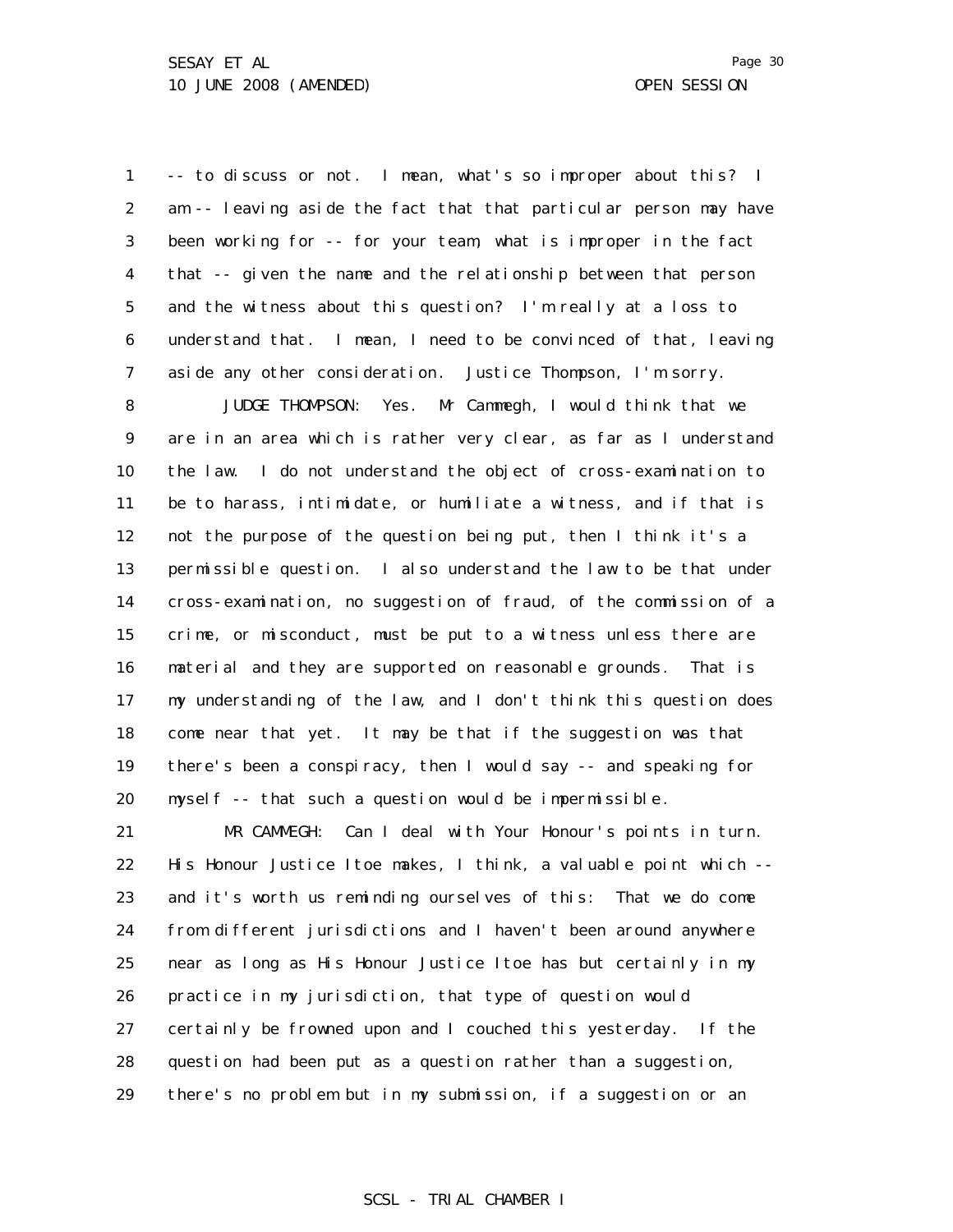1 2 3 4 5 6 7 8 9 10 11 12 13 14 15 16 17 18 19 20 21 22 23 24 25 implied assertion is to be made it can only be made in the light of certain evidence justifying that assertion. Otherwise, it has to be framed in the term of a question. I'll give one example. I was once involved in a murder trial in the Old Bailey and one -- a line of our defence was it wasn't our client who committed the murder, it was actually the main Prosecution witness. There was no evidence -- admissible evidence that the witness had committed the murder. But it was our instructions that he had. And my leader, Queens Counsel, put the matter to the witness in this way: Did you commit the murder? That was the only way he was allowed to do it. He would not in his practice or in his experience, and certainly the Court would not have tolerated him to have actually put that to the witness in the absence of any particular evidence. In relation to His Honour Justice Boutet's point, well I hope I've just answered that. What I find objectionable is that an implied assertion is put to the witness in the absence of any eyewitness or any type of evidence to support it. Now, what is objectionable and this is the nub of it and I think this feeds into His Honour Justice Thompson's remarks, is this: It may be that this line of questioning - this -- this style of questioning is permissible to Your Honours and His Honour Justice Thompson says it doesn't come anywhere near the allegation of conspiracy or anything like that. But what are the Prosecution going to do with this in their final brief.

26 27 PRESIDING JUDGE: Justice Thompson said he was speaking for himself.

28 MR CAMMEGH: I'm sorry.

29 PRESIDING JUDGE: Justice Thompson said he was speaking for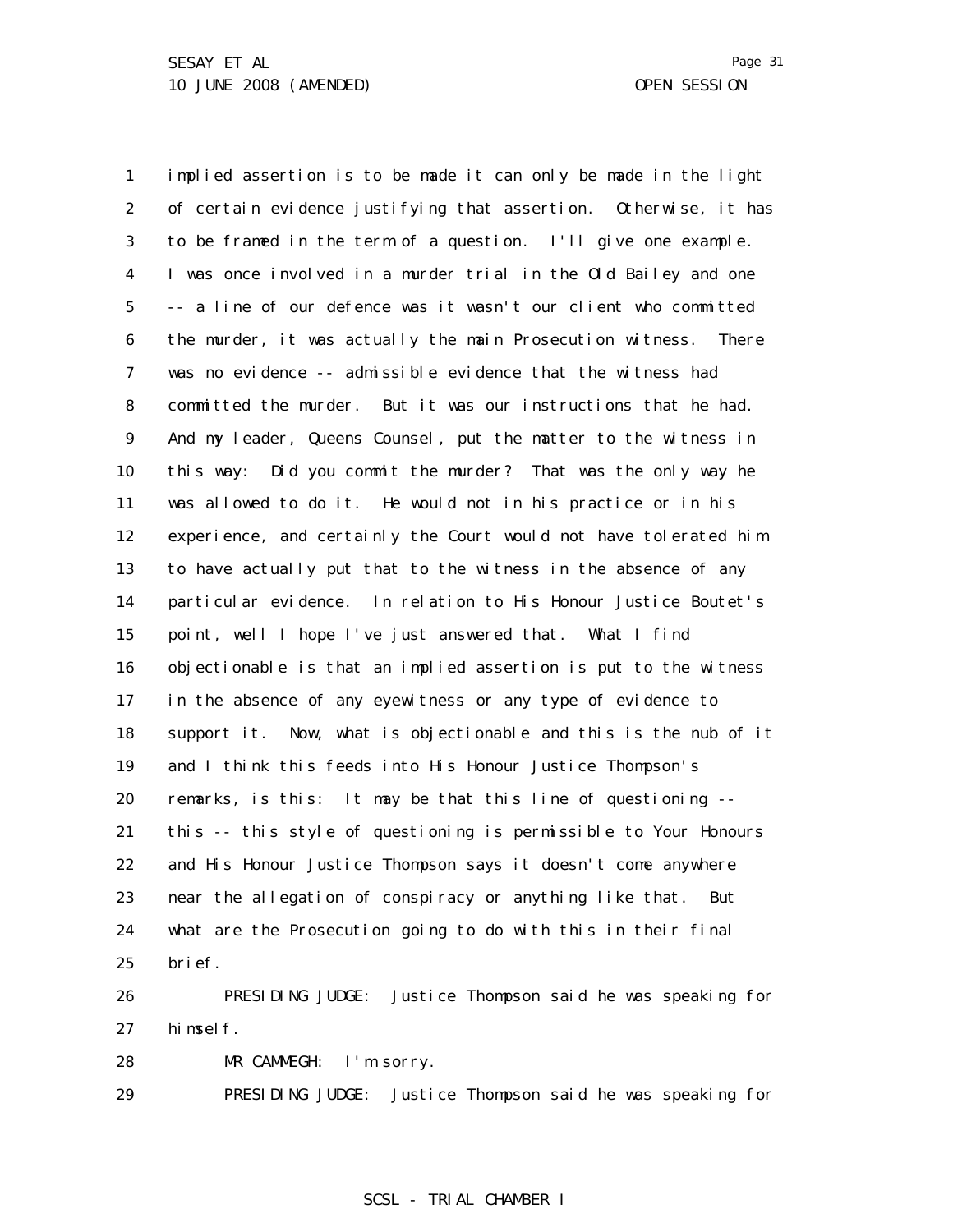1 2 3 4 5 6 7 8 9 10 11 12 13 14 15 16 17 18 19 20 21 22 23 24 25 26 27 28 29 himself. JUDGE THOMPSON: Yes. PRESIDING JUDGE: These are matters which can be explored. MR CAMMEGH: Yeah, yeah. I'm trying to deal with your Honours's points one-by-one. PRESIDING JUDGE: [Indiscernible] JUDGE THOMPSON: Yes, and I follow you that way, in fact, I did say and I wish to emphasise again that I'm speaking for myself -- MR CAMMEGH: I understand that. JUDGE THOMPSON: -- when it comes to articulating the law. MR CAMMEGH: Yes. JUDGE THOMPSON: And that's what I have indicated and I stand by what I said as far as the law is concerned -- MR CAMMEGH: Yes. JUDGE THOMPSON: -- and as far as I understand it. MR CAMMEGH: That's why I was hoping to deal with it one-by-one and naming Your Honours as I went to try and deal with it in a methodical fashion. PRESIDING JUDGE: And you are doing it well. MR CAMMEGH: Thank you. It comes to this, in my submission and as I said this rather addresses the point that His Honour Justice Thompson made. How are the Prosecution going to seek to deal with these answers in their final brief? Are they simply going to make a casual neutral reference, in which case what's the point of that? Or are they, in fact, going to seek in their final brief to drive a wedge between this witness and the truth between this witness and her credibility by referring in a -- in a derogatory fashion, for want of a better word, to the fact that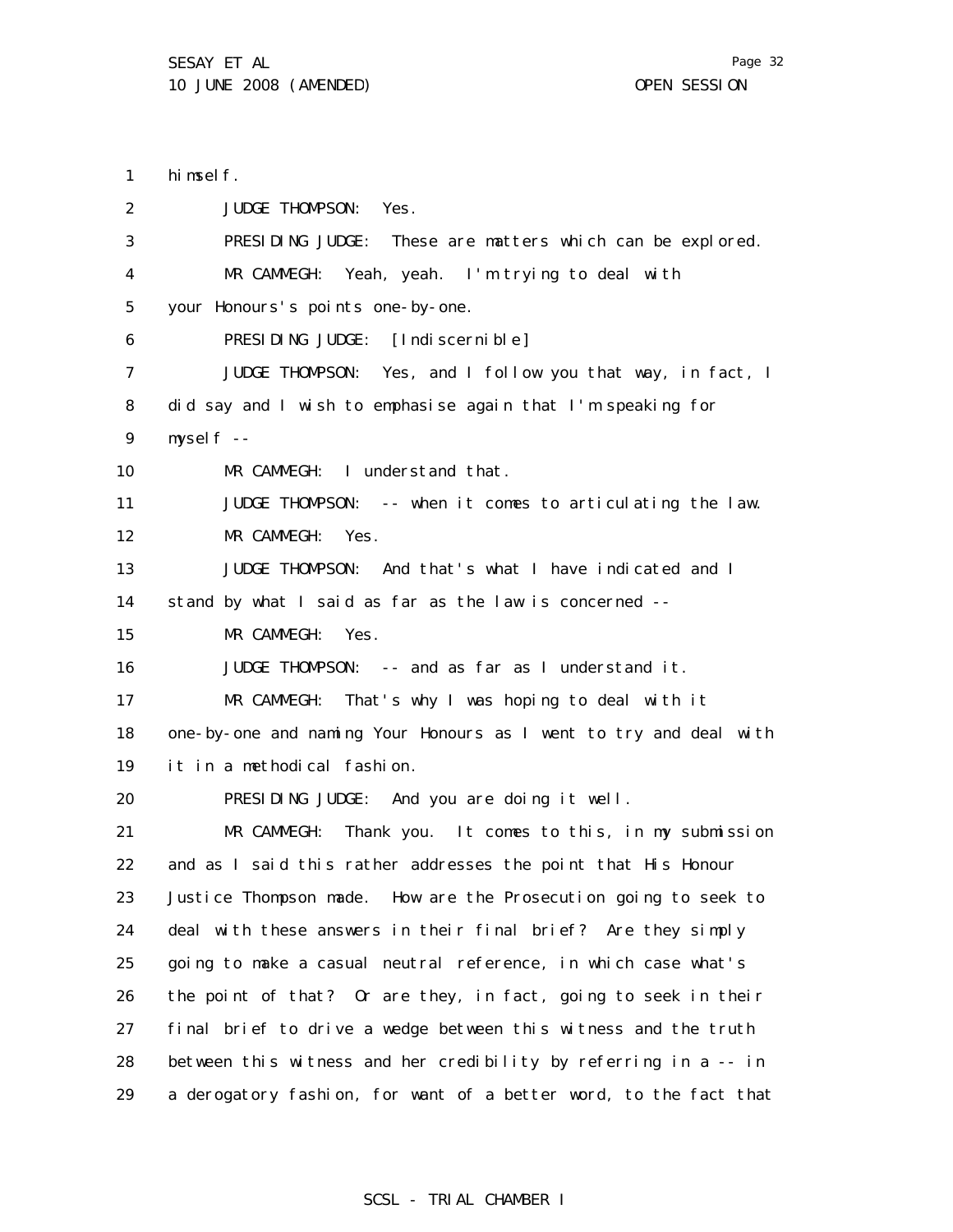Page 33

1 2 3 4 5 6 7 8 9 10 11 12 13 14 15 16 17 18 19 20 21 she was close to this man and this man has been working for the Gbao team for over two years. There's no smoke without fire. Members -- I'm sorry, I nearly said members of the jury. Your Honours, will I'm sure -- PRESIDING JUDGE: You would not be too far from there. We are also an embodiment of a jury. There's no problem. MR CAMMEGH: Your Honours, I'm sure -- well, I suggest there is a very strong possibility that the Prosecution will seek to use these circumstances in order to raise the possibility that some kind of concoction or conspiracy had taken place. That's the mischief with this sort of question. Now, if the question is put  $--$ JUDGE BOUTET: What would be improper without going that far to say we should not believe this particular witness because -- I mean and these questions we say go to credibility and obviously they are an attack on credibility. This is the obvious line of questioning at this particular moment. I'm not in their head but they are saying in their final brief you should not believe this particular witness because, what's improper about this. JUDGE THOMPSON: But let me make the point that clearly the

22 23 24 law is, as far as I understand it, if a suggestion is being put to a witness that he has committed a crime, that question would be impermissible.

25

MR CAMMEGH: Of course.

26 27 28 29 JUDGE THOMPSON: If it's not based on reasonable grounds and it's not material to the issues in controversy between the parties. And this is where I part company on the question of what is an impermissible question and what is not a impermissible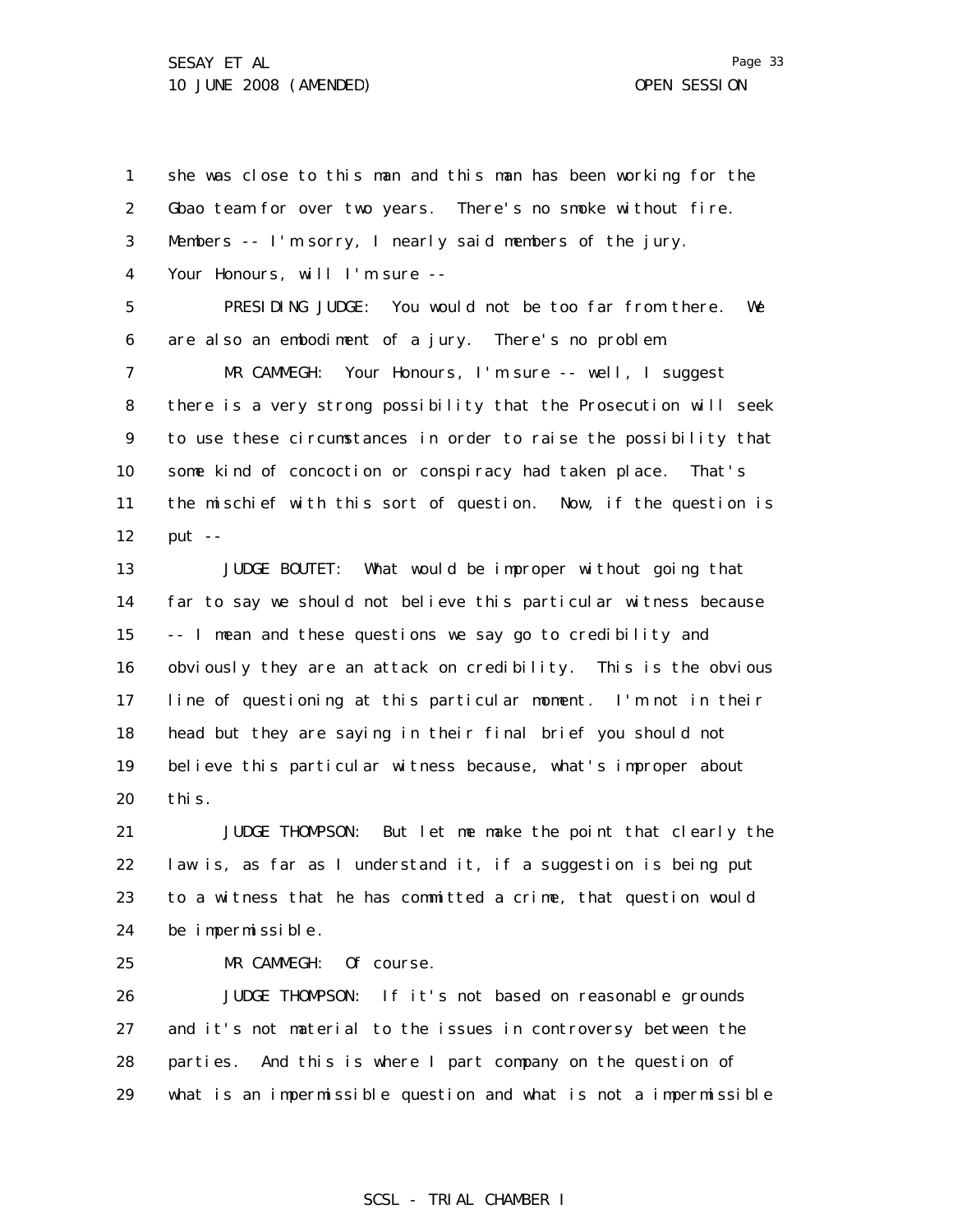Page 34

1 2 3 question under cross-examination when it comes to suggestion of misconduct on the part of a witness or alleged availed commission of a crime, and I stand by the law in what I said.

4 5 JUDGE BOUTET: I should add I do not disagree with my learned friend.

6 7 8 9 10 11 12 PRESIDING JUDGE: I do not disagree with the statement of law either but I'm saying that again these are very, very elastic issues which are based on elastic grounds, you know, where there may be arguments, you know, one way or the other as it could be, you know, in any contention in law. But I do not disagree with the propositions, you know, which are written down in the books. They are there.

13 14 15 16 17 18 JUDGE BOUTET: And if they argue in their pleadings that there's been a conspiracy, well we are certainly entitled to understand why they are suggesting when there is no proof of that. I mean, you're going a step much further away and - because you are presuming that the Prosecution in this case here is going to go that route, as such. Well, the question --

19 MR CAMMEGH: I am.

20 21 22 23 JUDGE BOUTET: -- given the relationship that you know of between this witness and the person in question, I would say is a perfectly legitimate and fair question, so you've gone a step further in the direction of --

MR CAMMEGH: I have. Of course, yes.

24

25

JUDGE BOUTET: Yeah, but --

26 27 28 29 MR CAMMEGH: I'm trying to see what this could lead to. I mean, my position is this: This is a lady who is an obvious target for this sort of line of questioning, but if that line of questioning is going to be pursued my submission is let it be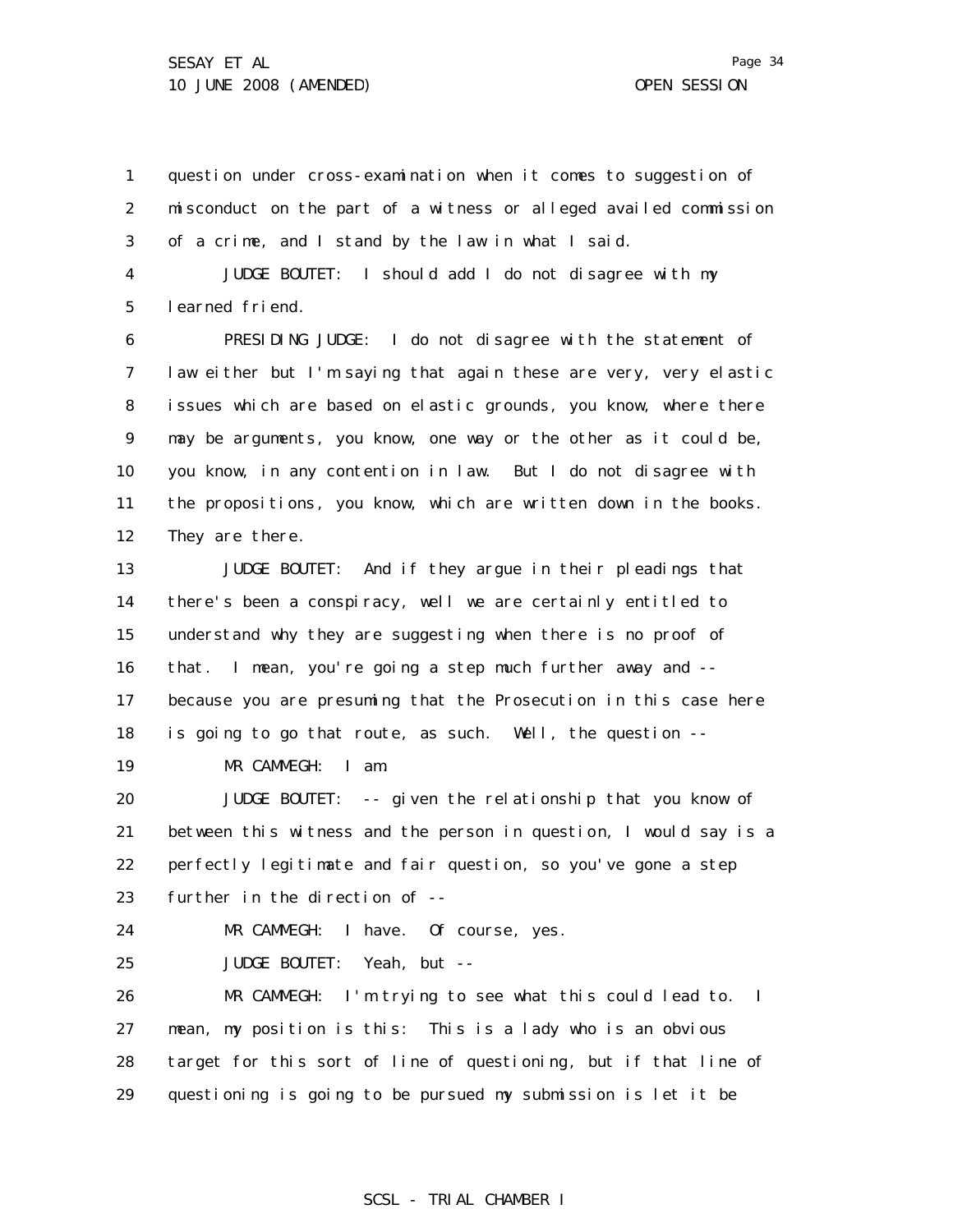|   | Page 35  |  |
|---|----------|--|
| N | SESSI ON |  |

1 2 3 4 5 6 7 8 9 10 11 12 13 14 15 16 17 18 19 20 21 22 23 24 25 26 27 28 29 pursued with -- with grounds. I can see Your Honours are against me, but I can see also that I've been allowed to make my point and I think Your Honours are aware of what I'm saying. So I will drop the objection now. But I -- I will obviously seek to re-examine to some extent on this issue and with Your Honours' leave, perhaps I'll be able to do that. JUDGE BOUTET: As you know we objected to one of your questions in cross-examination of witness on some of these grounds, as such because you were trying to put to the witness the commission of a possible crime, as such and we said no, you shouldn't go there. And you know what I mean. MR CAMMEGH: Yes. Yes. I think. PRESIDING JUDGE: Anyway, since you have retracted the objection, you know, that is -- MR CAMMEGH: I'm happy that we've had a mature debate on the subject and I'm happy that Your Honours have allowed me to set forth my views. PRESIDING JUDGE: Yes, I mean issues of law should not be neglected. This is a Court of law and I think opportunities should be given for the development of the law by encouraging useful arguments like this one, which is quite helpful in the determination of this issue. Thank you for withdrawing the objection. Can you bring in the witness, please. MR CAMMEGH: Could Mr Gbao be excused for a moment, please. PRESIDING JUDGE: Yes, he may, please. [The witness enters Court] PRESIDING JUDGE: Yes, you can put your question the way you put it. MR WAGONA: Thank you, My Lords.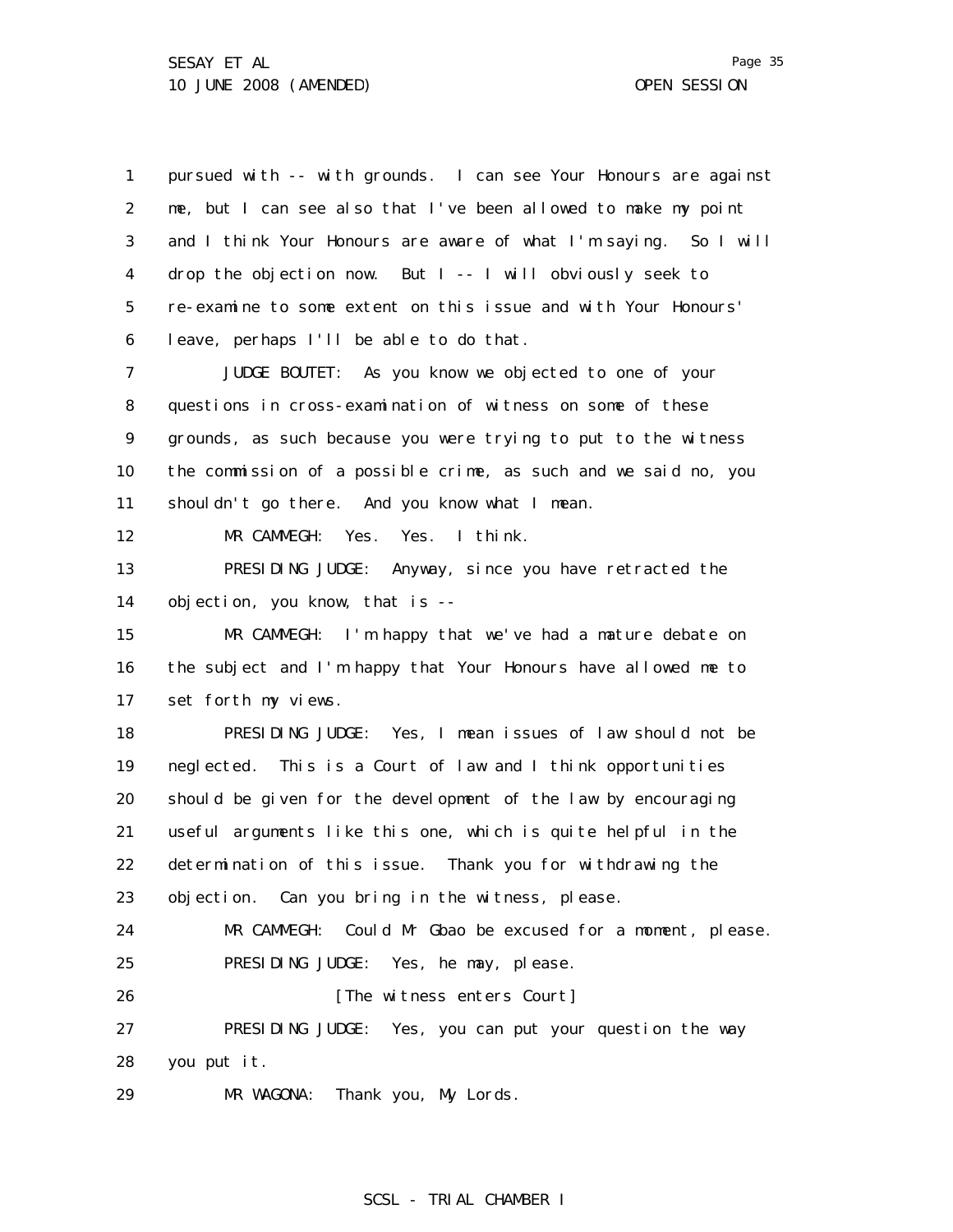1 2 3 4 5 6 7 8 9 10 11 12 13 14 15 16 17 18 19 20 21 22 23 24 25 26 27 PRESIDING JUDGE: Yes. MR WAGONA: Q. Witness, my question was this. A. Um-hmm. Q. That I suggest to you that you and the person named in Exhibit 383 -- A. Um-hmm. Q. -- have been discussing the evidence other witnesses have been giving in this Court; what do you say about that? A. Clarify your question, please. Q. I'm suggesting to you that you and the person named in Exhibit 383 have been discussing the evidence other witnesses have been giving in this Court; what do you say about that? A. The evidence I am giving in this Court? Let me understand you properly, please. Q. The evidence other witnesses have been giving in this Court? A. The one I am giving? PRESIDING JUDGE: Madam -- madam, counsel is asking you - is putting it to you. THE WITNESS: Yeah. PRESIDING JUDGE: That the person mentioned in Exhibit 383. THE WITNESS: Um-hmm. Yeah. PRESIDING JUDGE: Has been discussing with you the evidence -- that's before now -- has been discussing with you the evidence which other witnesses have been giving in this Court -- in this trial. That is what he is saying. Am I right, Mr Wagona?

28 MR WAGONA: Yes, My Lord.

29 PRESIDING JUDGE: Mr -- Mr Cammegh, is that -- does that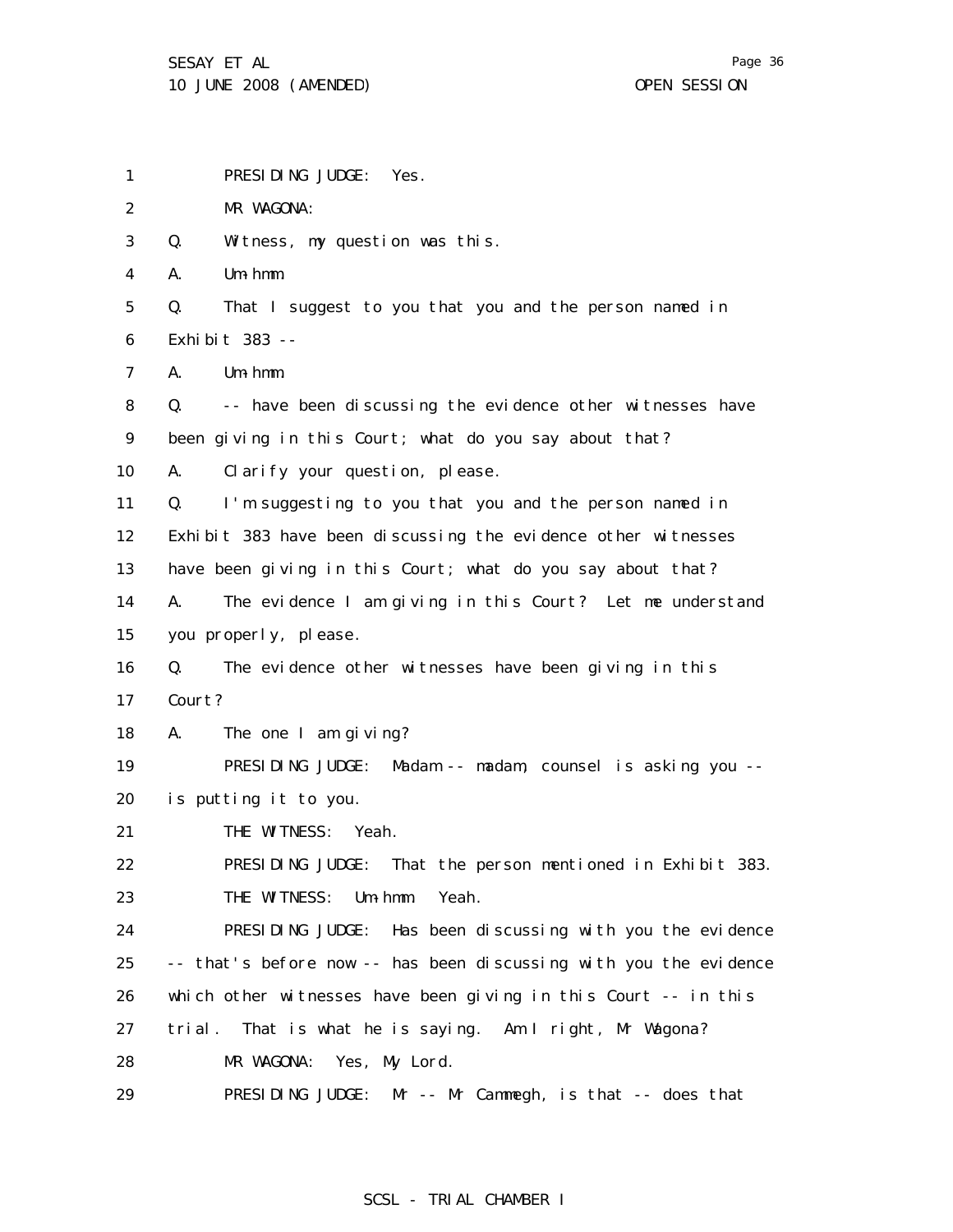1 reflect the question.

2 MR CAMMEGH: Yes, I think so.

3 4 THE WITNESS: No. No, he has never been discussing with me the evidence giving in this Court.

5 MR WAGONA:

6 7 8 Q. That's okay. Thank you, but definitely you would like Augustine Gbao to be freed from this case because he was your commander; is that correct?

9 10 11 12 13 14 15 16 17 18 19 20 21 22 23 24 25 A. I want him to be free from this case. Well not actually because he was my commander but for the role he played. Because Gbao stood out rightly to defend the civilians from the soldiers. He never involved in any wrongdoing like doing bad to the civilians, neither soldiers and he was, in fact, sometimes molested by his colleagues and even the combatants because of these civilians defending the rights of the humans. So because of that I want Gbao actually to be free from this case. I don't want -- he is not to be free because he is my commander. That one is over. But because of the role he played in the war against humanity, defending the rights of human -- humans. That's why I want him to be free. He never did any wrong that he should be -- he should be in Court today, yeah. Q. Okay. Thank you very much. A. Thank you. MR WAGONA: My Lords, that will be all. PRESIDING JUDGE: Thank you, Mr Wagona. Yes, Mr Cammegh,

26 any re-examination.

27 MR CAMMEGH: Very briefly if I may.

28 RE-EXAMINED BY MR CAMMEGH:

29 MR CAMMEGH: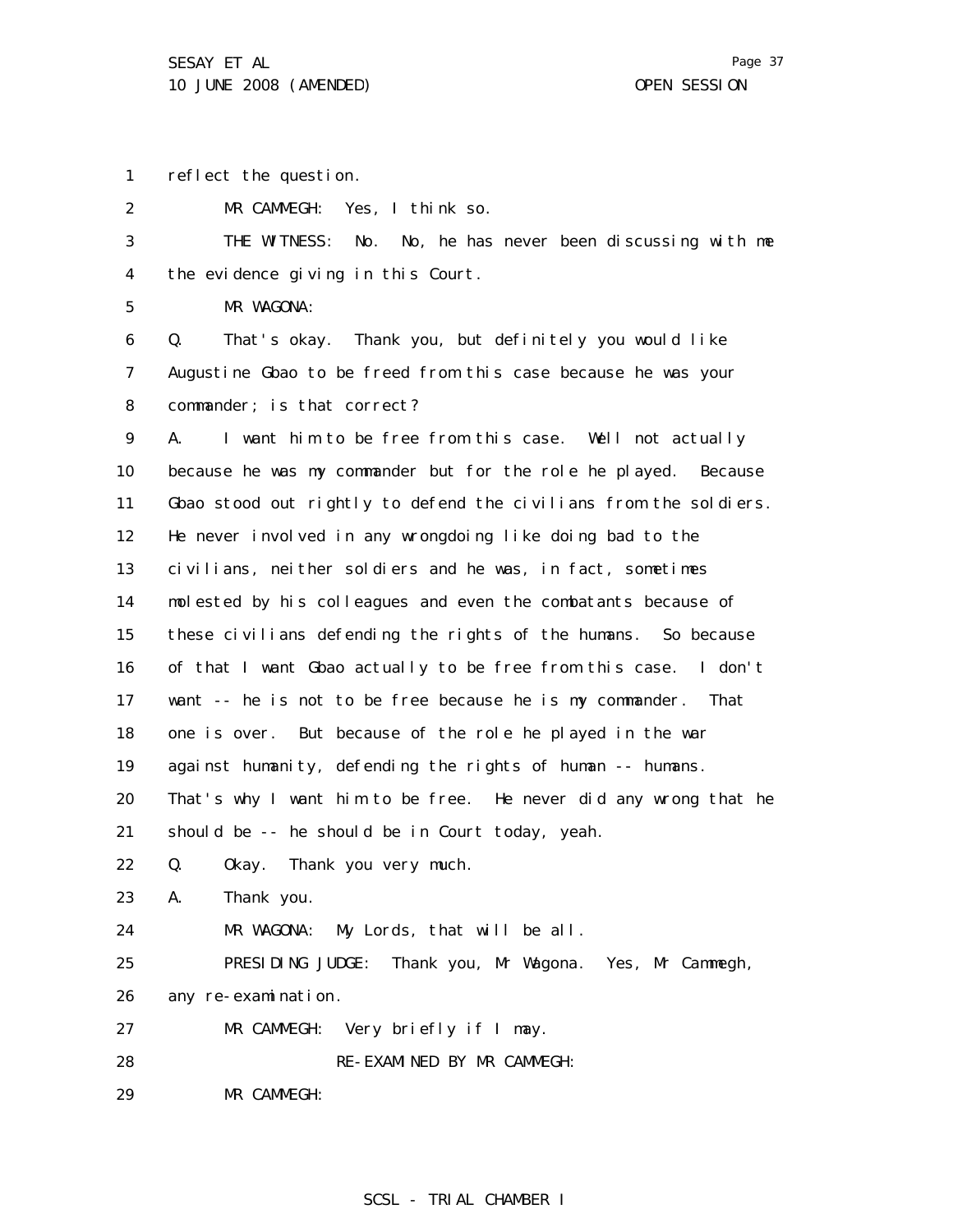1 2 3 4 5 6 7 8 9 10 11 12 13 14 15 16 17 18 19 20 21 22 23 24 25 26 27 28 29 Q. Madam Witness, can I ask you about the man whose name was written on the piece of paper by you yesterday? A. Yes, but please let me drink. Q. Yes, of course. A. Um-hmm. Yes, you can go ahead. Q. Thank you. A. Thank you. Q. Were -- were the two of you ever married? A. Pardon? Q. Were the two of you ever married? JUDGE BOUTET: Mr Cammegh, aren't you moving in a risky area, given the confidential nature of that information? I mean, this is your witness. You know that our protective measures that have been granted at your request so --MR CAMMEGH: I'll deal with it differently, Your Honour. I'll deal with it differently. Q. Between 2000 and 2006 where was that man? A. Between 2000 and 2006? Q. Yeah. A. He was in prison. Q. Yeah. A. Pademba Prison. Q. Was he ever convicted of anything? A. Pardon? Q. Was he ever found guilty of anything by a court? A. Well, no. We were all arrested during that May 8 incident here in Freetown, due to that abduction issue. Q. Let's not go into too much detail about arrests. I just wanted to --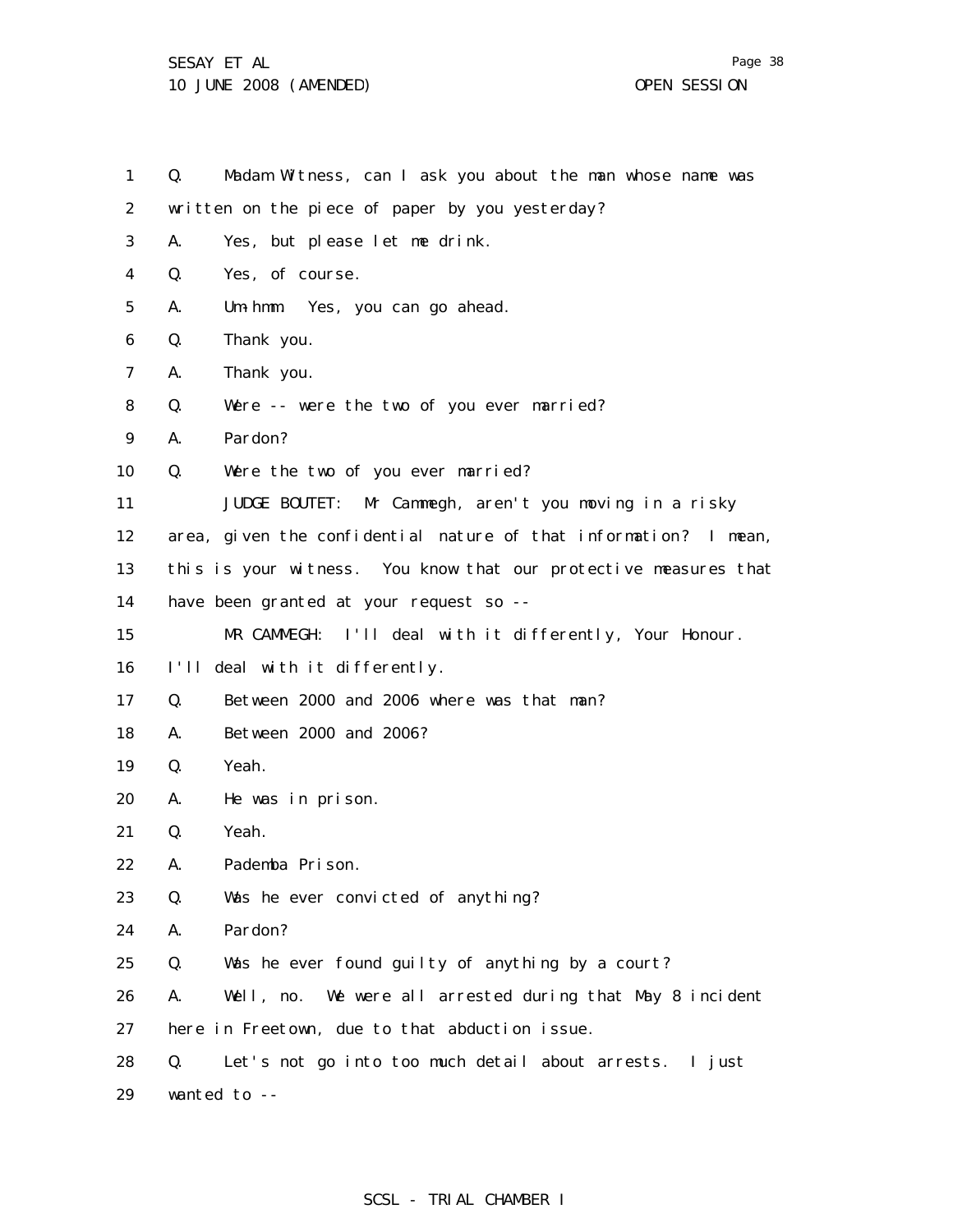Page 39

1 2 3 4 5 6 7 8 9 10 11 12 13 14 15 16 17 18 19 20 21 22 23 24 25 26 27 28 29 A. We were just arrested and dropped off there. Q. The answer I want is -- PRESIDING JUDGE: May 8 what year, madam? THE WITNESS: 2000. MR CAMMEGH: Q. The answer I want is "yes" or "no" and my question is: Was he ever found guilty by a court of anything? A. No. Q. Right. Since early -- well, April 2006, have you regularly -- no. How regularly, how often have you seen that man? A. Who? Q. The man on the piece of paper? A. I saw him often; we were in the same place. Q. Yeah. Does he have a wife now? A. Now? Q. Yes; does he have a wife in Freetown? A. He has never shown a woman to me. I don't know much about that. Q. I'm not going to ask any more about this. PRESIDING JUDGE: I was going to say you should stop. MR CAMMEGH: Yeah. Q. Where do you -- do you still live in Kailahun? A. Yes. Q. For the last two years has he spent the majority of his time in Freetown? A. Yeah. Q. Okay. Yesterday, you told my learned friend here, Mr Jordash, that there were occasions when commanders would have children carrying their guns away from the front line; do you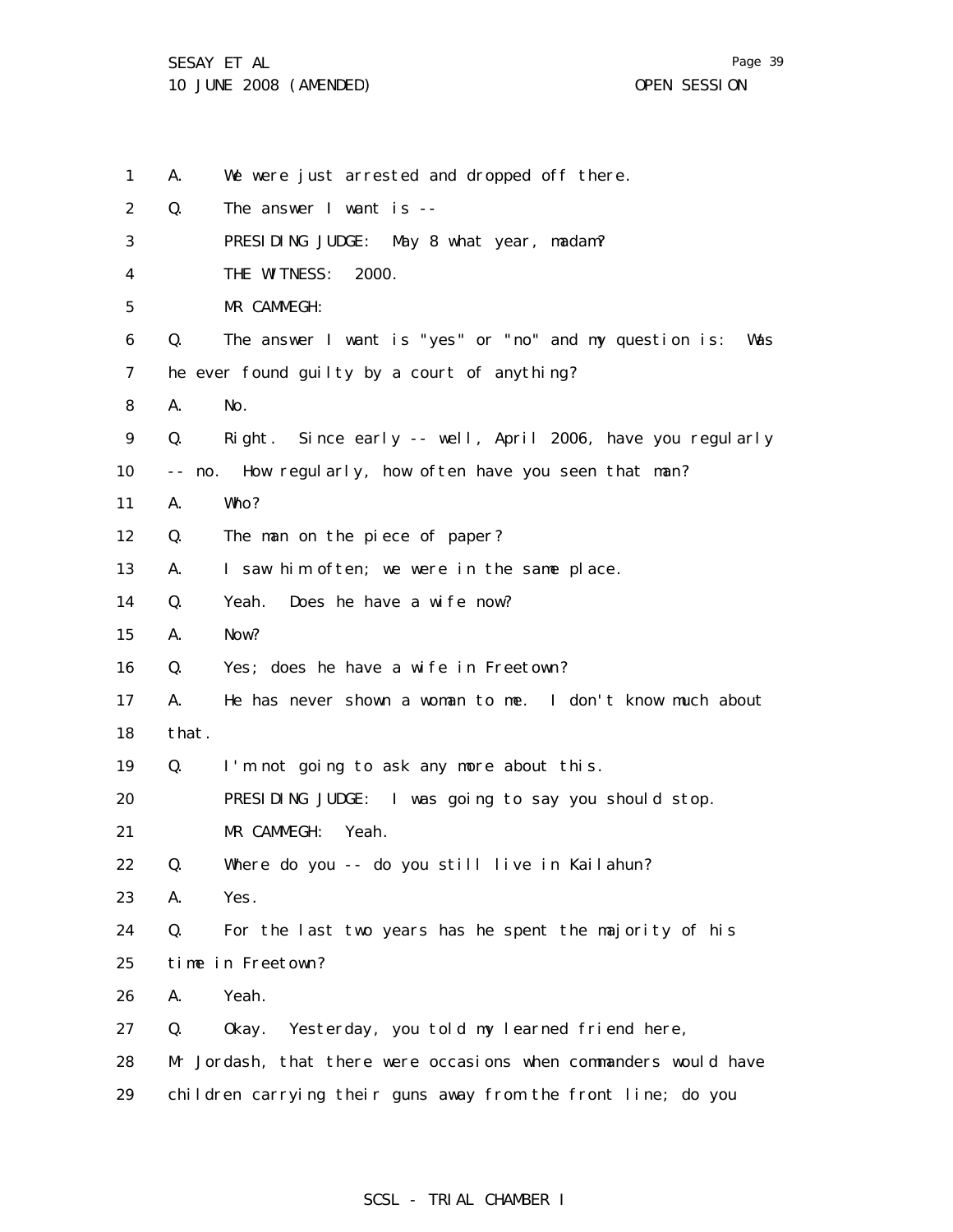1 remember?

2 A. Pardon?

3 Q. Yesterday you told the gentleman who sits here --

4 A. Um-hmm.

5 6 7 8 9 Q. -- that there were occasions when behind the front lines there were some commanders who had children who would sometimes carry their guns -- some fighters, I'm corrected. There were some fighters who would have children carrying their guns as a sort of morale booster?

10 A. Yeah.

11 12 Q. When you agreed with Mr Wagona this morning that there was a practice among some fighters to have child combatants --

13 A. Um-hmm.

14 15 16 17 18 JUDGE BOUTET: But haven't you explored that in your examination-in-chief, Mr Cammegh? I'm looking at my notes and you did deal with child soldiers issues. You asked questions about that. Then this is not a new subject matter, as such. MR CAMMEGH: It's not, that's right. But I'm just

19 seeking --

20 21 22 JUDGE BOUTET: Why is this a permissible question in re-examination then? I would like to be convinced it is proper in re-examination.

23 24 MR CAMMEGH: It's simply in order to establish clarity because yesterday --

25 26 27 28 29 JUDGE BOUTET: Well, I'm wondering what clarity needs to be brought to this picture. I think we have the answer from the witness to Mr Jordash's question, and the Prosecution so, I mean, certainly in my view there is no ambiguity in these particular answers, as such.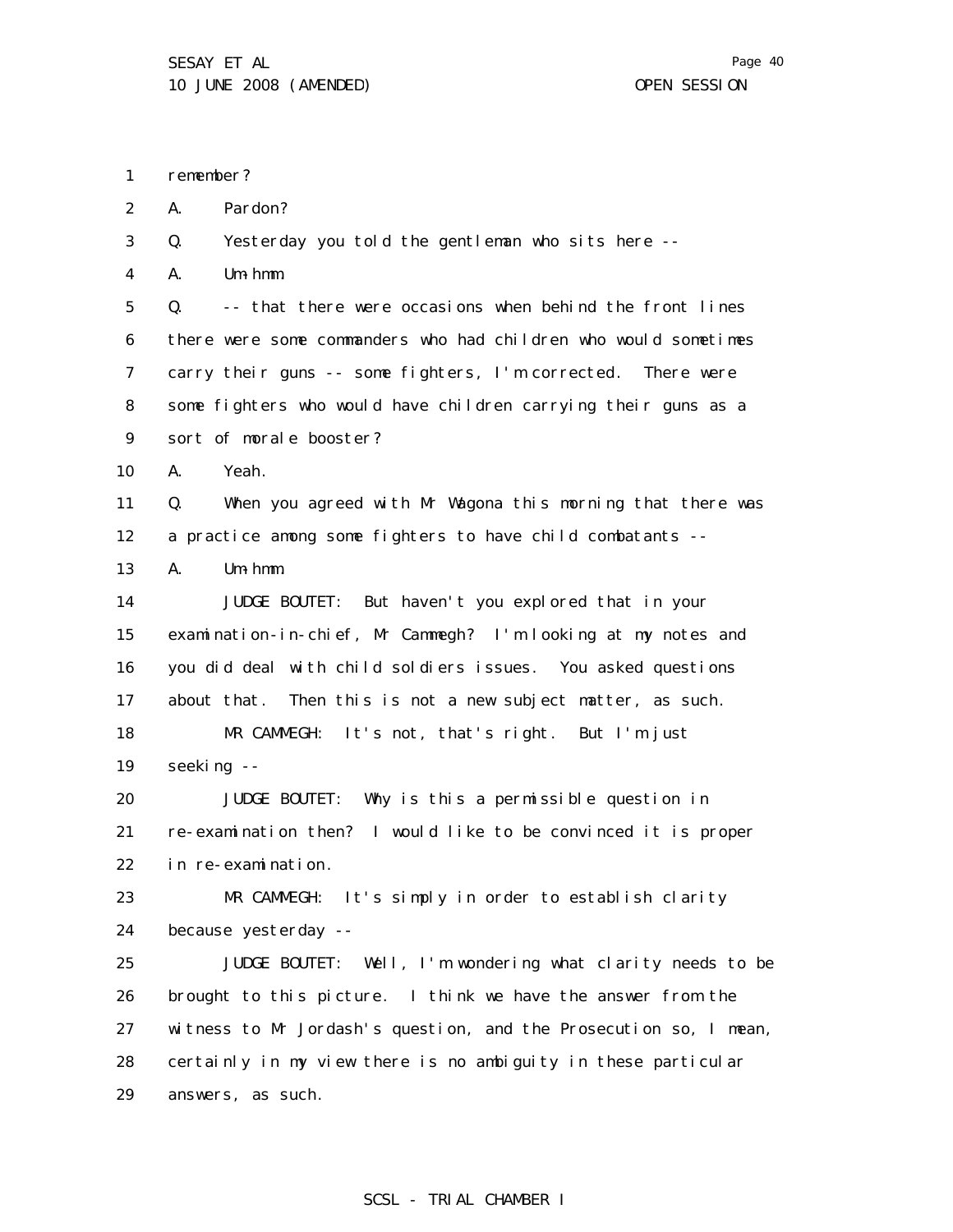1 MR CAMMEGH: I simply wanted to clear up what the witness 2 3 4 5 6 7 8 9 10 11 12 13 14 15 16 17 18 19 20 21 22 23 24 25 26 27 28 29 meant this morning when she said that there was a practice. I wanted to clarify what that practice was because, to me, it seemed ambiguous but I'm going -- JUDGE THOMPSON: What sort of prejudice do you see to your side, if the records remain as they are? MR CAMMEGH: I'm sorry, Your Honour. JUDGE THOMPSON: What prejudice do you see to your side if the answer remains as it is? Because, usually, we allow re-examination in terms of its scope, based on the answer given in cross-examination, in relation to what was said in examination-in-chief, so what's the prejudice you're trying to - or what's the mischief, to use another metaphor, you are trying to cure now? PRESIDING JUDGE: I, as Judge Thompson, would add what was said in examination-in-chief, what was also explored by Mr Jordash in cross-examination, and what has also been explored this morning by the Prosecution in their cross-examination? We think -- I would think, you know, that the records should remain as they are, and that going further would mean granting you an opportunity to pursue a further direct examination of this witness, which would be impermissible. MR CAMMEGH: Well, I hear what Your Honours say. I will not. JUDGE THOMPSON: There must be some disadvantage to your side. I don't perceive it at this point, anyway. MR CAMMEGH: I won't pursue it, Your Honour. PRESIDING JUDGE: All right. MR CAMMEGH: I think that's all I have. Thank you very

Page 41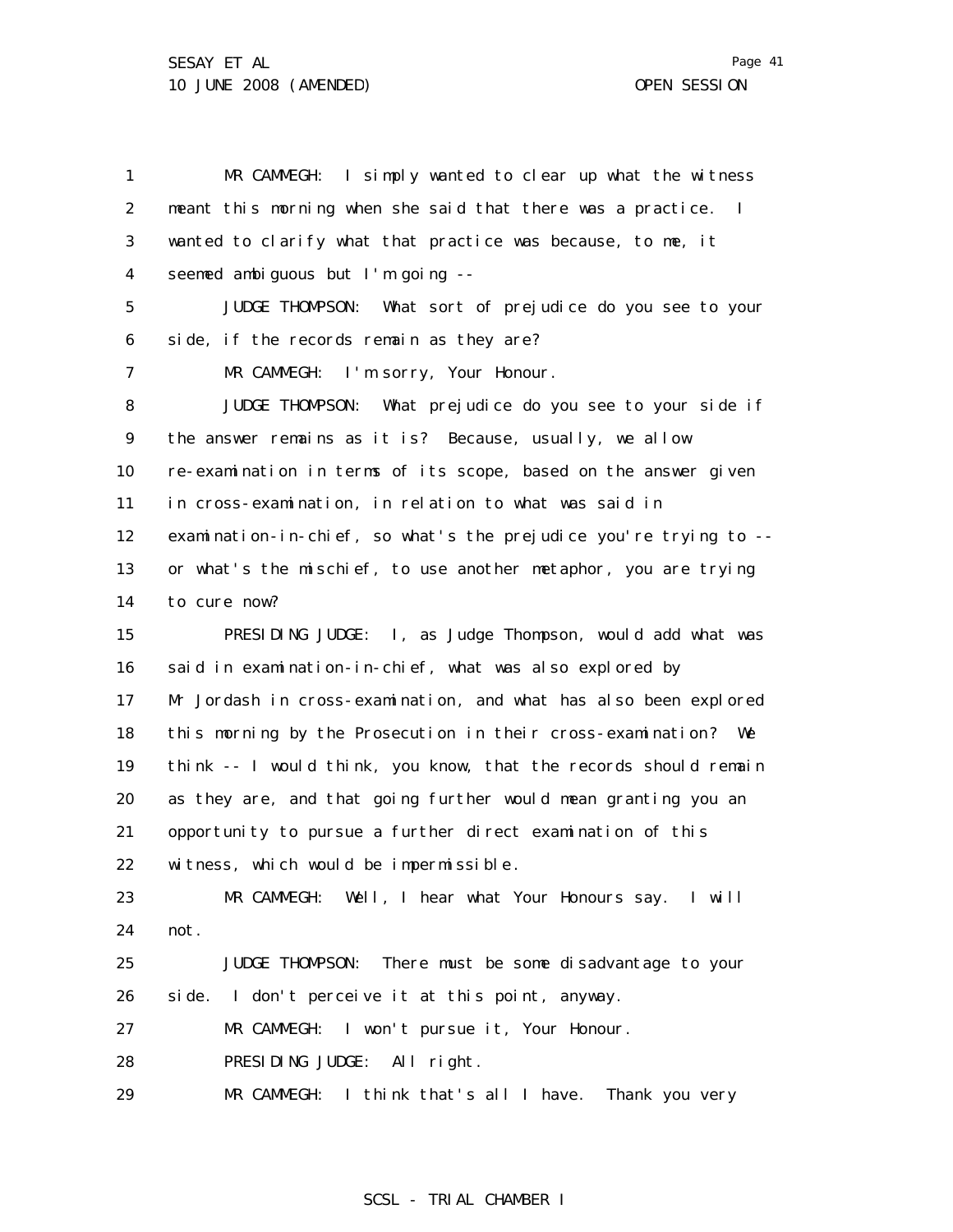1 2 3 4 5 6 7 8 9 10 11 12 13 14 15 16 17 18 19 20 21 22 23 24 25 26 27 28 29 much, madam. PRESIDING JUDGE: Thank you. Madam Witness. THE WITNESS: Yes, My Lord. PRESIDING JUDGE: I'm sure you will feel relieved to hear that we have come to the end of your testimony. THE WITNESS: Thank you, My Lord. PRESIDING JUDGE: And that we are discharging you from this legal confinement in which you've found yourself for the past two days. THE WITNESS: Yeah. PRESIDING JUDGE: We thank you for coming. THE WITNESS: Yeah. PRESIDING JUDGE: And we thank you for the evidence that you've given to this Tribunal, which would go a long way to assisting us in arriving at a decision in this matter, and we wish you all the best in the pursuit of your activities where you are living. THE WITNESS: Yeah. PRESIDING JUDGE: And I think I would -- and my colleagues wouldn't contradict me on this, you know -- commend your intelligence and your ease in expression and to say that I think you -- you hold something for the future of the women and the people of this country. Thank you very much -- THE WITNESS: Insha' Allah, My Lord. PRESIDING JUDGE: -- for coming. We wish you a safe journey back. THE WITNESS: Yeah. Thank you, My Lord. Thank you. PRESIDING JUDGE: I am told by my colleague that I have his proxy; that is, that he joins me in what I've said about this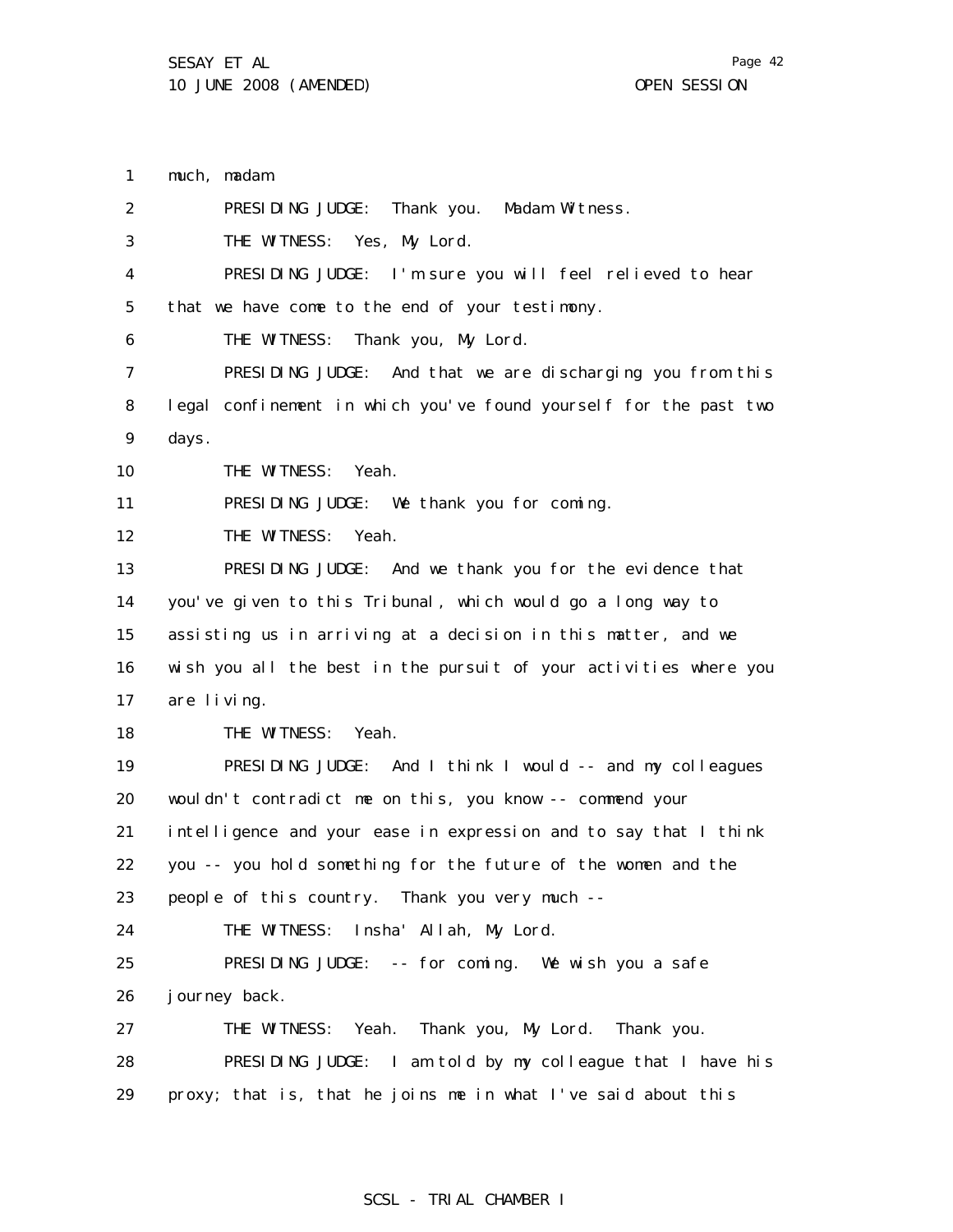1 2 3 4 5 6 7 8 9 10 11 12 13 14 15 16 17 18 19 20 21 22 23 24 25 26 27 28 lady. You can take that bottle of water away and empty it as you are leaving; okay? THE WITNESS: Okay. Thank you, My Lords. PRESIDING JUDGE: Right. [The witness stood down] PRESIDING JUDGE: Yes, Mr Cammegh, the next witness. MR CAMMEGH: Your Honour, I'm afraid to say that we don't have any further witnesses ready today, and I would be grateful if I could be given an opportunity to explain how this situation has arisen. PRESIDING JUDGE: Yes, you may explain, please. MR CAMMEGH: And in so doing, perhaps it's a good time for me to give the Court an overview of where the Gbao case is and to, as I said yesterday, assuage Your Honours of any fear. PRESIDING JUDGE: Mr Cammegh, I just wanted to say -- I just wanted to say, you know, that on the motion that you filed yesterday -- MR CAMMEGH: Yes. PRESIDING JUDGE: -- we have had an order for expedited filings, and I'm sure you'll receive it any time from now, so don't take us down that road. MR CAMMEGH: No. Well thanks -- thank you -- PRESIDING JUDGE: Because we don't want to touch that at all until the Prosecution and you yourself finally have made a response to the Prosecution's submissions on your motion. MR CAMMEGH: Well, thank you. Thank you for letting me know. PRESIDING JUDGE: Right.

29 MR CAMMEGH: Now, there's no way around this. I'm terribly

Page 43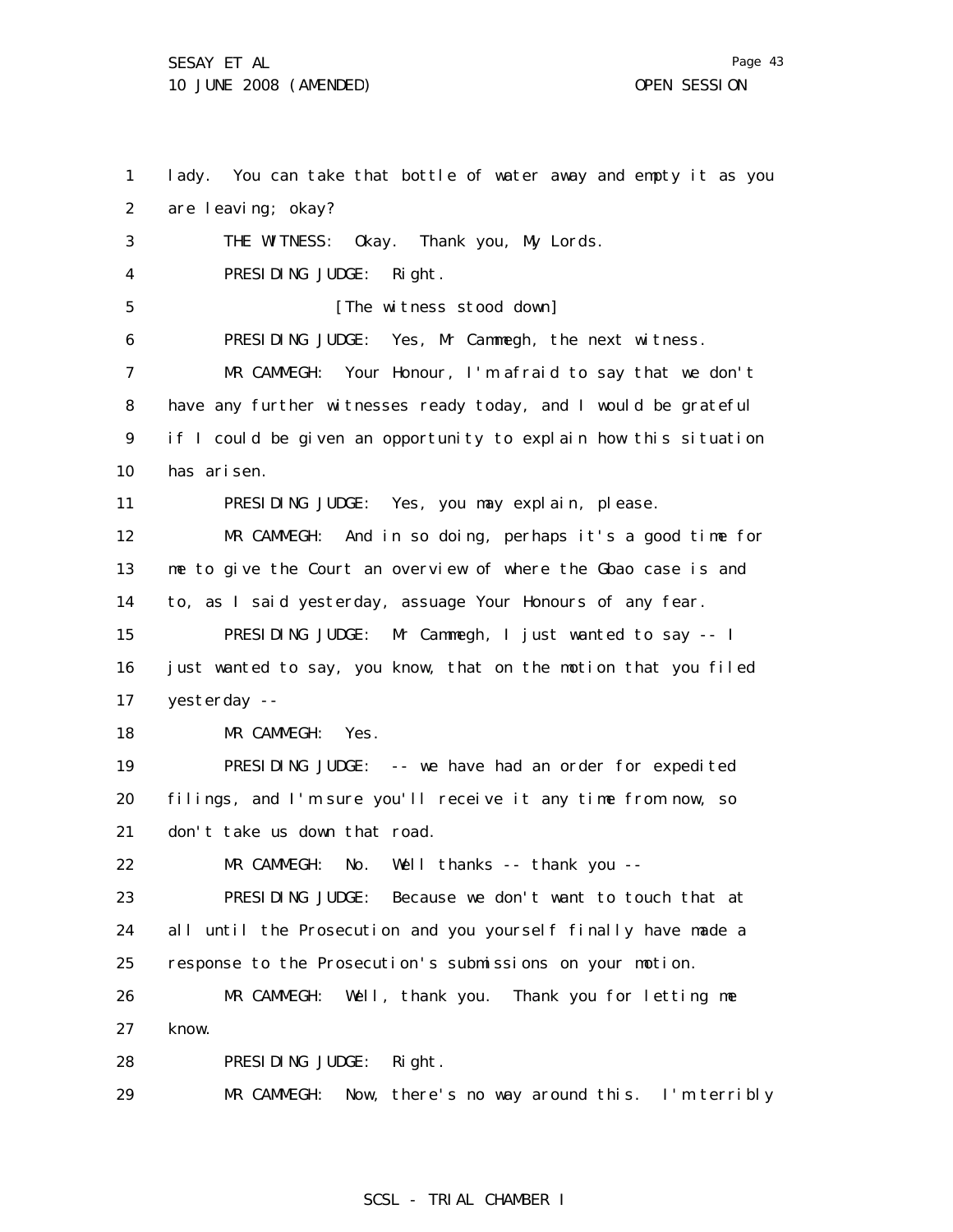1

2 3 4 5 6 7 8 9 10 11 12 13 14 15 16 17 witness, I have to go into closed session for -- well, what will probably be no more than two minutes. I'm sorry, but there is no other way of doing it because for me to explain his absence, I necessarily have to -- PRESIDING JUDGE: We will take you for your word. MR CAMMEGH: Thank you. PRESIDING JUDGE: When you that you don't have the next witness. We know that you must have a good reason for that. MR CAMMEGH: Well, thank you. He was, he is 018. 018 tells us that he should -- and he is a brief witness, he is from the Makeni crime base, and deals more with a kind of character assessment, with some anecdotal evidence, than anything else. He is not an insider. He says that he should be able to attend this Court on 16 or 17 June, which is next Monday or Tuesday. The witness scheduled to follow 018, I'm relying on Mr Martin here to have

sorry. In order for me to explain the absence of the next

18 19 20 21 22 given me the correct information, so any fault it will be his. The next witness scheduled on the list is 032; the one after 032 was to be 003. We took the decision yesterday that we no longer feel it necessary to call those two core witnesses. I think the Court was notified yesterday, yesterday morning.

23 PRESIDING JUDGE: Yes.

24 25 26 27 MR CAMMEGH: We then come on to DAG-111. DAG 111 is from -- well, he is -- he concerns the UNAMSIL incident. I hear what Your Honours say. I will not touch upon the motion, save to say that within that motion one of the --

28 29 PRESIDING JUDGE: One of your prayers has been granted. MR CAMMEGH: And --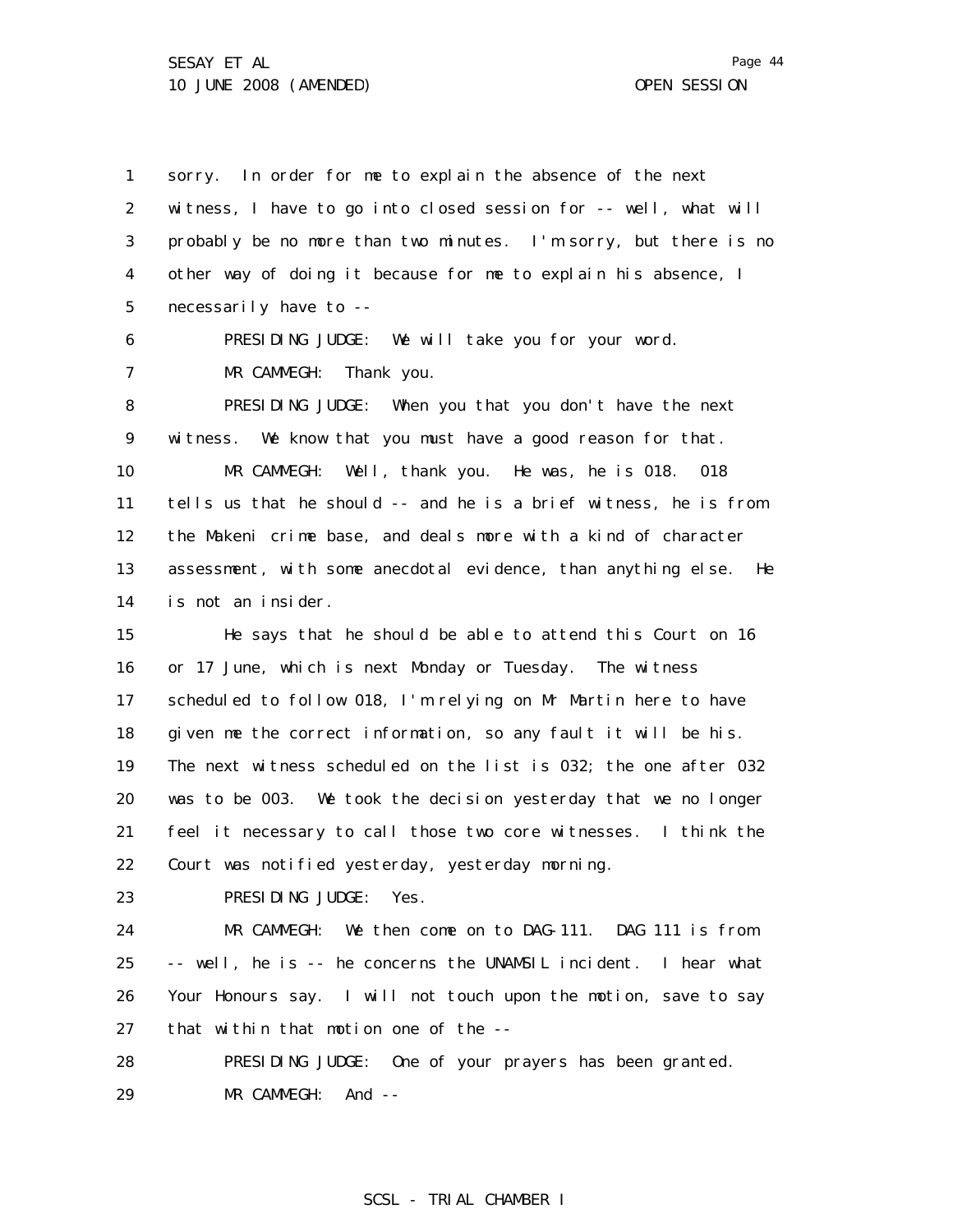1 2 PRESIDING JUDGE: I say one of your prayers in that motion has been granted.

3 4 5 6 7 8 9 10 11 12 13 MR CAMMEGH: Indeed. One of the other prayers was that we should not call any further UNAMSIL evidence until the issue has been disposed of, but that's not only reason why we're not ready with 111. The main reason, I have to admit, is that I have not had time to prepare the witness. "Prepare" is a word that I hate to use because, as Your Honours know from my jurisdiction, I've never prepared a witness in my life; we have solicitors to do that. It is an exhausting process, particularly when you have a witness who is an insider who is very important and, secondly, he is the only witness we have who cannot speak very good English  $SO - -$ 

14 PRESIDING JUDGE: That's DAG-111.

15 16 17 18 19 20 MR CAMMEGH: Yes. It has to go through an interpreter and it takes a great deal of time. Can I then go on and tell the Court that it is most unlikely that we shall be calling DAG-113, who is a core witness. He concerned the killing of the Kamajors. Now, I can't guarantee that we're not going to call him, but we're fairly certain.

21 PRESIDING JUDGE: Who is this one?

22 MR CAMMEGH: 113.

23 24 JUDGE BOUTET: But you still have 047, 063 and 112 on your list.

25 MR CAMMEGH: Yes. Sorry, yes --

26 27 28 29 JUDGE BOUTET: That's the one you filed yesterday. MR CAMMEGH: Yes, I'm coming to that now. The next scheduled witness will be 047, Makeni crime base. We will be asking him to testify. Again, he is largely anecdotal and won't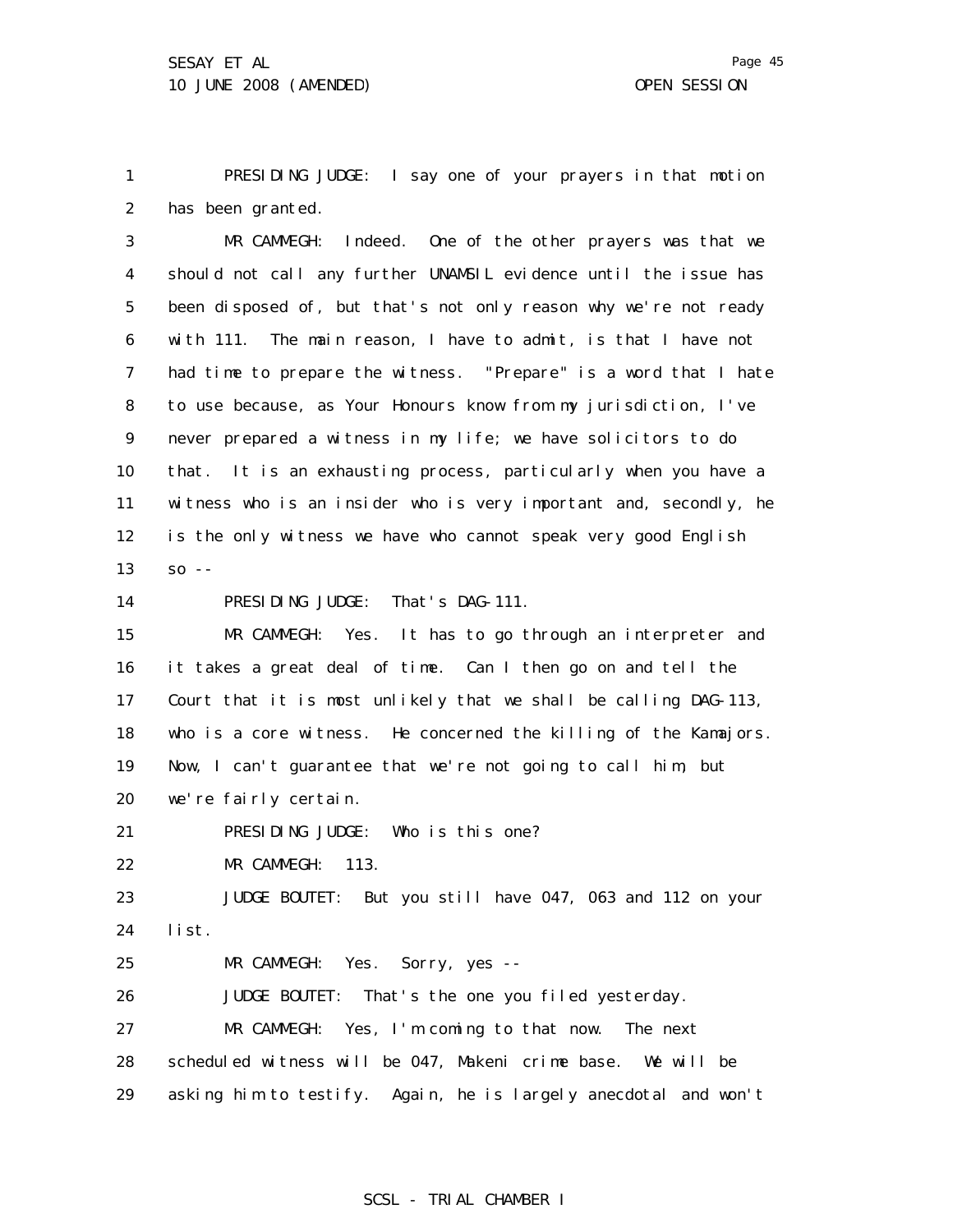Page 46

1 2 3 4 5 6 7 8 9 10 11 12 13 14 15 16 17 18 19 20 21 22 23 24 25 26 27 28 29 be very long. Can Your Honours please just repeat the numbers because I might have missed -- JUDGE BOUTET: 047, 063 and 112. MR CAMMEGH: Right. 112 is the expert. He will testify and he is coming last, as per Your Honours' order. 067 -- 063 -- JUDGE BOUTET: Was 112 a protected witness? I never thought he was. MR CAMMEGH: No, he is not. He is not. PRESIDING JUDGE: Well, why is he referred as DAG-112? He should be referred to by name, not by -- MR CAMMEGH: Mr Hederstedt. JUDGE BOUTET: Well, I just mention that because I follow what you filed, so you referred to him as DAG-112 so --MR CAMMEGH: It's my mistake with the nomenclature. Sorry. Can I just consult Mr Martin for a moment, please? PRESIDING JUDGE: Yes, please, you may. MR CAMMEGH: Yes. Thank you for reminding me, Your Honour. 063, unlikely that I shall be requiring him to testify now. PRESIDING JUDGE: 0 -- MR CAMMEGH: 063. PRESIDING JUDGE: 63. MR CAMMEGH: Yes. JUDGE THOMPSON: Will you repeat that? What is the probability? MR CAMMEGH: It is unlikely that I shall be asking 063 to testify. JUDGE THOMPSON: Very high probability? MR CAMMEGH: Yes. JUDGE BOUTET: So you have two witnesses that are unlikely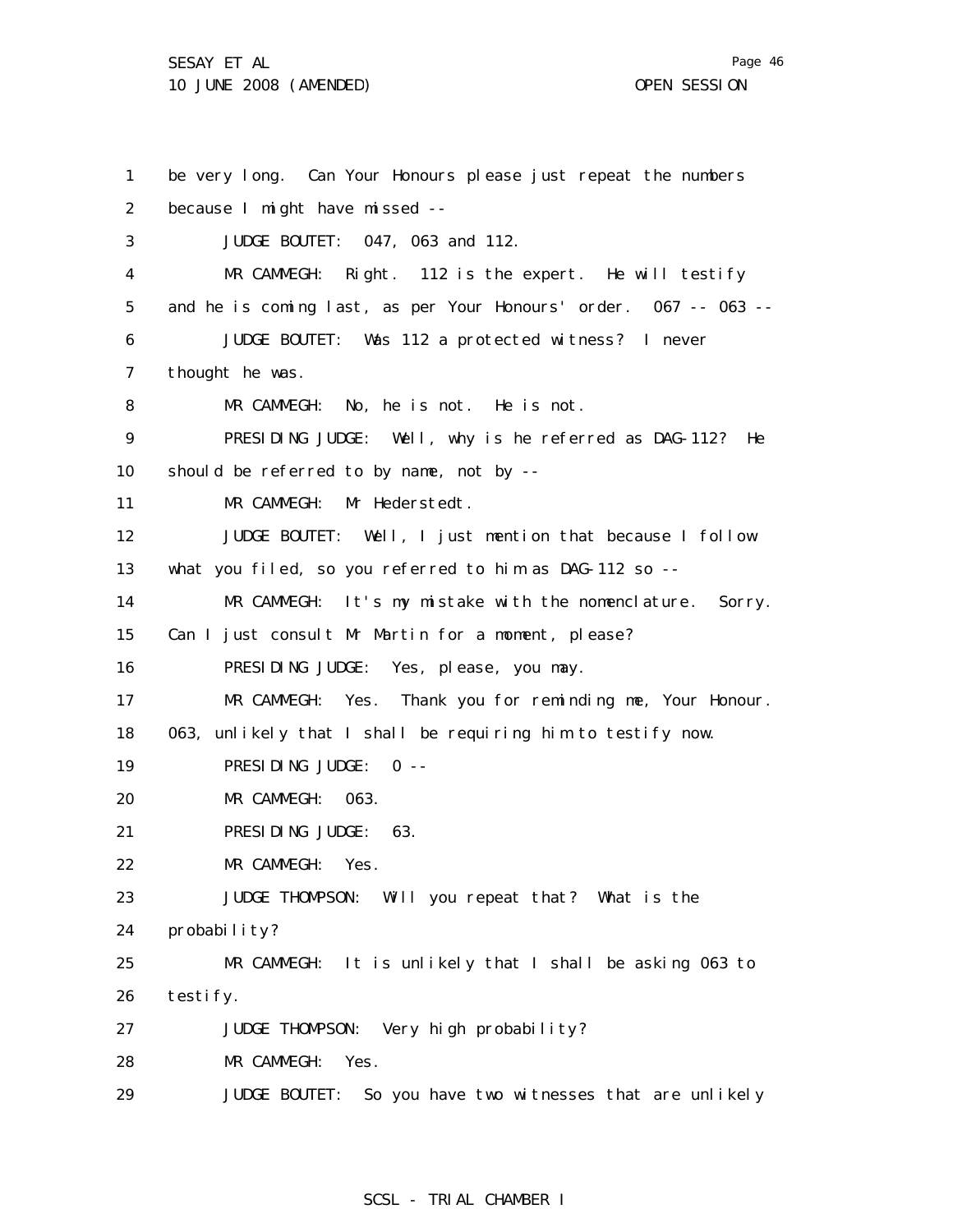1 2 3 4 5 6 7 8 9 10 11 12 13 14 15 16 17 18 19 20 21 22 23 24 25 26 27 28 29 to be called, as of today. 113 and 063. I hear you well. MR CAMMEGH: Yes. And of course this is the product of an evaluation as we go along, in terms of the evidence that the Court has heard. Now, there is one witness on the backup list who we may request leave to put on to -- on to the core list, and that is DAG-104. He testifies as an insider, in particular to the murder of the Kamajors. So what it comes to is this: We expect to call 111; we expect to call, with Your Honour's leave, 104; we will be calling 047; and we will be calling 112. JUDGE BOUTET: No, the expert. The name. MR CAMMEGH: I'm sorry, yes, I've done it again. Mr Hederstedt. Johann Hederstedt from Sweden. Now, Mr Hederstedt, I understand, will not be able to arrive until something like Friday the 20th. But it is clear that with just two insiders left, both of them testifying on a very narrow compass, and with one anecdotal witness -- two anecdotal witnesses, 018 and 047, it seems likely to me that the Gbao case will be very close to closing by the end of next week, apart from Mr Hederstedt. I am compelled to ask for an adjournment for -- PRESIDING JUDGE: To what date? That is the million dollar question. MR CAMMEGH: Until Thursday. JUDGE THOMPSON: Before you do that, may I inquire? So five witnesses you say are certain. MR CAMMEGH: Yes. JUDGE THOMPSON: There are others which are not certain. MR CAMMEGH: Yes. The one -- PRESIDING JUDGE: Five, you say, there's five.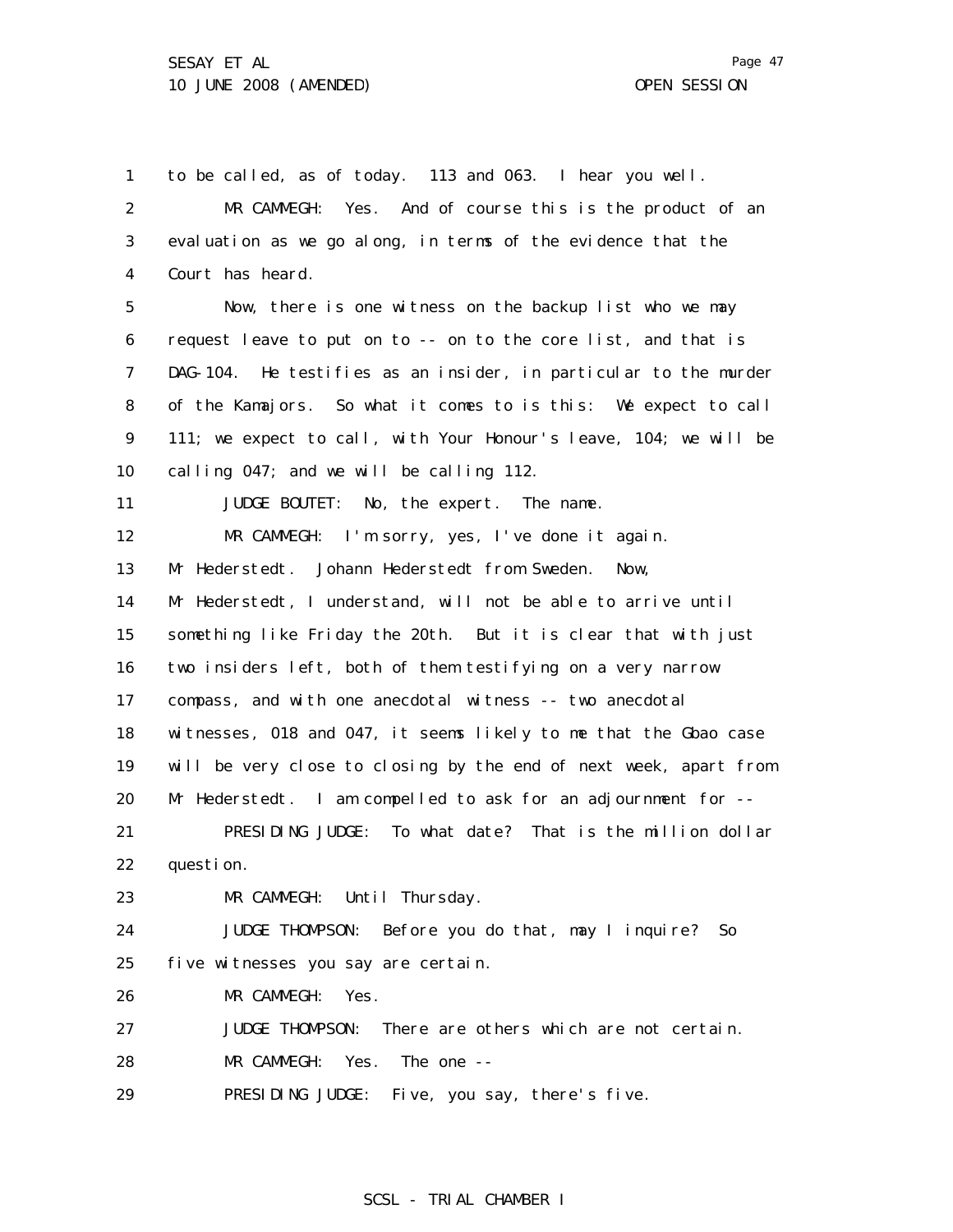1 2 3 4 5 6 7 8 9 10 11 12 13 14 15 16 17 18 19 20 21 22 23 24 25 26 27 28 29 MR CAMMEGH: Can I just run through them again to ensure that it is five. JUDGE THOMPSON: 018, 111. MR CAMMEGH: 108, yes. JUDGE THOMPSON: 104. MR CAMMEGH: Yes. PRESIDING JUDGE: With leave. JUDGE THOMPSON: 047. MR CAMMEGH: Yes. JUDGE THOMPSON: And the expert. MR CAMMEGH: That's it. With a very slim chance that we will want to call 063. It is a slim. JUDGE THOMPSON: Unless you are pushed to the corner. MR CAMMEGH: Yes. JUDGE THOMPSON: All right. MR CAMMEGH: Now, His Honour Judge Itoe asked how long do I want to adjourn for? Thursday, Thursday. I think that by Thursday -- PRESIDING JUDGE: You are borrowing the leaf from your brother Jordash. You didn't put it in terms of a week's adjournment. Certainly, not Thursday in two days' time. MR CAMMEGH: Well, Mr Jordash's case was a lot more complex than ours. I'm sure we would all love a week off but I don't think I could look you in the face and ask for that. PRESIDING JUDGE: With the same effect, maybe, a one week's adj ournment. MR CAMMEGH: I'm not sure: Is Your Honour offering me a week's adjournment? PRESIDING JUDGE: If you are asking for an adjournment to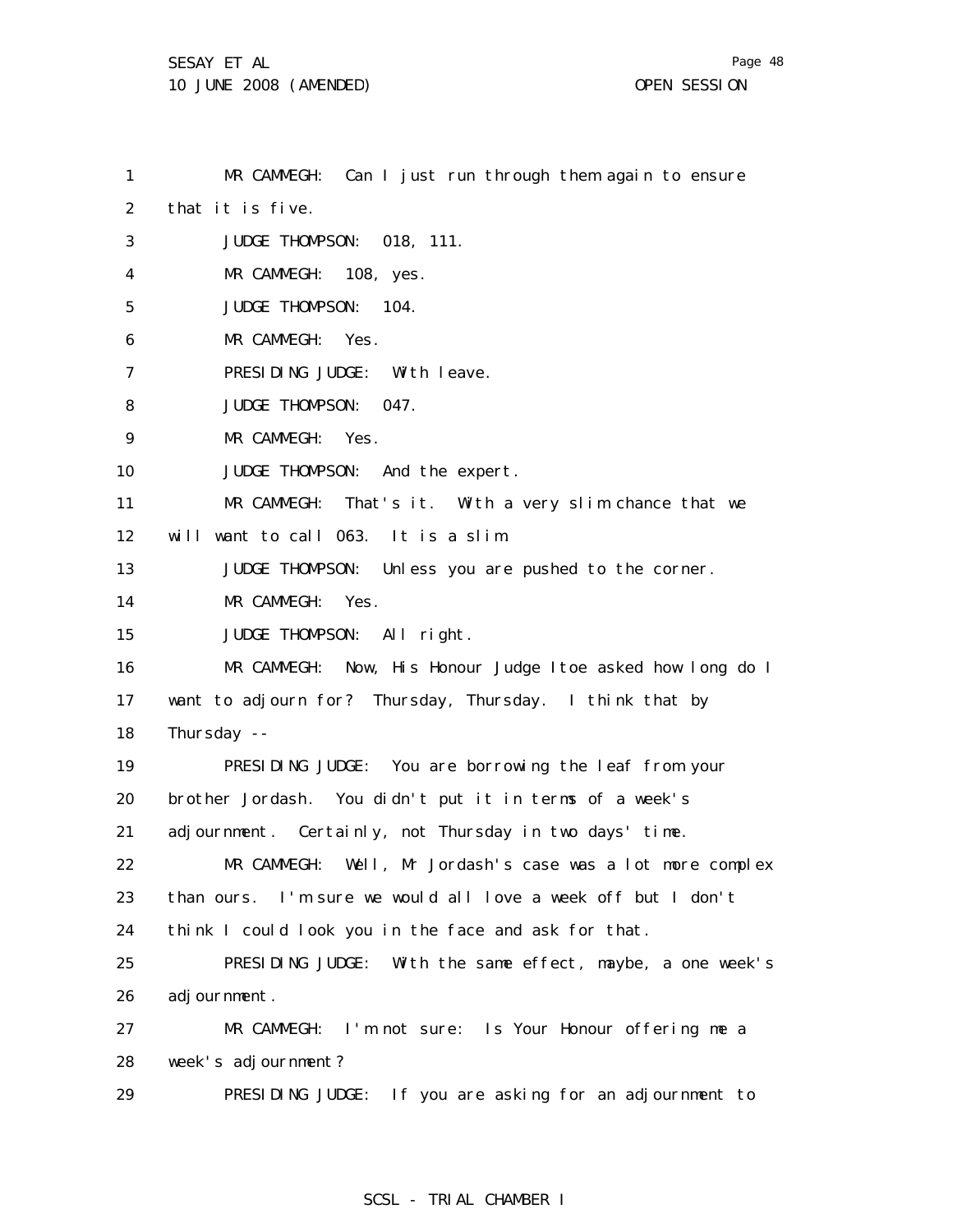1 2 3 4 5 6 7 8 9 10 11 12 13 14 15 16 17 18 19 20 21 22 23 24 25 26 27 28 29 when? JUDGE BOUTET: Thursday. PRESIDING JUDGE: Oh, after tomorrow? MR CAMMEGH: Yes. PRESIDING JUDGE: Oh, well, oh, that's -- then I was misunderstanding you. JUDGE THOMPSON: And tomorrow is a non-day. PRESIDING JUDGE: I was misunderstanding you. I thought that you -- MR CAMMEGH: No, I'm simply asking for the rest of the day off. That's it. PRESIDING JUDGE: Oh, well. Oh, well, it wasn't very clear in my mind so -- JUDGE BOUTET: Well, I would imagine it's not a day off. You mean, not sitting in Court; that's what you mean. MR CAMMEGH: It won't be a day off, no. JUDGE THOMPSON: A rare demonstration of magnanimity from your side. MR CAMMEGH: Well, not that rare. Now, I have to visit the motion very briefly. Your Honours will see that we're asking for an oral hearing then. I'm sure that I -- that will be decided before Thursday, as to whether that's permissible or not, but what we would appreciate is guidance from Your Honour now as to our request not to call any UNAMSIL evidence prior to Thursday, because we would prefer not to do so. JUDGE BOUTET: Prior to Thursday this week? MR CAMMEGH: Yes, I'm sorry, I put that very badly. We would -- Your Honour, I'm sorry. We would prefer not to call any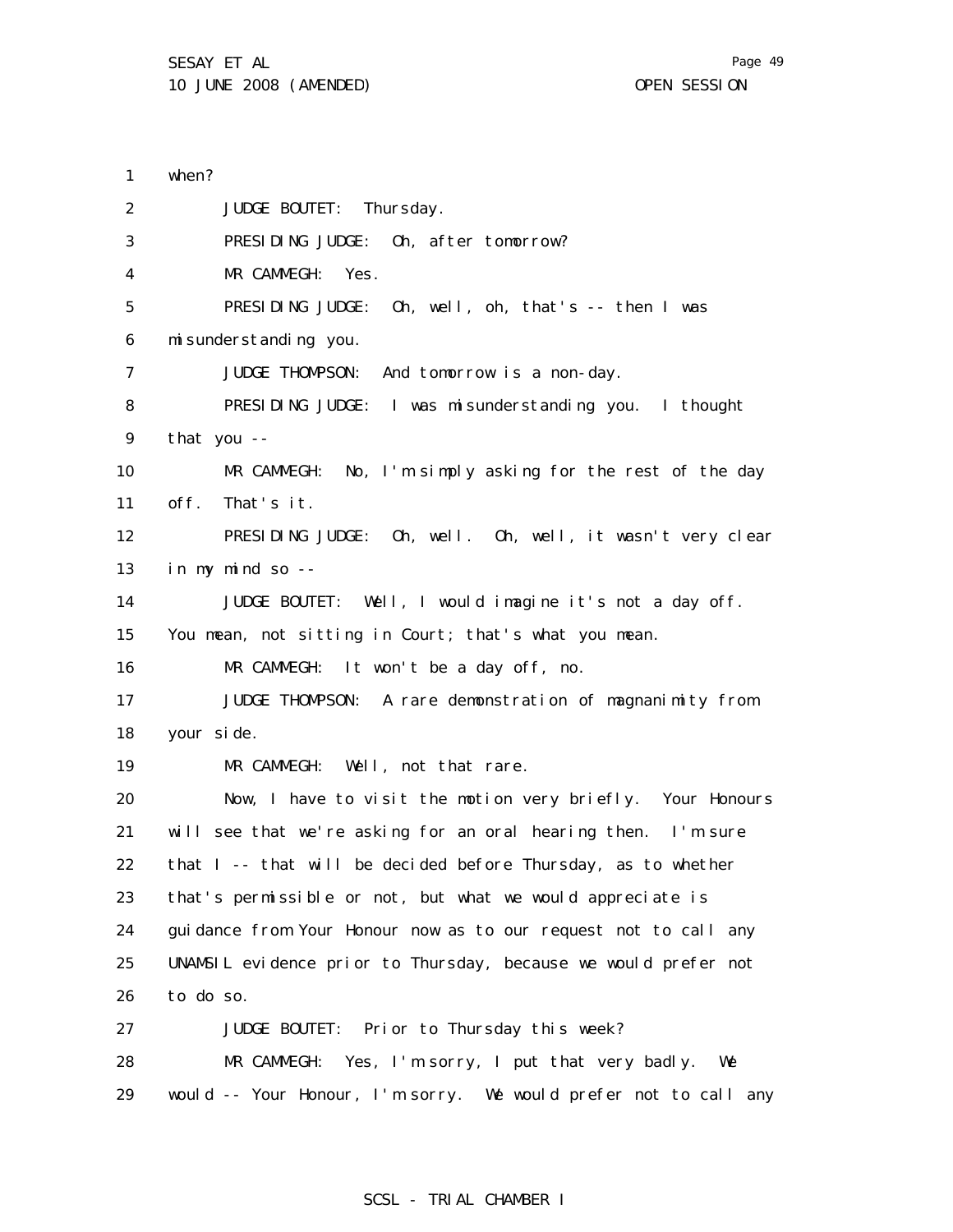1 2 UNAMSIL evidence until the motion has been disposed of. I'm referring specifically to 111.

3 4 5 6 7 The problem, you see, he is next on the list, and what I'm asking then is for him to be put back, and we can get on with other witnesses in the meantime, while Your Honours deliberate on the motion. That's all I'm asking and what I would propose is that the next witness therefore should be 047.

8 PRESIDING JUDGE: 047?

9 10 11 MR CAMMEGH: Sorry, Your Honour, I'm reminded by Mr Martin that he does actually touch on UNAMSIL. Would Your Honours give me a second, please? I'm sorry about this.

12 13 14 15 PRESIDING JUDGE: Please take more seconds. Mr Cammegh, the Chamber after a brief deliberation, is minded to ordering a stay of the hearing of the evidence of the UNAMSIL witnesses until our decision is issued on this matter.

16 MR CAMMEGH: Thank you very much.

17 18 19 20 PRESIDING JUDGE: And since this impacts on your strategy for the calling of the witnesses, and since we now hear from Mr Scott Martin, who spoke to you that 047 also has something to say with --

21 MR CAMMEGH: Yes.

22 23 PRESIDING JUDGE: -- on UNAMSIL, so you can now give us a global picture of how you intend to proceed on Thursday?

24 25 26 MR CAMMEGH: Well, Your Honour, regrettably, I'm not sure, after all that I said, that we can, particularly in light of Your Honour's kind indication.

27 28 29 I think, given that 018 cannot be here until Monday, the only other non UNAMSIL witnesses who we are looking at are Mr Hederstedt, who Your Honours have ordered to come at the end,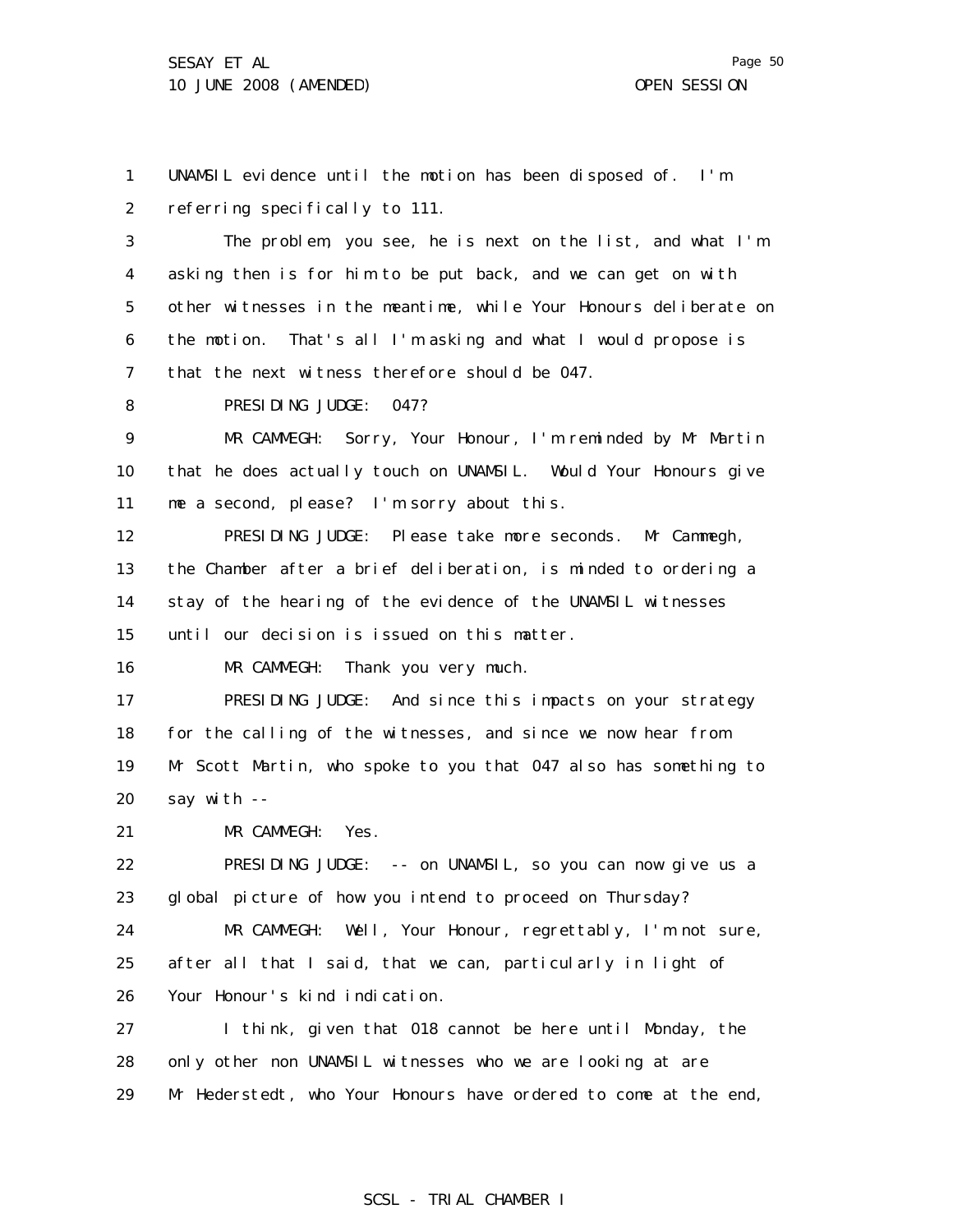1 2 3 4 and the possibility of calling 104 who deals with the murder of the Kamajors. The other witnesses -- I'm afraid deal with UNAMSIL, 111 -- PRESIDING JUDGE: What of 104? Can't we start with 104 on

5 Thursday?

6 7 8 MR CAMMEGH: I was about to say, obviously Your Honours will have to give us leave, and we have to decide whether or not we want to call him.

9 10 11 12 13 Can I make a proposal: That we inform the Court by a certain time, if Your Honours would care to impose one tomorrow, as to whether we'll be ready to call him on Thursday. But, that said, I still think it will be difficult to fill -- to do any work on Friday.

14 15 16 17 18 JUDGE BOUTET: Yes, but before you can call him on Thursday, we have to grant leave that he be reinstated in the core list and you have to show good cause and so on. It's not just a simple saying: We want to call him. So you have to establish certain facts before.

19 20 21 MR JORDASH: I'm anxious to deal with 104, one way or the other by the end of this week, so I wonder if there's any way that could be expedited, with a view to us going on?

22 23 JUDGE BOUTET: Yeah, but you have to make an application. MR CAMMEGH: Yes, we will do that. Excuse me.

24 25 MR JORDASH: Sorry, I don't mean to interrupt, but I understand 104 is on the backup list.

26 27 28 29 JUDGE BOUTET: I didn't hear what you were saying. MR JORDASH: Sorry, I don't mean to interrupt and interfere, but I understood from Mr Martin that 104 is on the backup list and if he is on --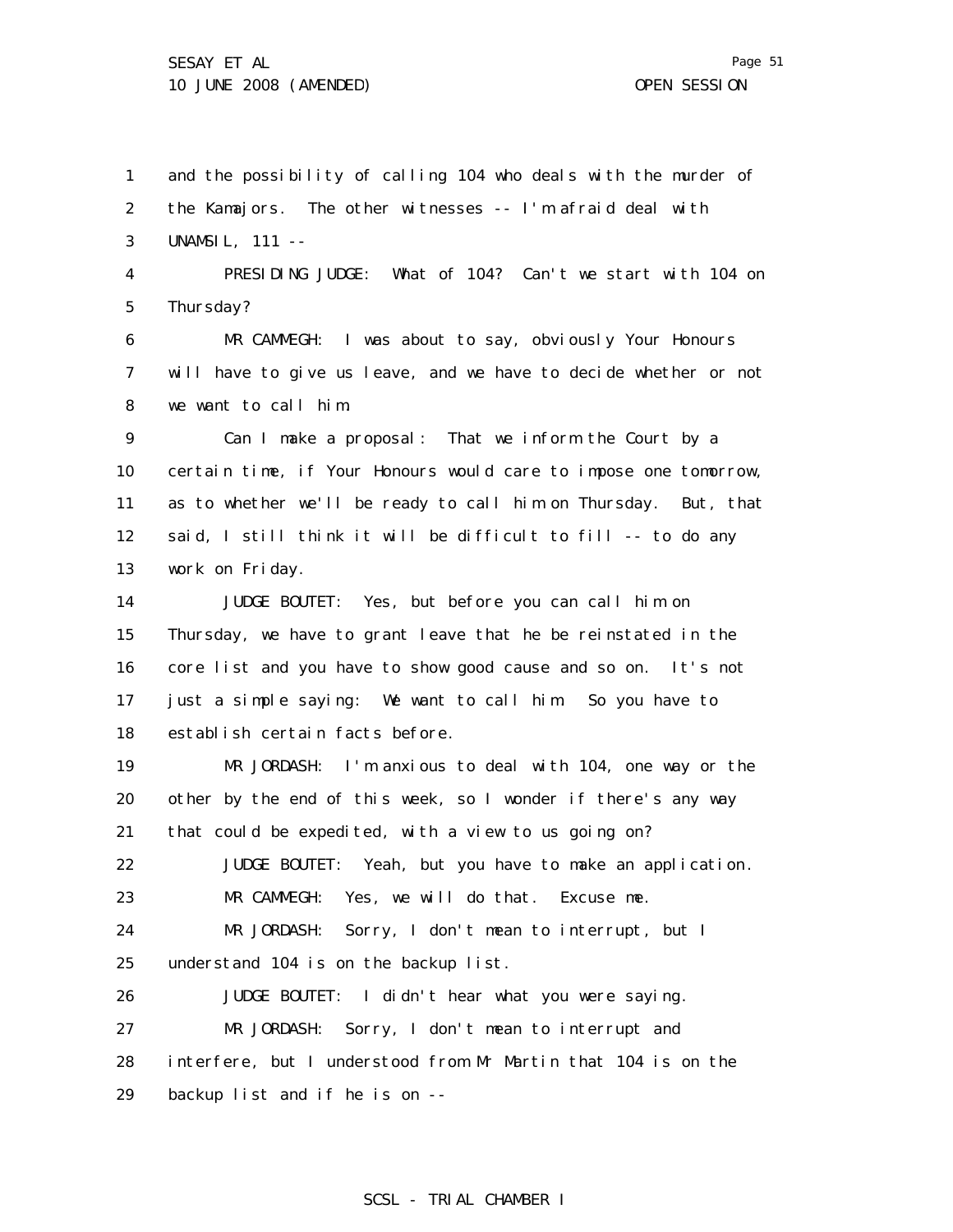29

1 2 3 4 5 6 7 8 9 10 11 12 13 14 15 16 17 18 19 20 21 22 23 24 25 26 27 28 JUDGE BOUTET: That's what I hear. I don't know. MR JORDASH: And if he is on the backup list he can be moved as per this Chamber's practice to the core list without consent from the Chamber; it can be done simply by notification to the parties. That was the practice began by the Prosecution, continued by the first and second accused and -- JUDGE BOUTET: Maybe you're right. I said "good cause." Maybe it's not necessary for that purpose. MR JORDASH: Just to assist the Chamber. PRESIDING JUDGE: Well, thank you, Mr Jordash. MR CAMMEGH: I'm grateful for that. Can we in that case -- PRESIDING JUDGE: Have you proofed this witness? MR CAMMEGH: Yes. PRESIDING JUDGE: 104? MR CAMMEGH: Yes, he been proofed. A statement was taken some time ago. JUDGE BOUTET: And the summary disclosed? MR CAMMEGH: Yes. I'm in Your Honours's hands. PRESIDING JUDGE: We are in your hands. Indeed, it's for you to organise your time. Are you ready to go on on Thursday or not? If you have -- if you have -- because the assurance we have had from you is that you are going to keep the date -- the timeline, you know, for closing your case, so we would like to leave it to you to see whether you'll be handicapped in any way you know to take a witness on on Thursday or whether you want us to  $-$ MR CAMMEGH: No, we won't be handicapped. I think what we should do is the -- I will have to meet the witness today and

# SCSL - TRIAL CHAMBER I

tomorrow, and we will make an undertaking to inform this Court,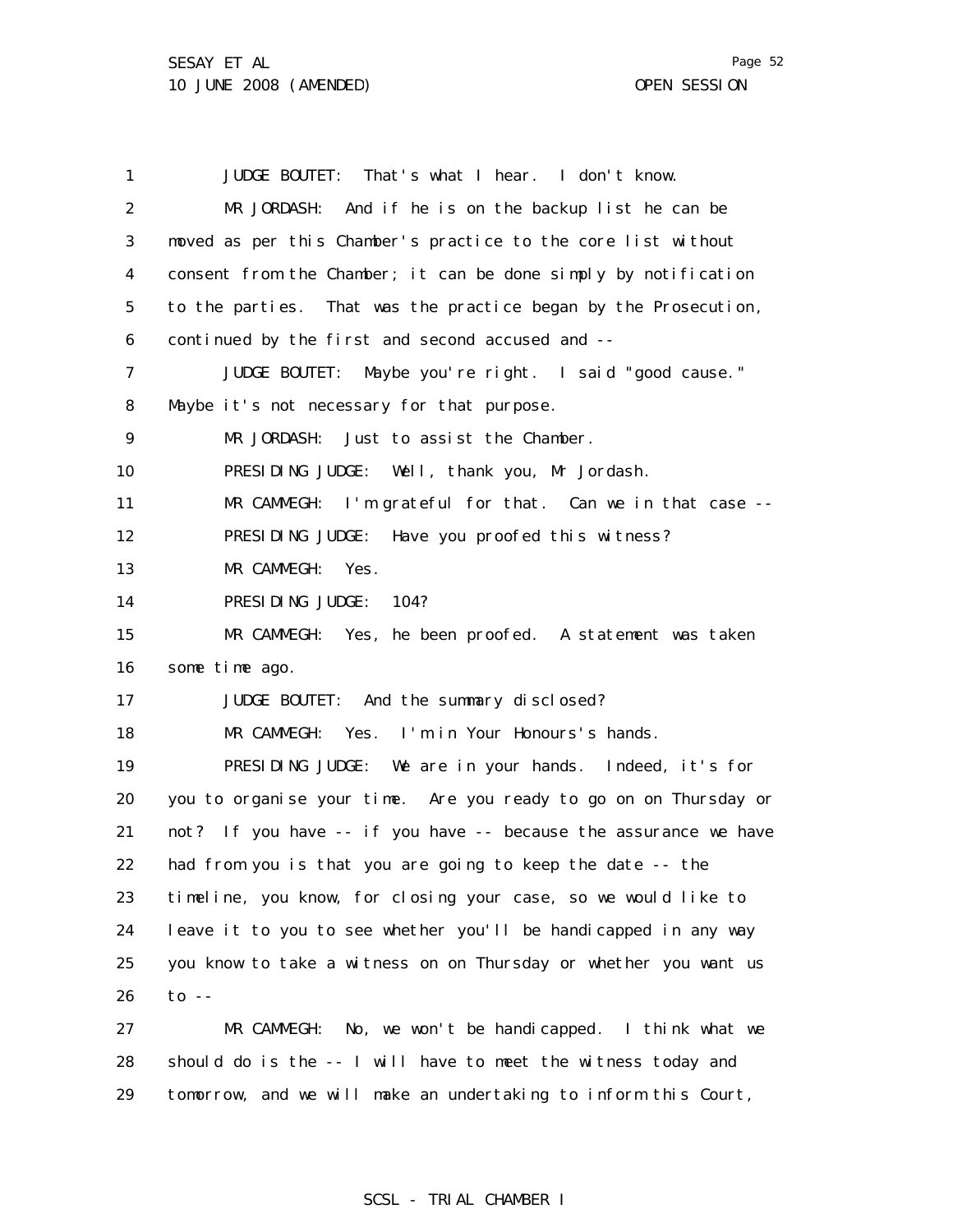1 2 3 4 5 6 7 8 9 10 11 12 13 14 by let's say 4 p.m. tomorrow as to whether we intend to call a witness on Thursday. I hope that would meet with everybody's approval. But, that said, I'm afraid it's going to be difficult for us to find work to do on Friday. I don't anticipate one of the four will take more than one day in total and unfortunately, because of the combination of the paucity of witnesses we have left, and Your Honours kind agreement to stay UNAMSIL proceedings until after the motion is decided, we simply haven't got anybody else that we can call. PRESIDING JUDGE: So you're not in a position to inform us upfront now, you know, that you'll be ready to go on on Thursday? You only refer to communicate this information to us in the course of the day or tomorrow? MR JORDASH: Well, Your Honour, he is a very significant

15 16 17 18 19 20 21 witness, and a great deal of thought has to be put to this, and that involves me revisiting and analysing the Kamajor killing evidence. And that is not something, with respect, I would like to be forced to do by the end of today. I would appreciate most of tomorrow as well, but I would undertake that we will let the Court know by -- if this is all right with Your Honours -- to let the Court know by 4 o'clock tomorrow whether or not --

22 23 PRESIDING JUDGE: As to whether or not you'll be ready to go on with him on Thursday?

24

MR CAMMEGH: On Thursday.

25 26 27 28 PRESIDING JUDGE: You see, we too have other administrative decisions. I mean, we have decisions on other things to make and we would like to know from here where we're moving. We don't want to have something hanging on us.

29 MR CAMMEGH: If Your Honours would prefer me to propose to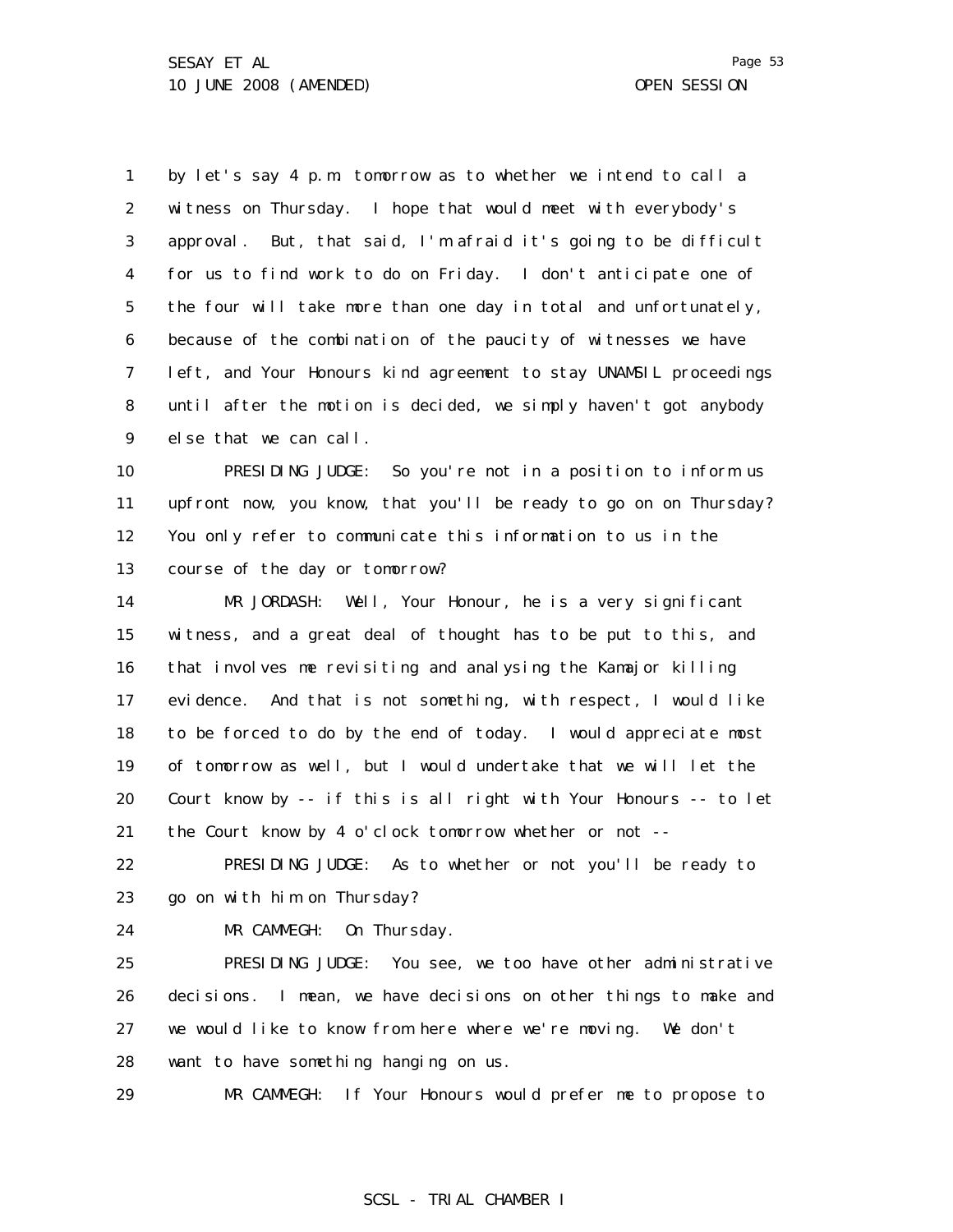Page 54

1 2 call him on Friday, if we're going to call him, then I would be perfectly happy with that.

3 4 PRESIDING JUDGE: Let's go on on Friday, yes. This is what  $is$  --

5 6 7 8 JUDGE BOUTET: And Friday we proceed with this witness and another, so you have to get ready with at least one witness on Friday, and you are going to know by tomorrow some time if you are or not --

9 MR CAMMEGH: Yes.

10 11 12 JUDGE BOUTET: -- proceeding with that particular witness, so that would give you sufficient time to prepare this witness and any other witness.

13 14 15 MR CAMMEGH: But, Your Honour, there won't be another witness, I'm afraid, because all of the other witnesses concern UNAMSIL, bar one who cannot be here --

16 JUDGE BOUTET: Until Monday.

17 18 19 MR CAMMEGH: -- until Monday, so I'm afraid it's going to be one or nothing this week. I think that's what it comes to. PRESIDING JUDGE: Well, you know, Mr Cammegh, I don't think

20 21 22 23 24 there is anything much you can do. There is not much we can do as a Chamber either. These are some of the judicial imponderables which bedevil of slow down the judicial process which come up time and again, and there is nothing we can do about it.

25 26 27 28 29 These are difficulties that are inherent in the administration of justice, and we have to live with them, notwithstanding the fact that the process is delayed, but we have to live with that process. I mean, it's inevitable. So I think that we would -- yes.

$$
\begin{array}{c} 3 \\ 4 \end{array}
$$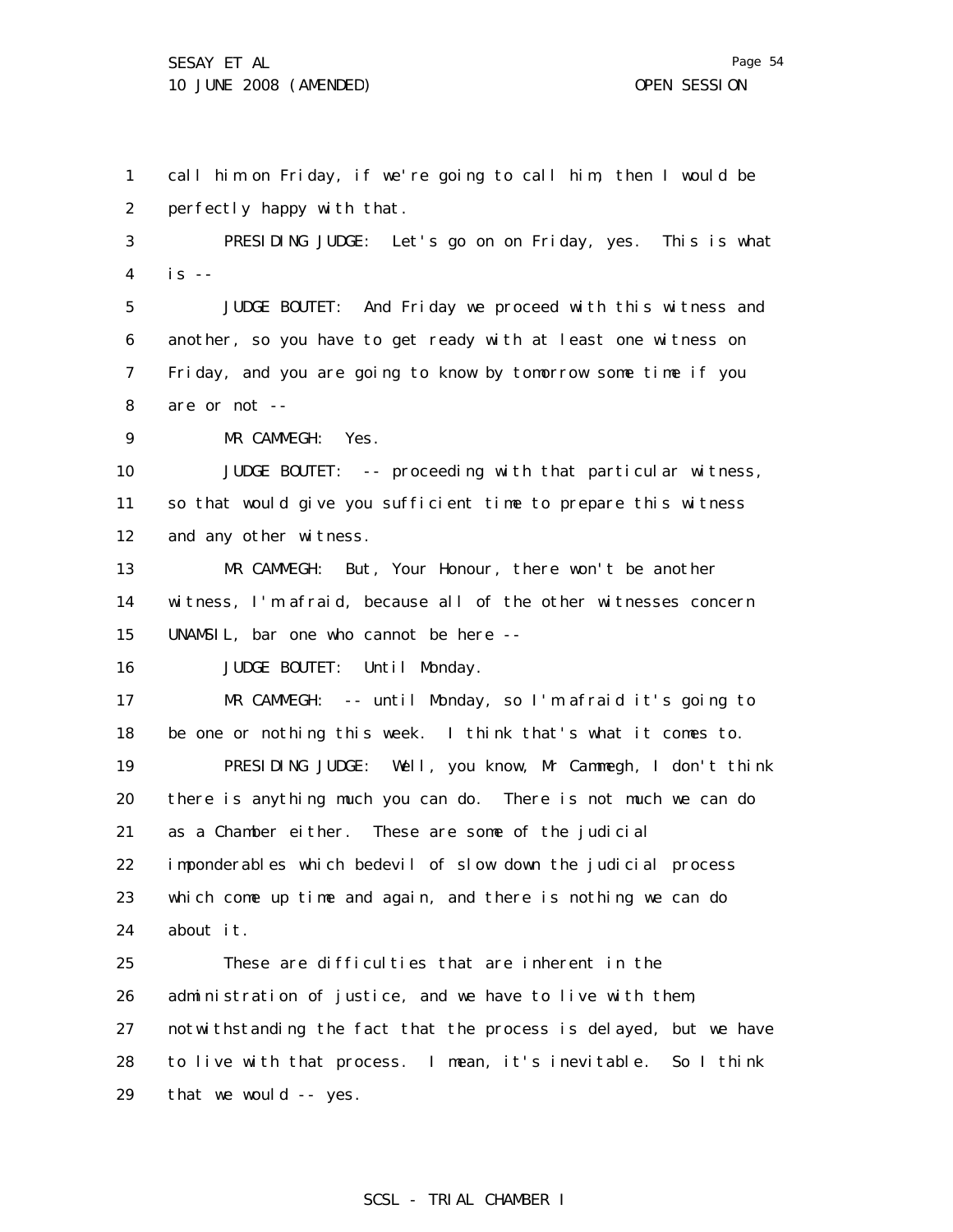1 2 3 4 5 6 7 8 9 JUDGE BOUTET: If you are intending to call that particular witness I would suggest you make up your mind as soon as possible because the Prosecution has the right to know if he is being called, and so that they can get ready as well. You say it's an insider, and he has got possibly a lot to say about whatever, so I mean, they are also entitled to know as soon as you can because you may end up with a scenario where they say we're not ready because. MR CAMMEGH: Well, Your Honour, I have undertaken to make

10 11 12 13 the indication by 4 p.m. tomorrow. If Your Honours, or in fact the Prosecution, would have another suggestion on timing, then we will do our best to comply. We certainly want to assist everybody.

14 15 PRESIDING JUDGE: Mr Hardaway, yes, I see you are on your feet.

16 17 18 19 20 21 MR HARDAWAY: Yes, Your Honour. The Prosecution would ask for notice as soon as it is feasible and possible, given counsel's statements that it is an insider and it is a significant witness. If in fact they are going to call them we will need as much time as possible to prepare, given the significance of his evidence, as stated by counsel.

22 23 24 MR CAMMEGH: If we know before 4 p.m. on Wednesday the Prosecution will know instantaneously. We will do everything we can to assist.

25 26 27 28 29 PRESIDING JUDGE: Right. Even if, Mr Cammegh, I'm back to you. I mean, even if we did say that we would be taking this witness not on Thursday, but on Friday, is there any difficulty in informing the Prosecution, you know, now, so that they are put on notice.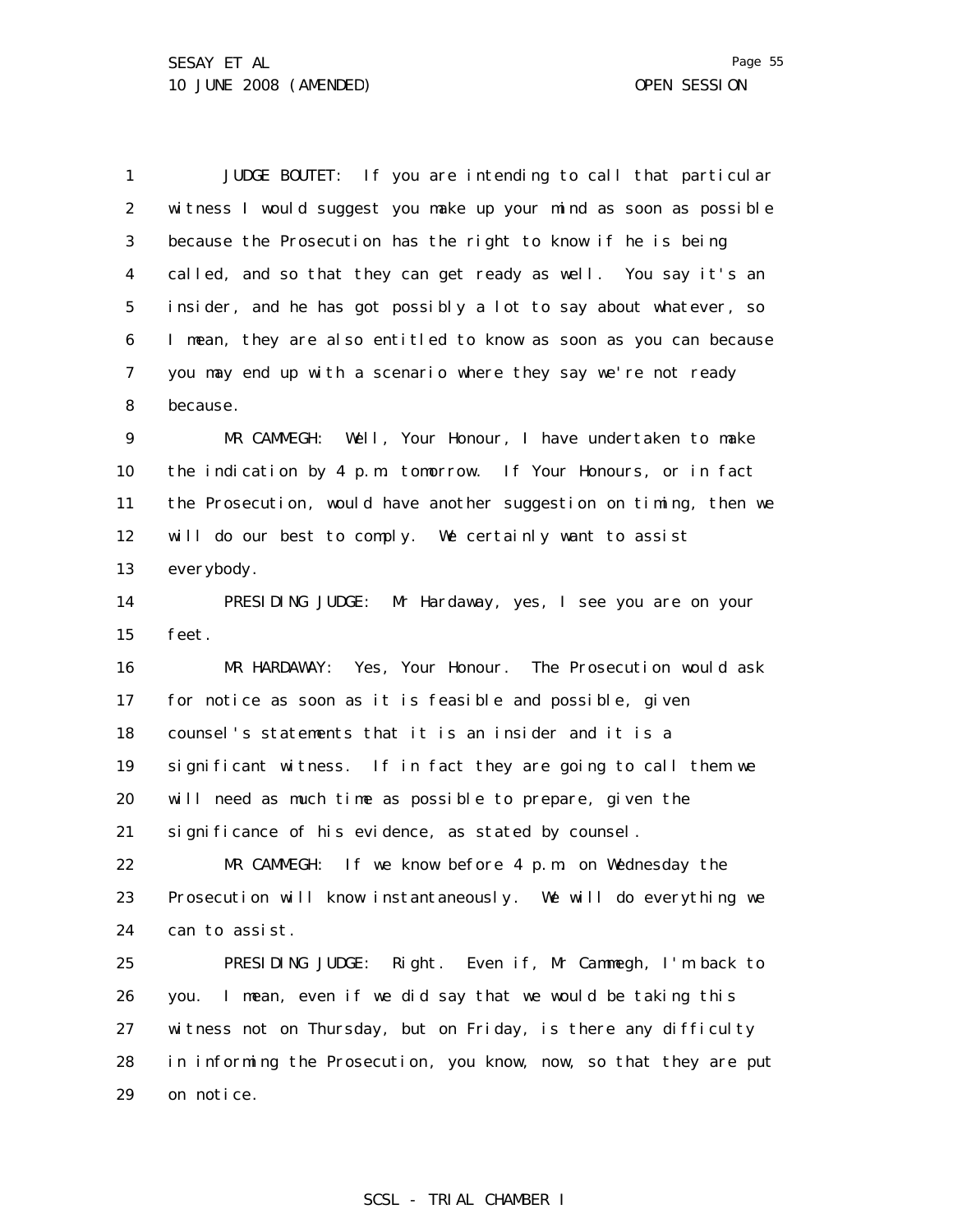1 MR CAMMEGH: Well --

| 2              | PRESIDING JUDGE: Before you do that the regular way.              |
|----------------|-------------------------------------------------------------------|
| 3              | $MR$ CAMMEGH: Well, I really - I'm unable to commit because       |
| 4              | the witness has to be spoken to and, as I've said, an analysis of |
| 5              | some particular Prosecution witnesses has to be made, and it's    |
| 6              | only after full consideration of those two things that we can     |
| $\overline{7}$ | make our minds up. I'm sorry, that is the position. And all I     |
| 8              | can say is that everyone will know by 4 p.m. tomorrow, or sooner. |
| 9              | I'm afraid that really is the best I can do.                      |
| 10             | PRESIDING JUDGE: Good. That's okay. This said, the                |
| 11             | Chamber will be adjourning the proceedings to Friday, 13th of     |
| 12             | June at 9.30. Friday, 13th June at 9.30. Please make a note of    |
| 13             | that so as to enable Mr Cammegh to get himself in a state of      |
| 14             | preparedness to call DAG-104. I suppose that's a witness.         |
| 15             | Right. Is there any other issue that?                             |
| 16             | MR CAMMEGH: Not from me, thank you.                               |
| 17             | PRESIDING JUDGE: Yes. Mr Wagona, Kamara, any issues from          |
| 18             | the Prosecution?                                                  |
| 19             | MR KAMARA: None, My Lord.                                         |
| 20             | PRESIDING JUDGE: None. Mr Jordash?                                |
| 21             | MR JORDASH: No, thank you.                                        |
| 22             | PRESIDING JUDGE: No. Mr Kennedy, not the one of                   |
| 23             | yesterday.                                                        |
| 24             | MR OGETO: There was a suggestion yesterday that we should         |
| 25             | possibly amend the indictment.                                    |
| 26             | PRESIDING JUDGE:<br>Well $--$                                     |
| 27             | MR OGETO:<br>My Lords, this reminds me that, as we work on        |
| 28             | our final brief, we have an outstanding motion which has not been |
| 29             | ruled on by the Chamber, and this is a motion to exclude certain  |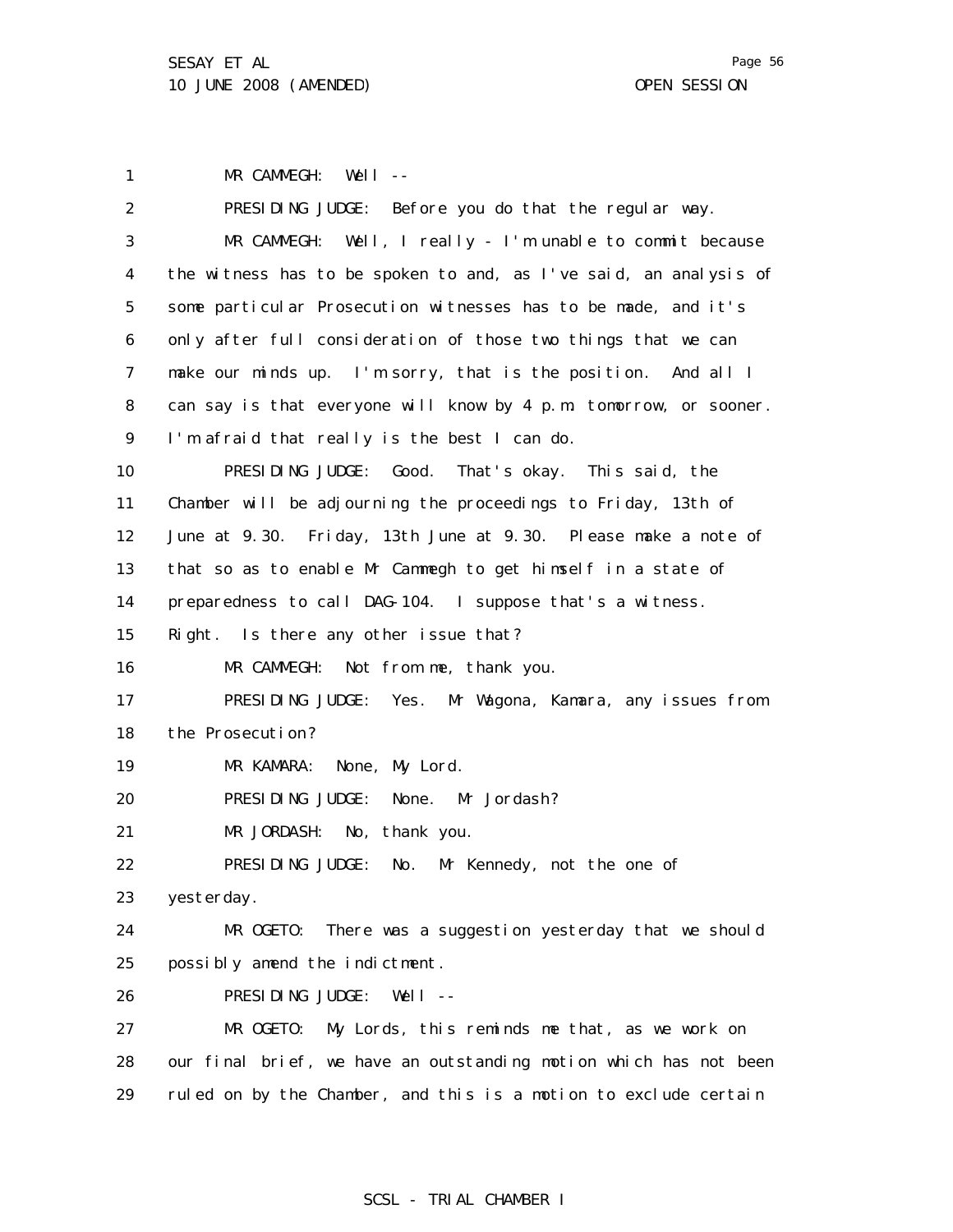1 2 3 4 5 6 7 8 9 10 11 12 13 14 15 16 17 18 19 20 21 22 23 24 25 26 27 28 29 testimonies against Mr Kallon. That decision is extremely important for us, as we prepare our final brief, so I will request the Chamber to look into that. There is also another motion where we had sought to adopt certain -- PRESIDING JUDGE: This Chamber has beaten the record of motions in the entire Court. MR OGETO: Yes, My Lords. PRESIDING JUDGE: So many of them they are in their hundreds which have been rendered since we came here, coming very close to 600 motions granted in this Court. MR OGETO: Yes, I understand, My Lords, yes. PRESIDING JUDGE: The lawyers have been very active, both for the Prosecution and for the Defence. They have given the judges a run for their money. MR OGETO: I really sympathise with the judges. PRESIDING JUDGE: Yes. MR OGETO: So I just wanted to point that out because it's important for us as we prepare the final brief. PRESIDING JUDGE: Well, we will look into all that. MR OGETO: Thank you, My Lords. PRESIDING JUDGE: Thank you. All right. We will resume here on Friday at 9.30 and we will now rise, please. [Whereupon the hearing adjourned at 11.50 a.m. to be reconvened on Friday, the 13th day of June 2008 at 9.30 a.m.]